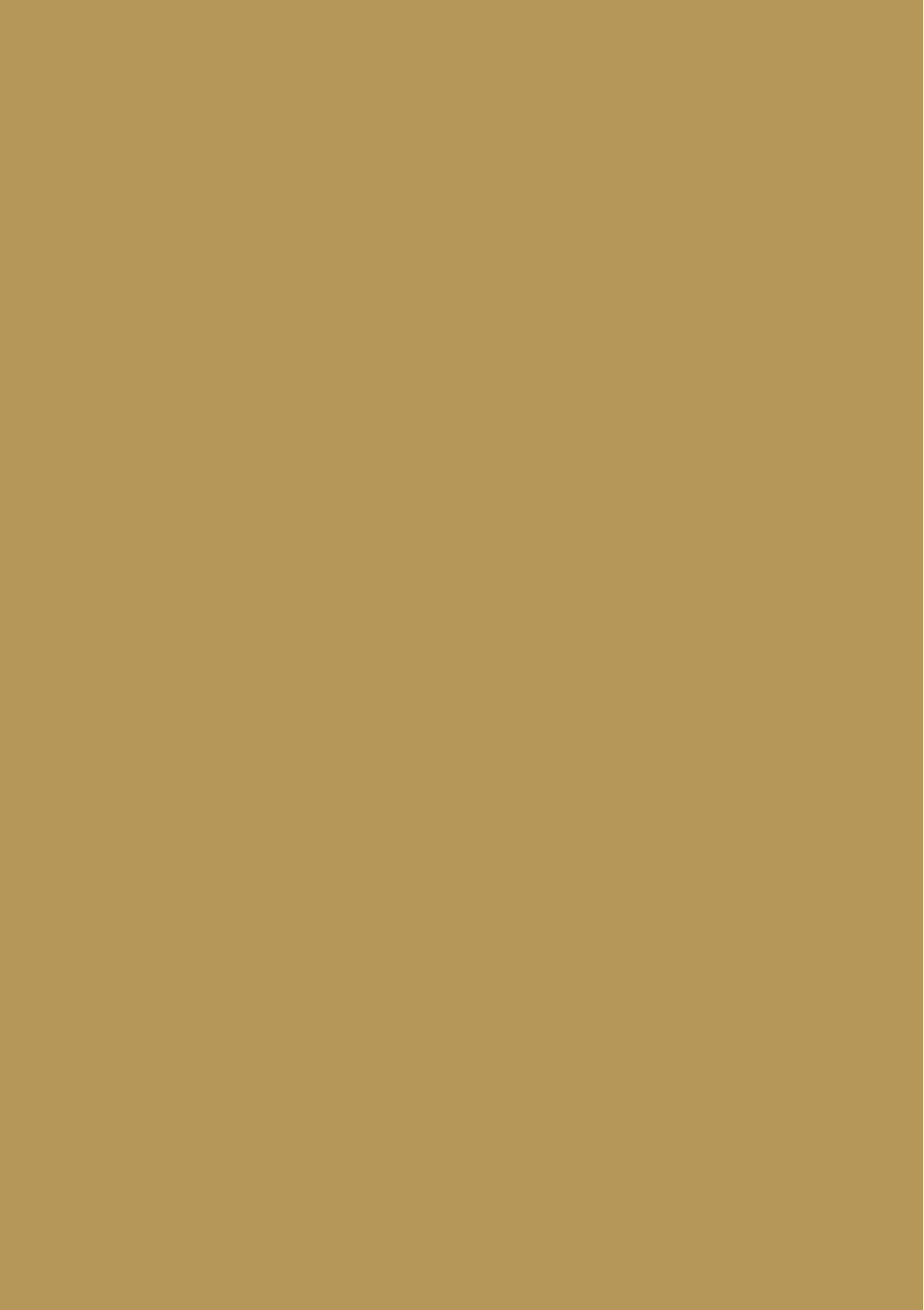## Condensed Consolidated Statement of Comprehensive Income

The unaudited consolidated results of Celestial Asia Securities Holdings Limited ("Company" or "CASH") and its subsidiaries ("Group") for the six months ended 30 June 2013, together with the comparative figures for the last corresponding period, are as follows:

|                                                                            |       | Unaudited<br>Six months ended 30 June |                                |
|----------------------------------------------------------------------------|-------|---------------------------------------|--------------------------------|
|                                                                            | Notes | 2013<br>HK\$'000                      | 2012<br>HK\$'000<br>(restated) |
|                                                                            |       |                                       |                                |
| Revenue                                                                    | (3)   | 654,047                               | 615,119                        |
| Other income                                                               |       | 6,359                                 | 2,981                          |
| Cost of inventories and services                                           |       | (323, 397)                            | (307, 873)                     |
| Net gains on investments held for trading                                  |       | 39,975                                | 44,385                         |
| Salaries, allowances and commission<br>Other operating, administrative and |       | (156, 753)                            | (157, 974)                     |
| selling expenses                                                           |       | (224, 626)                            | (223, 315)                     |
| Depreciation of property and equipment                                     |       | (26, 233)                             | (32, 599)                      |
| Amortisation of intangible assets                                          |       | (2,878)                               | (4,319)                        |
| Finance costs                                                              |       | (9, 339)                              | (7, 593)                       |
| Share of results of an associate                                           |       | (1,700)                               | 8,254                          |
| Loss before taxation                                                       |       | (44, 545)                             | (62, 934)                      |
| Income tax expense                                                         | (5)   | (1, 383)                              | (1,900)                        |
| Loss for the period                                                        |       | (45, 928)                             | (64, 834)                      |
| Other comprehensive income for the period,<br>net of income tax            |       |                                       |                                |
| Exchange difference on translation of<br>foreign operations                |       | 2,328                                 | 474                            |
| Total other comprehensive income for the period                            |       | 2,328                                 | 474                            |
|                                                                            |       |                                       |                                |
| Total comprehensive expense for the period                                 |       | (43,600)                              | (64,360)                       |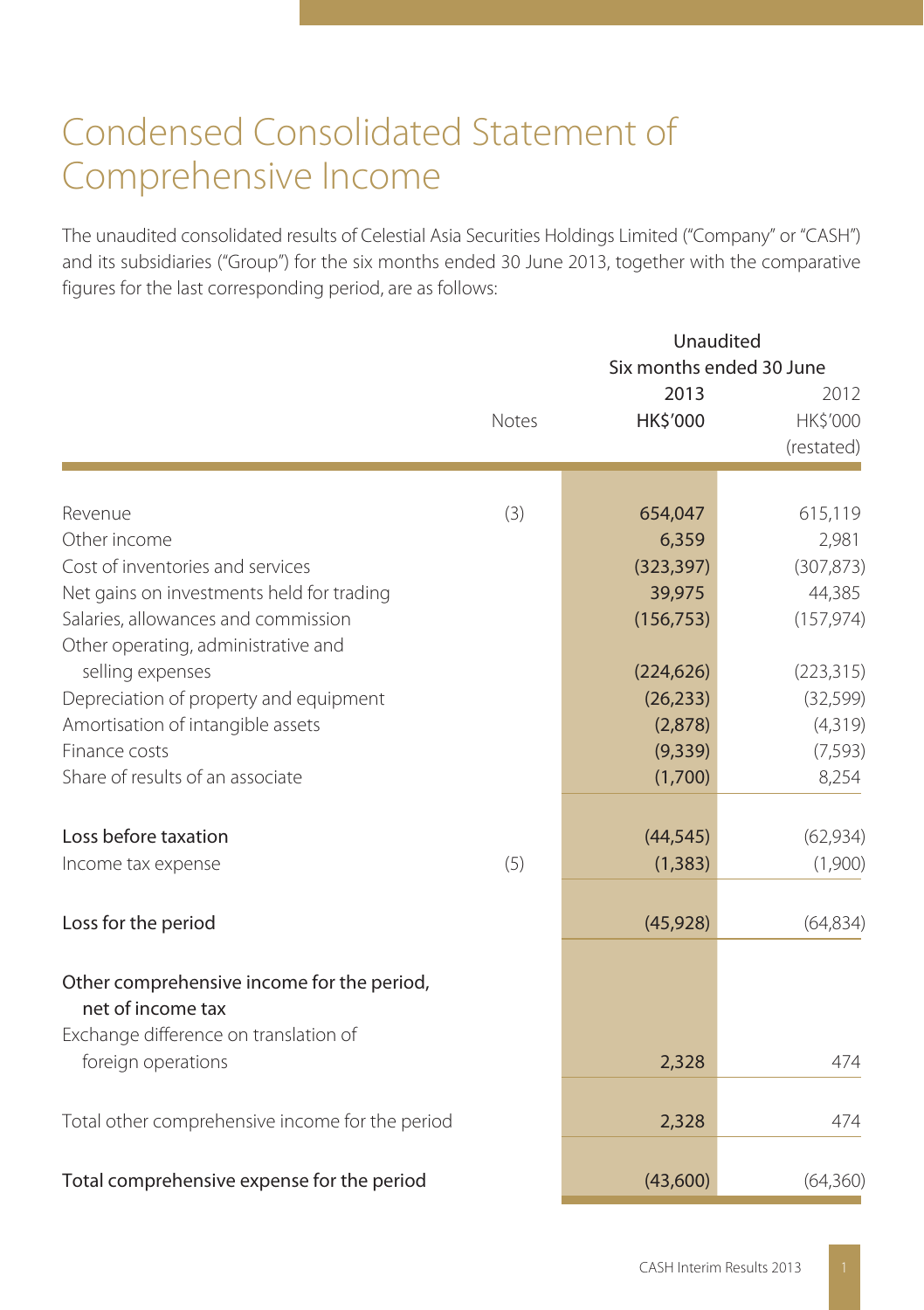|                                                                | Unaudited<br>Six months ended 30 June |                        |                                |  |
|----------------------------------------------------------------|---------------------------------------|------------------------|--------------------------------|--|
|                                                                | Note                                  | 2013<br>HK\$'000       | 2012<br>HK\$'000<br>(restated) |  |
| Loss for the period attributable to:                           |                                       |                        |                                |  |
| Owners of the Company<br>Non-controlling interests             |                                       | (32, 732)<br>(13, 196) | (52,670)<br>(12, 164)          |  |
|                                                                |                                       | (45, 928)              | (64, 834)                      |  |
| Total comprehensive expense for the period<br>attributable to: |                                       |                        |                                |  |
| Owners of the Company<br>Non-controlling interests             |                                       | (31, 397)<br>(12, 203) | (52, 385)<br>(11, 975)         |  |
|                                                                |                                       | (43,600)               | (64,360)                       |  |
| Loss per share                                                 | (6)                                   |                        |                                |  |
| - Basic and diluted (HK cents)                                 |                                       | (9.3)                  | (14.3)                         |  |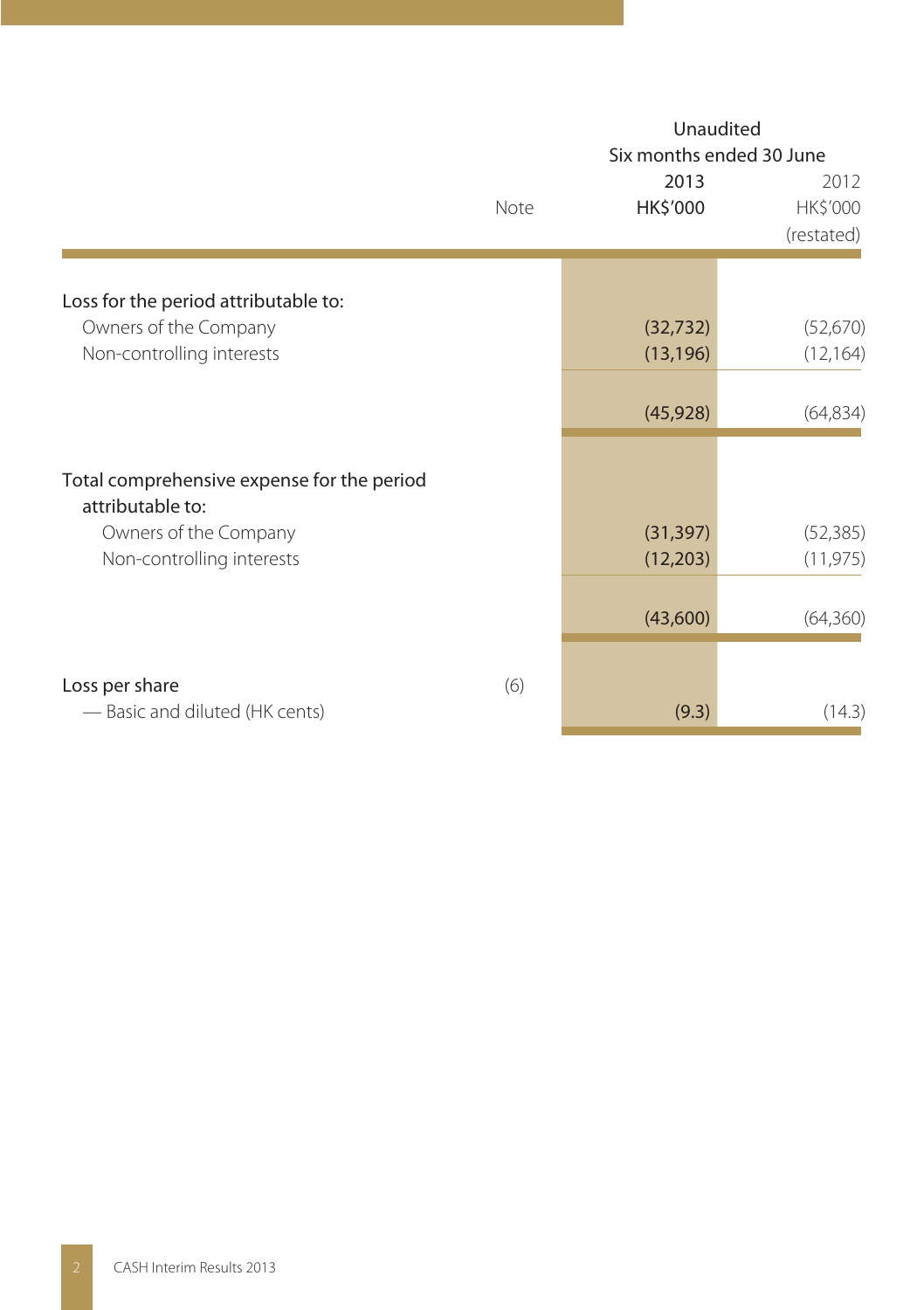## Condensed Consolidated Statement of Financial Position

|                                               | Note | 30 June<br>2013<br>(Unaudited)<br>HK\$'000 | 31 December<br>2012<br>(Audited)<br>HK\$'000 |
|-----------------------------------------------|------|--------------------------------------------|----------------------------------------------|
|                                               |      |                                            |                                              |
| Non-current assets                            |      |                                            |                                              |
| Property and equipment                        |      | 69,980                                     | 84,297                                       |
| Investment properties<br>Goodwill             |      | 61,132                                     | 68,832                                       |
|                                               |      | 62,710                                     | 62,710<br>96,600                             |
| Intangible assets<br>Interest in an associate |      | 93,722<br>153,698                          |                                              |
| Rental and utilities deposits                 |      | 27,064                                     | 152,939<br>34,091                            |
| Other assets                                  |      | 62,823                                     | 37,020                                       |
| Loan to an associate                          |      | 10,296                                     | 10,296                                       |
| Available-for-sale investments                |      | 21,031                                     |                                              |
| Deferred tax assets                           |      | 6,700                                      | 6,700                                        |
|                                               |      |                                            |                                              |
|                                               |      | 569,156                                    | 553,485                                      |
| Current assets                                |      |                                            |                                              |
| Inventories - finished goods held for sale    |      | 54,804                                     | 56,847                                       |
| Accounts receivable                           | (7)  | 574,780                                    | 920,627                                      |
| Loans receivable                              |      | 68,137                                     | 61,496                                       |
| Prepayments, deposits and other receivables   |      | 100,418                                    | 43,351                                       |
| Tax recoverable                               |      | 3,560                                      | 3,536                                        |
| Investments held for trading                  |      | 64,584                                     | 123,206                                      |
| Bank deposits subject to conditions           |      | 90,555                                     | 90,555                                       |
| Bank balances - trust and segregated accounts |      | 607,253                                    | 782,293                                      |
| Bank balances (general accounts) and cash     |      | 313,106                                    | 331,891                                      |
|                                               |      | 1,877,197                                  | 2,413,802                                    |
| Assets classified as held for sale            |      |                                            | 66,000                                       |
|                                               |      | 1,877,197                                  | 2,479,802                                    |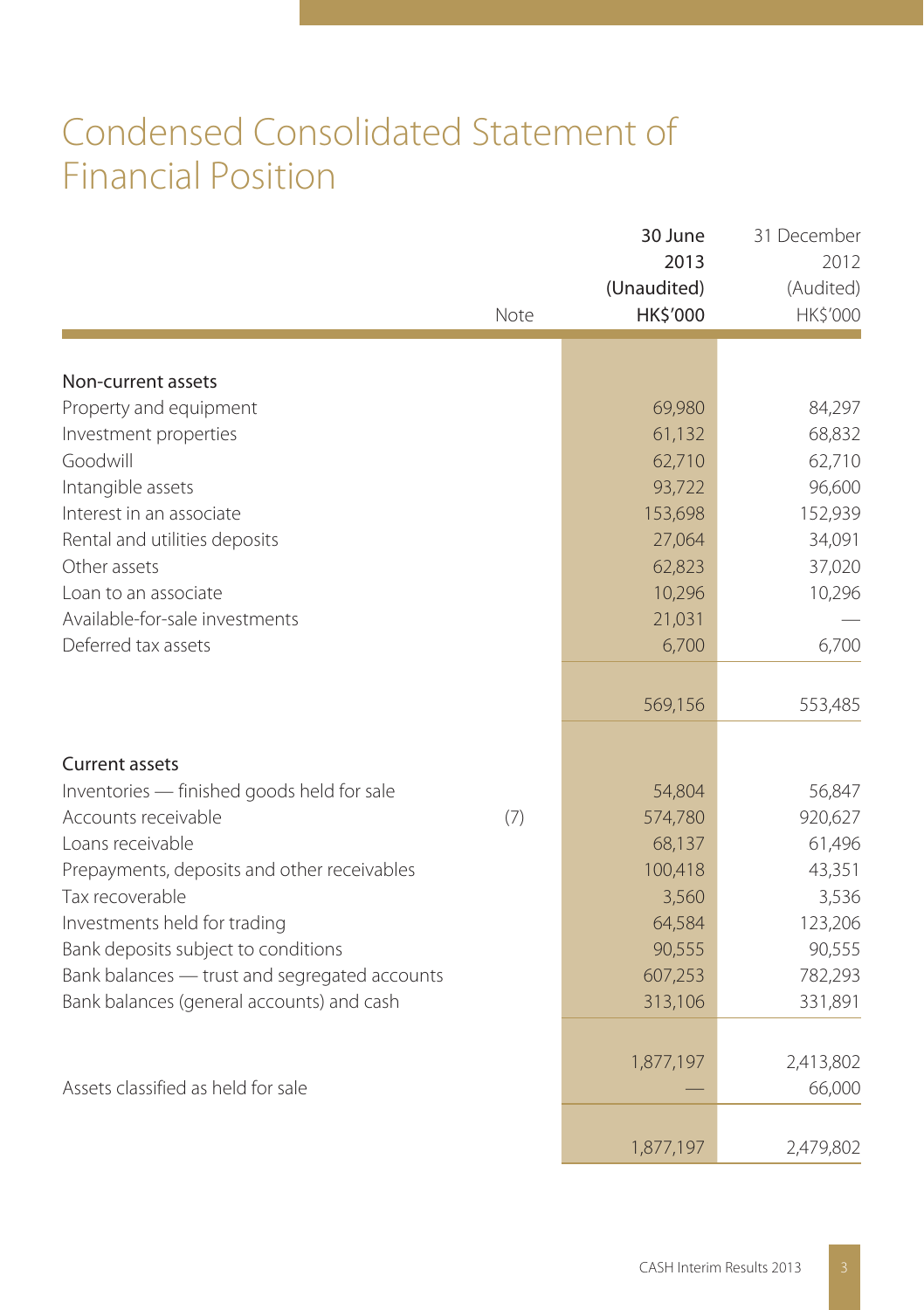|                                                                                                                                                                           | Notes | 30 June<br>2013<br>(Unaudited)<br>HK\$'000 | 31 December<br>2012<br>(Audited)<br>HK\$'000 |
|---------------------------------------------------------------------------------------------------------------------------------------------------------------------------|-------|--------------------------------------------|----------------------------------------------|
|                                                                                                                                                                           |       |                                            |                                              |
| <b>Current liabilities</b><br>Accounts payable<br>Deferred revenue                                                                                                        | (8)   | 1,066,786                                  | 1,591,375<br>37                              |
| Accrued liabilities and other payables<br>Taxation payable                                                                                                                |       | 101,743<br>14,757                          | 110,339<br>14,046                            |
| Obligations under finance leases<br>- amount due within one year<br>Borrowings - amount due within one year<br>Loan from a non-controlling shareholder of<br>a subsidiary |       | 532<br>430,467                             | 906<br>491,121                               |
|                                                                                                                                                                           |       | 27,437                                     | 27,437                                       |
|                                                                                                                                                                           |       | 1,641,722                                  | 2,235,261                                    |
| Net current assets                                                                                                                                                        |       | 235,475                                    | 244,541                                      |
| Total assets less current liabilities                                                                                                                                     |       | 804,631                                    | 798,026                                      |
| Capital and reserves                                                                                                                                                      |       |                                            |                                              |
| Share capital<br>Reserves                                                                                                                                                 | (10)  | 55,415<br>336,332                          | 36,943<br>332,530                            |
| Equity attributable to owners of the Company<br>Non-controlling interests                                                                                                 |       | 391,747<br>373,832                         | 369,473<br>386,035                           |
| <b>Total equity</b>                                                                                                                                                       |       | 765,579                                    | 755,508                                      |
| Non-current liabilities<br>Deferred tax liabilities<br>Obligations under finance leases                                                                                   |       | 15,929                                     | 16,137                                       |
| - amount due after one year<br>Borrowings - amount due after one year                                                                                                     |       | 23,123                                     | 50<br>26,331                                 |
|                                                                                                                                                                           |       | 39,052                                     | 42,518                                       |
|                                                                                                                                                                           |       | 804,631                                    | 798,026                                      |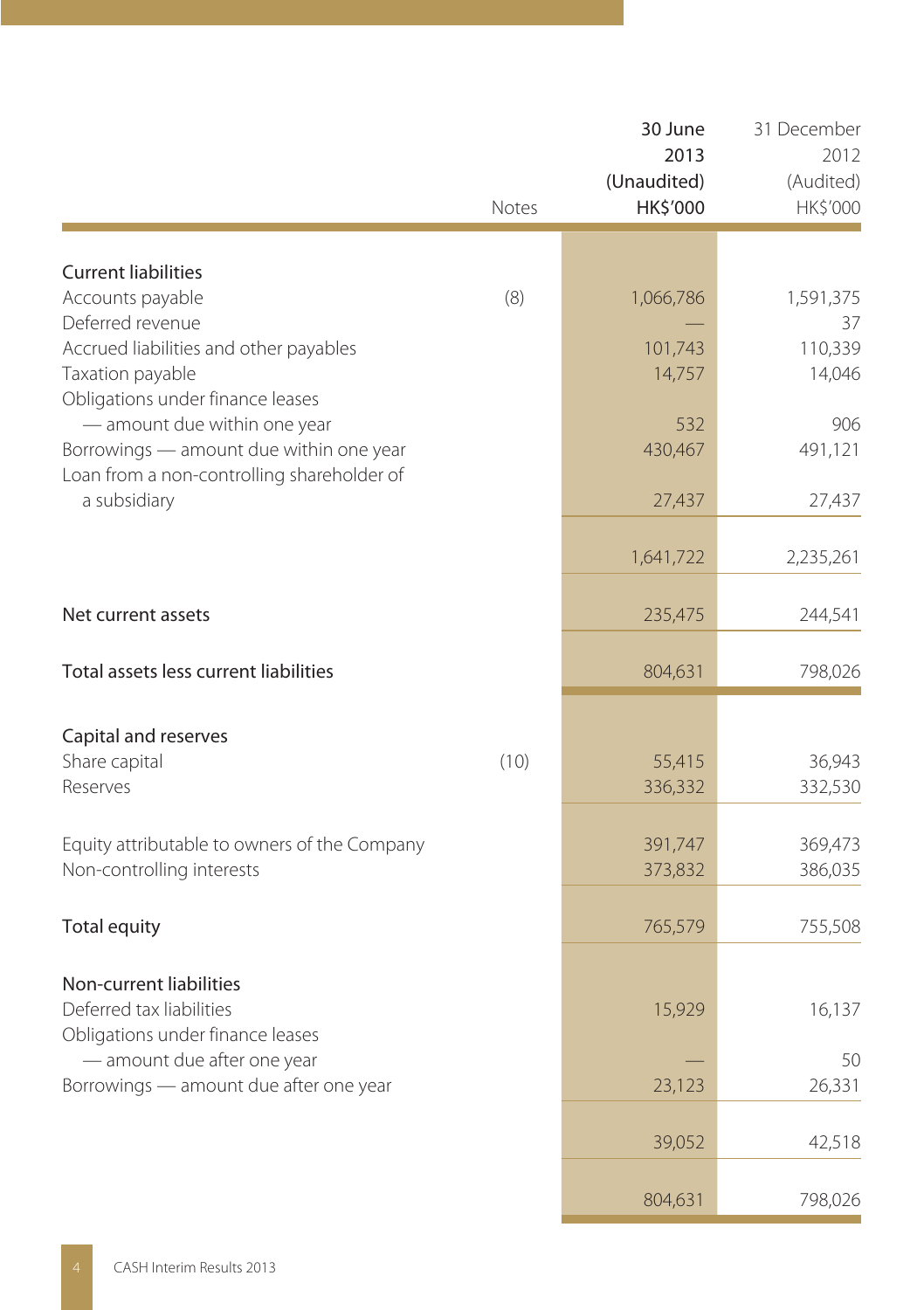# Consolidated Statement of Changes in Equity

|                                                                    | Unaudited<br>Six months ended 30 June 2013 |                                    |                                    |                                |                              |                                       |                                    |                                   |                   |                                              |                   |
|--------------------------------------------------------------------|--------------------------------------------|------------------------------------|------------------------------------|--------------------------------|------------------------------|---------------------------------------|------------------------------------|-----------------------------------|-------------------|----------------------------------------------|-------------------|
|                                                                    |                                            |                                    |                                    |                                |                              | Attributable to owners of the Company |                                    |                                   |                   |                                              |                   |
|                                                                    | Share<br>capital<br>HK\$'000               | Share<br>premium<br><b>HKS'000</b> | Contributed<br>surplus<br>HK\$'000 | General<br>reserve<br>HK\$'000 | Other<br>reserve<br>HK\$'000 | Translation<br>reserve<br>HK\$'000    | Revaluation<br>reserve<br>HK\$'000 | Accumulated<br>losses<br>HK\$'000 | Total<br>HK\$'000 | Non-<br>controlling<br>interests<br>HK\$'000 | Total<br>HK\$'000 |
| At 1 January 2013                                                  | 36,943                                     | 475,872                            | 88,926                             | 1,160                          | 38,860                       | 10,913                                | 11,164                             | (294, 365)                        | 369,473           | 386,035                                      | 755,508           |
| Loss for the period                                                |                                            |                                    |                                    |                                |                              |                                       |                                    | (32, 732)                         | (32, 732)         | (13, 196)                                    | (45, 928)         |
| Other comprehensive<br>income for the period<br>(net of tax)       |                                            |                                    |                                    |                                |                              | 1,335                                 |                                    |                                   | 1,335             | 993                                          | 2,328             |
| Total comprehensive<br>income (expense)<br>for the period          |                                            |                                    |                                    |                                |                              | 1,335                                 |                                    | (32, 732)                         | (31, 397)         | (12,203)                                     | (43,600)          |
| Issue of new shares                                                | 18,472                                     | 36,943                             |                                    |                                |                              |                                       |                                    |                                   | 55,415            |                                              | 55,415            |
| Transaction costs<br>attributable to<br>the issue of<br>new shares |                                            | (1,744)                            |                                    |                                |                              |                                       |                                    |                                   | (1,744)           |                                              | (1,744)           |
| At 30 June 2013                                                    | 55,415                                     | 511,071                            | 88,926                             | 1,160                          | 38,860                       | 12,248                                | 11,164                             | (327,097)                         | 391,747           | 373,832                                      | 765,579           |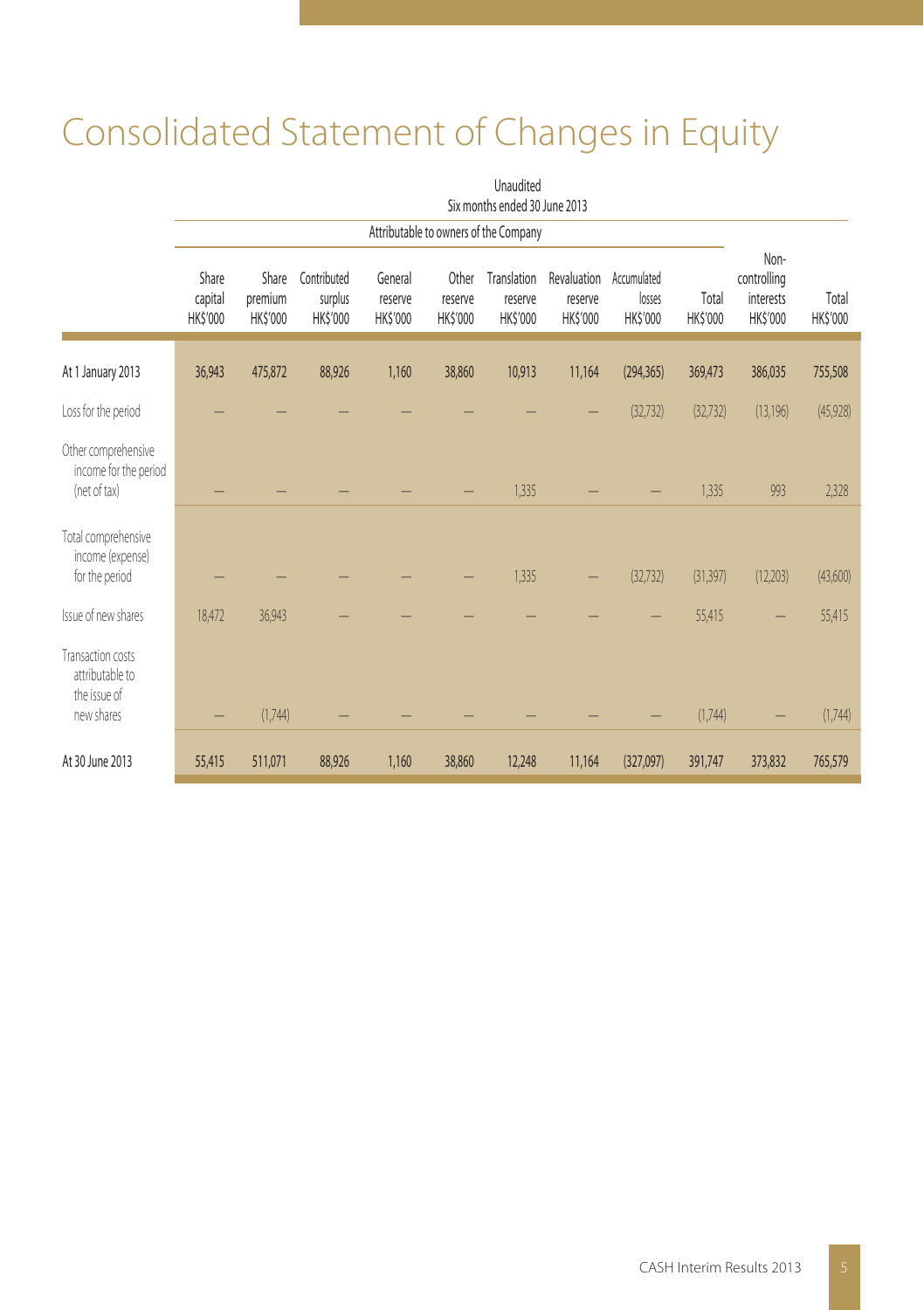|                                                                        |                                            |                                                   |                                                  |                                              |                                            | SIX ITIONUIS ENGEGI SU JUNE ZUTZ                 |                                                      |                                                  |                                                 |                                 |                                                            |                                 |
|------------------------------------------------------------------------|--------------------------------------------|---------------------------------------------------|--------------------------------------------------|----------------------------------------------|--------------------------------------------|--------------------------------------------------|------------------------------------------------------|--------------------------------------------------|-------------------------------------------------|---------------------------------|------------------------------------------------------------|---------------------------------|
|                                                                        | Attributable to owners of the Company      |                                                   |                                                  |                                              |                                            |                                                  |                                                      |                                                  |                                                 |                                 |                                                            |                                 |
|                                                                        | Share<br>capital<br>HK\$'000<br>(restated) | Share<br>premium<br><b>HK\$'000</b><br>(restated) | Contributed<br>surplus<br>HK\$'000<br>(restated) | General<br>reserve<br>HK\$'000<br>(restated) | Other<br>reserve<br>HK\$'000<br>(restated) | Translation<br>reserve<br>HK\$'000<br>(restated) | Share<br>option<br>reserve<br>HK\$'000<br>(restated) | Revaluation<br>reserve<br>HK\$'000<br>(restated) | Accumulated<br>losses<br>HK\$'000<br>(restated) | Total<br>HK\$'000<br>(restated) | Non-<br>controlling<br>interests<br>HK\$'000<br>(restated) | Total<br>HK\$'000<br>(restated) |
| At 1 January 2012                                                      | 36,943                                     | 475,872                                           | 88,926                                           | 1,160                                        | 35,624                                     | 10,421                                           | 9,964                                                | 11,164                                           | (84,713)                                        | 585,361                         | 428,348                                                    | 1,013,709                       |
| Loss for the period                                                    |                                            |                                                   |                                                  |                                              |                                            |                                                  |                                                      |                                                  | (52,670)                                        | (52,670)                        | (12, 164)                                                  | (64, 834)                       |
| Other comprehensive income<br>for the period (net of tax)              |                                            |                                                   |                                                  |                                              |                                            | 285                                              |                                                      |                                                  |                                                 | 285                             | 189                                                        | 474                             |
| Total comprehensive income<br>(expense) for the period                 |                                            |                                                   |                                                  |                                              |                                            | 285                                              |                                                      |                                                  | (52,670)                                        | (52, 385)                       | (11, 975)                                                  | (64,360)                        |
| Change in shareholding in<br>subsidiaries without<br>losing control    |                                            |                                                   |                                                  |                                              | 3,236                                      |                                                  |                                                      |                                                  |                                                 | 3,236                           | (5,785)                                                    | (2,549)                         |
| Dividends paid by CASH<br>Financial Services Group<br>Limited ("CFSG") |                                            |                                                   |                                                  |                                              |                                            |                                                  |                                                      |                                                  |                                                 |                                 | (4,250)                                                    | (4,250)                         |
| At 30 June 2012                                                        | 36,943                                     | 475,872                                           | 88.926                                           | 1,160                                        | 38.860                                     | 10,706                                           | 9,964                                                | 11,164                                           | (137, 383)                                      | 536,212                         | 406,338                                                    | 942,550                         |

Unaudited Six months ended 30 June 2012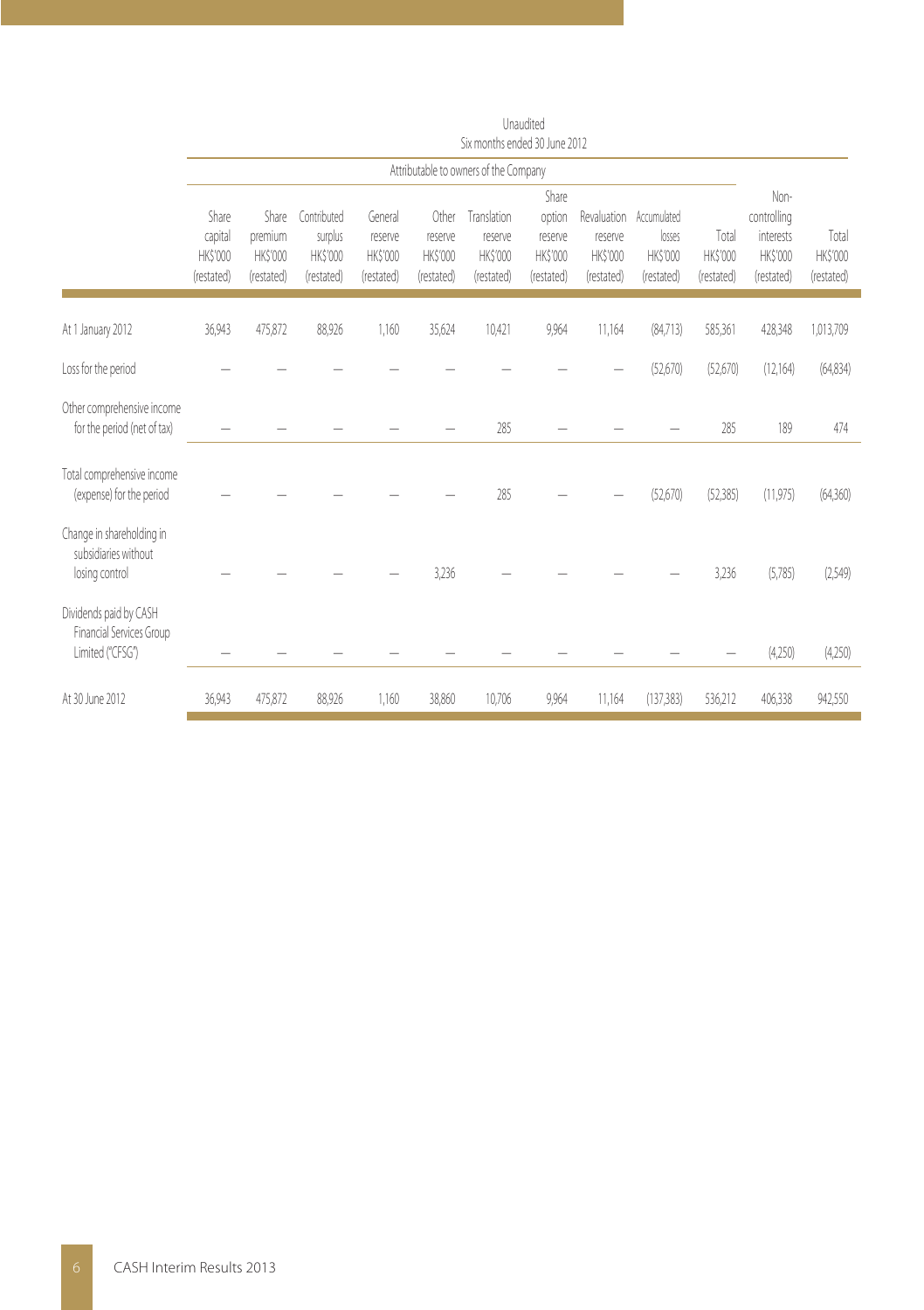## Condensed Consolidated Statement of Cash Flows

|                                                  |                  | Unaudited<br>Six months ended 30 June |  |  |
|--------------------------------------------------|------------------|---------------------------------------|--|--|
|                                                  | 2013<br>HK\$'000 | 2012<br>HK\$'000<br>(restated)        |  |  |
| Net cash used in operating activities            | (34, 683)        | (112,800)                             |  |  |
| Net cash generated from investing activities     | 26,515           | 1,944                                 |  |  |
| Net cash used in financing activities            | (10,617)         | (7, 572)                              |  |  |
| Net decrease in cash and cash equivalents        | (18, 785)        | (118, 428)                            |  |  |
| Cash and cash equivalents at beginning of period | 331,891          | 495,188                               |  |  |
| Cash and cash equivalents at end of period       | 313,106          | 376,760                               |  |  |
| Bank balances and cash                           | 313,106          | 376,760                               |  |  |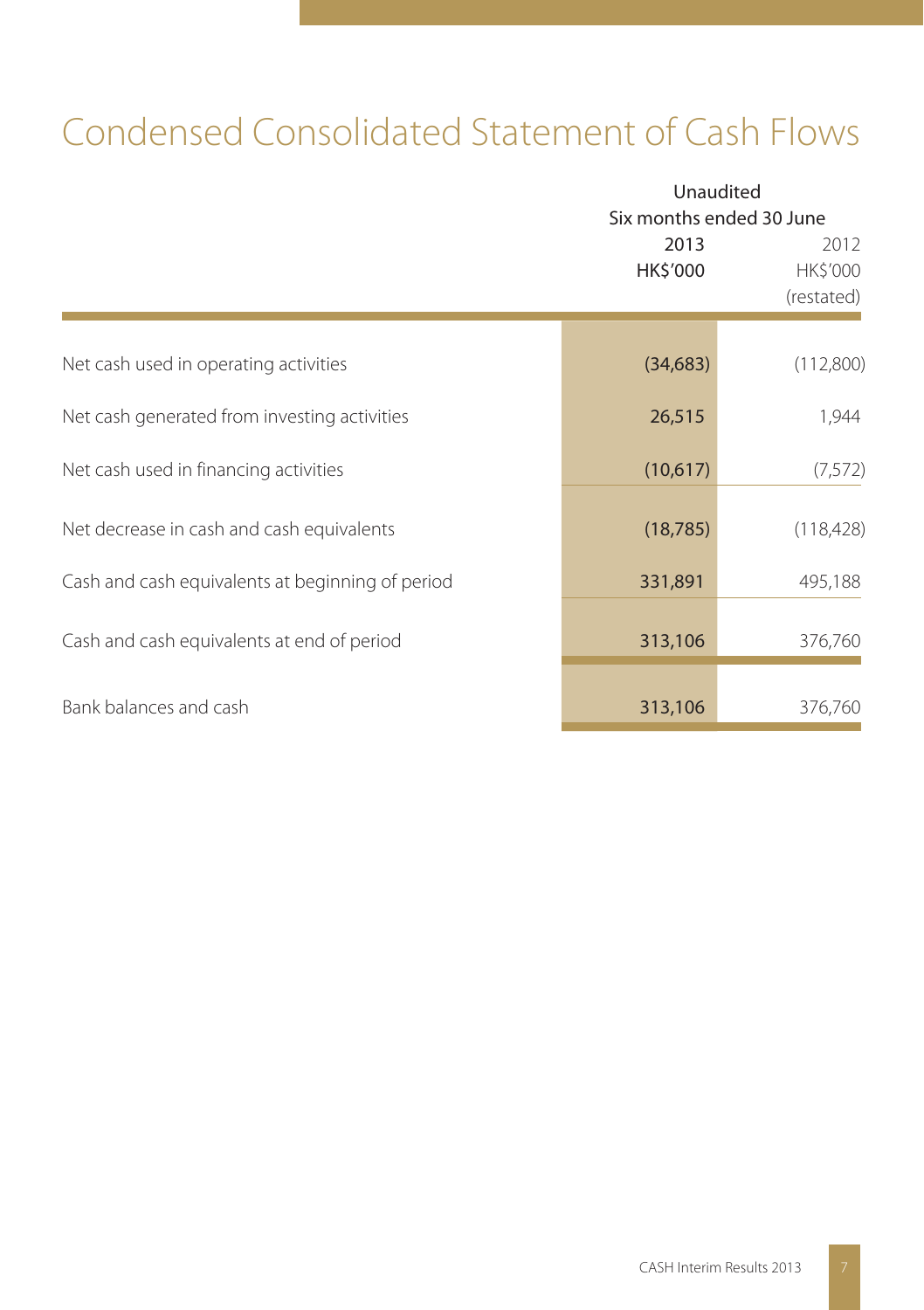Notes:

#### (1) Basis of preparation

The unaudited condensed consolidated results of the Group have been prepared in accordance with Hong Kong Financial Reporting Standards ("HKFRSs") and Hong Kong Accounting Standard ("HKAS") 34 "Interim Financial Reporting" issued by the Hong Kong Institute of Certified Public Accountants ("HKICPA"). In addition, the unaudited consolidated accounts include applicable disclosures required by the Rules Governing the Listing of Securities on The Stock Exchange of Hong Kong Limited ("Stock Exchange") ("Listing Rules") and by the Hong Kong Companies Ordinance.

#### (2) Significant accounting policies

Except for the Group has applied the following new and revised standards, amendments and interpretations ("new and revised HKFRSs") issued by HKICPA, which are mandatory for the accounting periods beginning on or after 1 January 2013, the accounting policies and methods of computation used in the preparation of these accounts are consistent with those used in the annual accounts for the year ended 31 December 2012.

| Amendments to HKFRSs         | Annual improvements to HKFRSs 2009-2011 cycle                        |
|------------------------------|----------------------------------------------------------------------|
| Amendments to HKFRS 7        | Disclosures - Offsetting financial assets and financial liabilities  |
| Amendments to HKFRS 10,      | Consolidated financial statements, joint arrangements and disclosure |
| HKERS 11 and HKERS 12        | of interests in other entities: Transition quidance                  |
| HKFRS 10                     | Consolidated financial statements                                    |
| HKFRS 11                     | Joint arrangements                                                   |
| HKFRS 12                     | Disclosure of interests in other entities                            |
| HKFRS 13                     | Fair value measurement                                               |
| HKAS 19 (as revised in 2011) | Employee benefits                                                    |
| HKAS 27 (as revised in 2011) | Separate financial statements                                        |
| HKAS 28 (as revised in 2011) | Investments in associates and joint ventures                         |
| Amendments to HKAS 1         | Presentation of items of other comprehensive income                  |
| $HK(IFRIC)$ — Int 20         | Stripping costs in the production phase of a surface mine            |
|                              |                                                                      |

The directors of the Company consider that the adoption of these new and revised HKFRSs has had no material effect on the amounts reported and/or disclosures set out in the Group's condensed financial statements.

The Group has not early applied the following new and revised HKFRSs that have been issued but are not yet effective:

| Amendments to HKFRS 7 and HKFRS 9 | Mandatory effective date and transition disclosures <sup>2</sup> |
|-----------------------------------|------------------------------------------------------------------|
| Amendments to HKFRS 10,           | Investment entities <sup>1</sup>                                 |
| HKERS 12 and HKAS 27              |                                                                  |
| Amendments to HKFRS 9             | Financial instruments <sup>2</sup>                               |
| Amendments to HKAS 32             | Offsetting financial assets and financial liabilities 1          |
|                                   |                                                                  |

1 Effective for annual periods beginning on or after 1 January 2014.

2 Effective for annual periods beginning on or after 1 January 2015.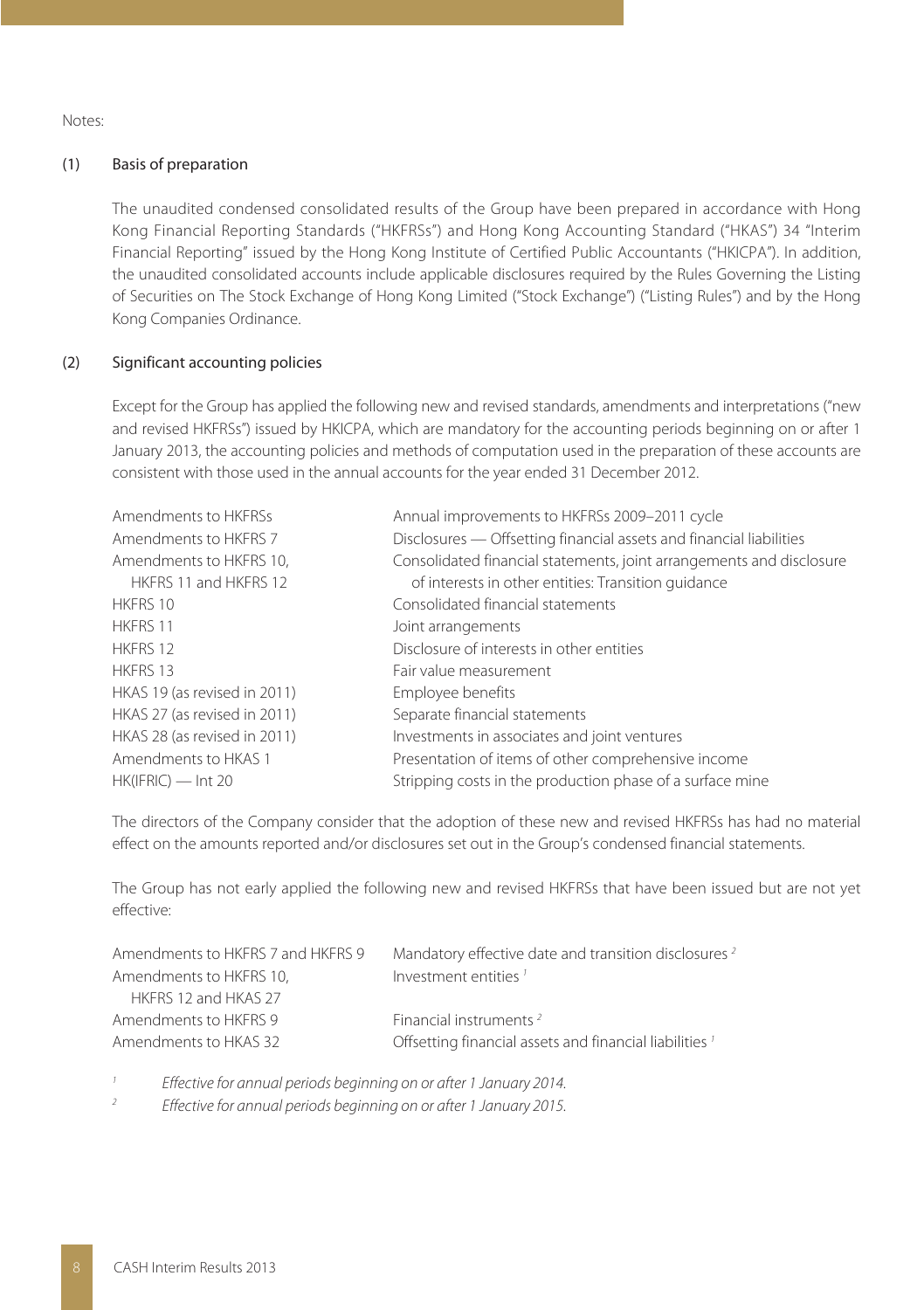#### (3) Revenue

An analysis of the Group's revenue for the period is as follows:

|                                                                                                             | Unaudited<br>Six months ended 30 June |                                       |  |
|-------------------------------------------------------------------------------------------------------------|---------------------------------------|---------------------------------------|--|
|                                                                                                             | 2013<br><b>HK\$'000</b>               | 2012<br><b>HK\$'000</b><br>(restated) |  |
| Fee and commission income<br>Sales of furniture and household goods and                                     | 105,504                               | 96,140                                |  |
| electrical appliances, net of discounts and returns<br>Online game subscription income and licensing income | 546,315<br>2,228                      | 514,103<br>4.876                      |  |
|                                                                                                             | 654,047                               | 615,119                               |  |

#### (4) Business and geographical segments

#### Business segments

Information reported to the Executive Directors of the Company, being the chief operating decision maker, for the purposes of resource allocation and assessment of segment performance focuses on types of goods or services delivered or provided.

Upon the completion of the distribution in specie of all the issued shares of CASH Retail Management (HK) Limited ("CRMG", the holding company of the Group's retail management business) on 28 June 2013, CRMG has become a directly non-wholly-owned subsidiary of the Group with effect from 28 June 2013.

Specifically, the Group's operating and reportable segments are as follows:

| Financial services   | Broking, financing, corporate finance services and securities trading      |
|----------------------|----------------------------------------------------------------------------|
| Retailing            | Sales of furniture and household goods and electrical appliances           |
| Online game services | Provision of online game services, sales of online game auxiliary products |
|                      | and licensing services                                                     |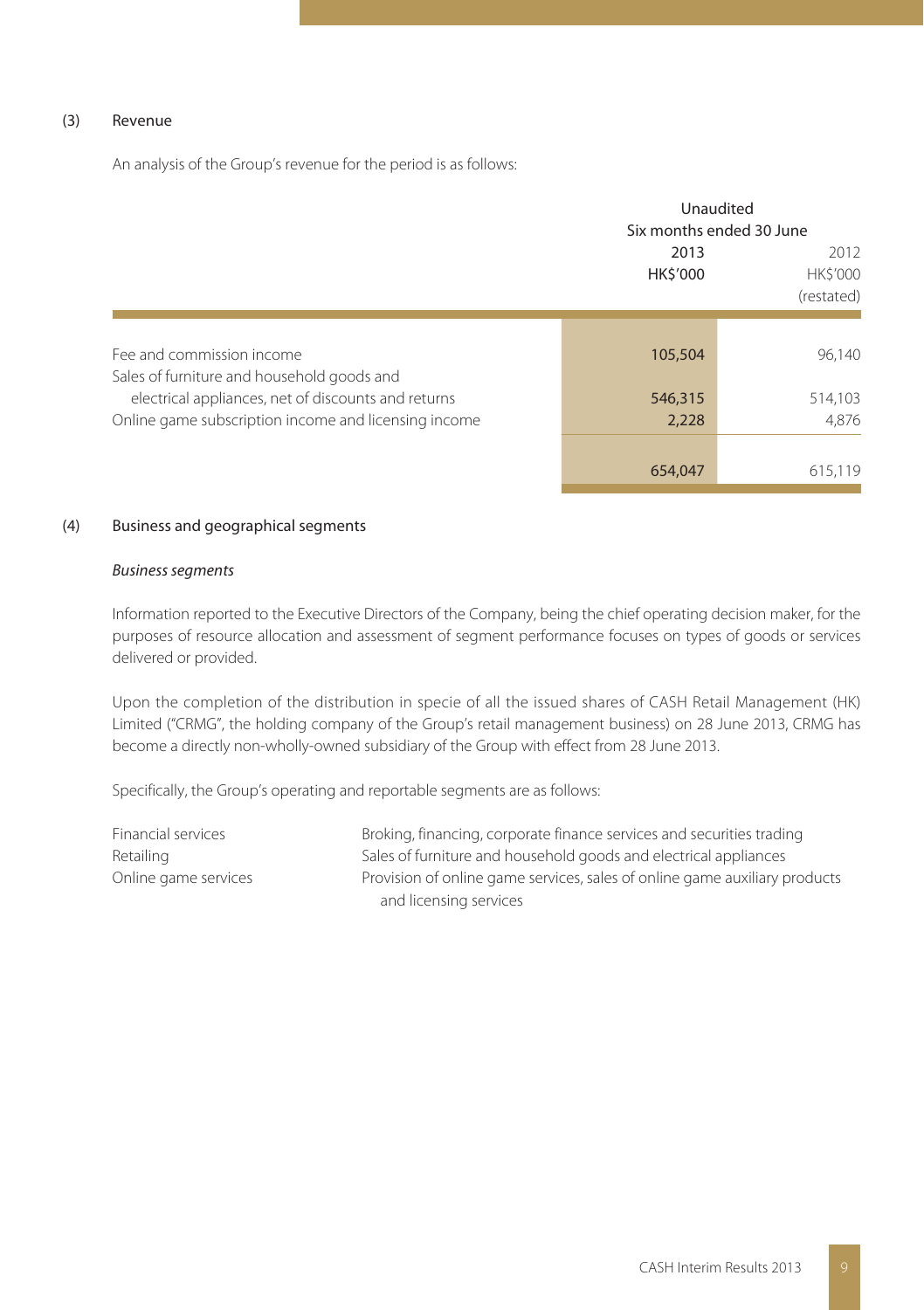#### Segment revenue and results

For the six months ended 30 June 2013

|                                                                                                                                     | Financial<br>services<br>HK\$'000 | Retailing<br>HK\$'000 | Online game<br>services<br>HK\$'000 | Consolidated<br>HK\$'000                  |
|-------------------------------------------------------------------------------------------------------------------------------------|-----------------------------------|-----------------------|-------------------------------------|-------------------------------------------|
| Reportable segment revenue<br>From external customers                                                                               | 105,504                           | 546,315               | 2,228                               | 654,047                                   |
| Reportable segment (loss) profit                                                                                                    | (25,936)                          | 4,270                 | (13,267)                            | (34, 933)                                 |
| Net gains on investments held for<br>trading<br>Unallocated corporate expenses<br>Share of results of an associate<br>Finance costs |                                   |                       |                                     | 39,975<br>(38, 548)<br>(1,700)<br>(9,339) |
| Loss before taxation                                                                                                                |                                   |                       |                                     | (44, 545)                                 |

For the six months ended 30 June 2012

| Consolidated<br><b>HK\$'000</b> |
|---------------------------------|
|                                 |
|                                 |
| (restated)                      |
|                                 |
|                                 |
| 615,119                         |
|                                 |
| (51, 404)                       |
|                                 |
|                                 |
| 44,385                          |
| (56, 576)                       |
| 8,254                           |
| (7, 593)                        |
|                                 |
| (62, 934)                       |
|                                 |

Segment result represents the profit before taxation earned or loss incurred by each segment without allocation of net gains on investments held for trading, corporate expenses, share of results of an associate and certain finance costs. This is the measure reported to the Executive Directors for the purposes of resource allocation and performance assessment.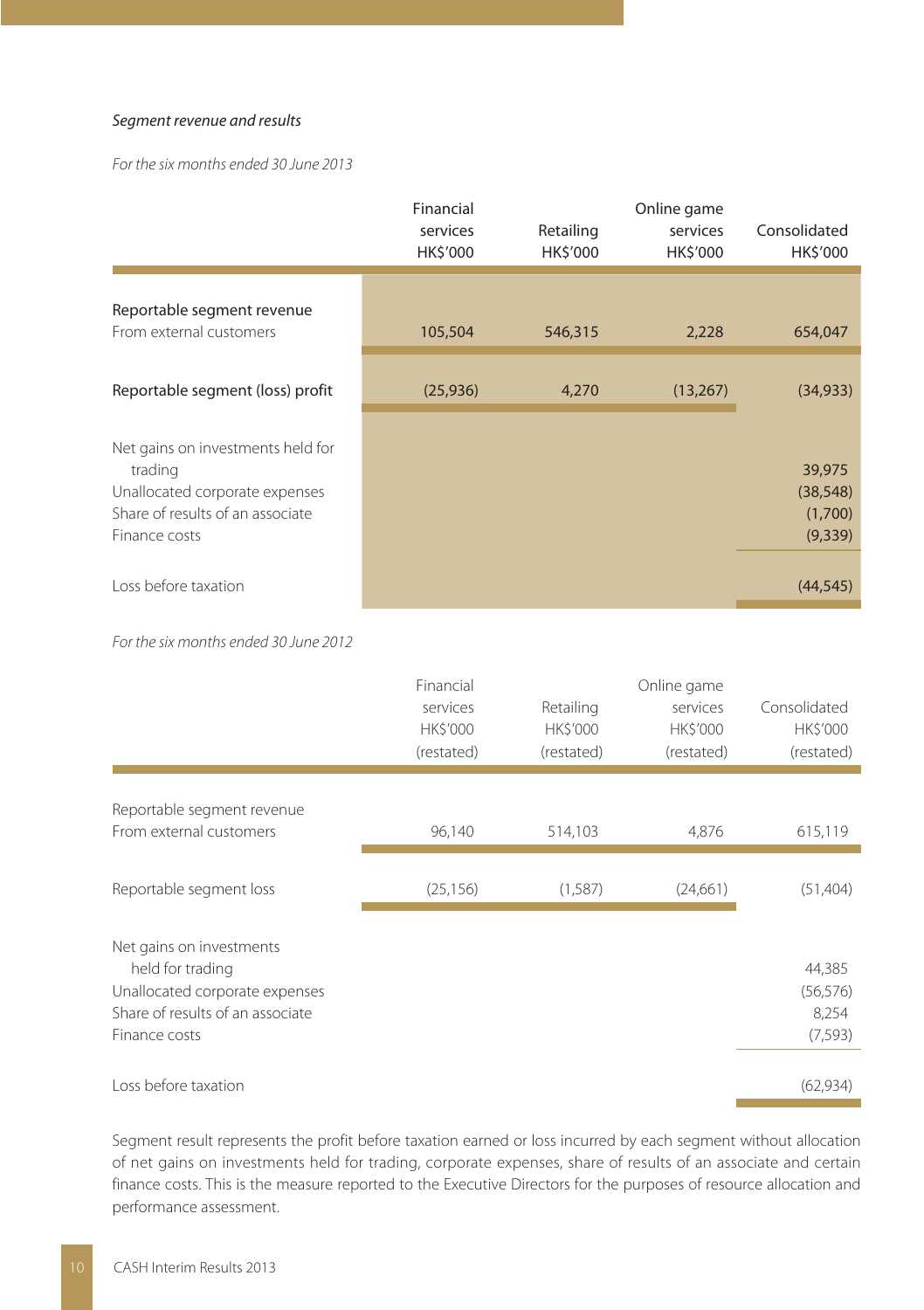#### Geographical segments

The Group's operations are located in Hong Kong and the People's Republic of China ("PRC"). No analysis of the Group's revenue by geographical locations is disclosed because no significant portion of the revenue from external customers are derived outside Hong Kong.

#### (5) Income tax expense

Hong Kong Profits Tax is calculated at 16.5% of the estimated assessable profit for both periods.

Taxation arising in other jurisdiction is calculated at the rates prevailing in the relevant jurisdiction. No provision for the PRC income tax has been made as they incurred tax losses for both periods.

Under the Law of People's Republic of China on Enterprise Income Tax ("EIT Law") and Implementation Regulation of the EIT Law, the tax rate of the PRC subsidiaries is 25% from 1 January 2008 onwards.

No deferred tax asset arising from tax losses brought forward has been recognised in the financial statements due to the uncertainty of future profit streams against which the asset can be utilised.

#### (6) Loss per share

The calculation of the basic and diluted loss per share attributable to the owners of the Company for the six months ended 30 June 2013 together with the comparative figures for the prior period are based on the following data:

|                                                          | Unaudited<br>Six months ended 30 June |          |
|----------------------------------------------------------|---------------------------------------|----------|
|                                                          | 2013<br>HK\$'000                      |          |
| Loss for the purpose of basic and diluted loss per share | (32, 732)                             | (52,670) |

|                                                                                                           | Unaudited<br>Six months ended 30 June |                             |  |
|-----------------------------------------------------------------------------------------------------------|---------------------------------------|-----------------------------|--|
|                                                                                                           | 2013<br>'000                          | 2012<br>'000'<br>(restated) |  |
| Number of shares<br>Weighted average number of ordinary shares for<br>the purpose of basic loss per share | 351,163                               | 369,432                     |  |

The weighted average number of ordinary shares for the calculation of the basic and diluted loss per share of 2012 has been adjusted retrospectively to reflect the impact of share consolidation during the year ended 31 December 2012.

For the period ended 30 June 2013, the computation of diluted loss per share has not taken into account the effects of share options as it would result in decrease in loss per share.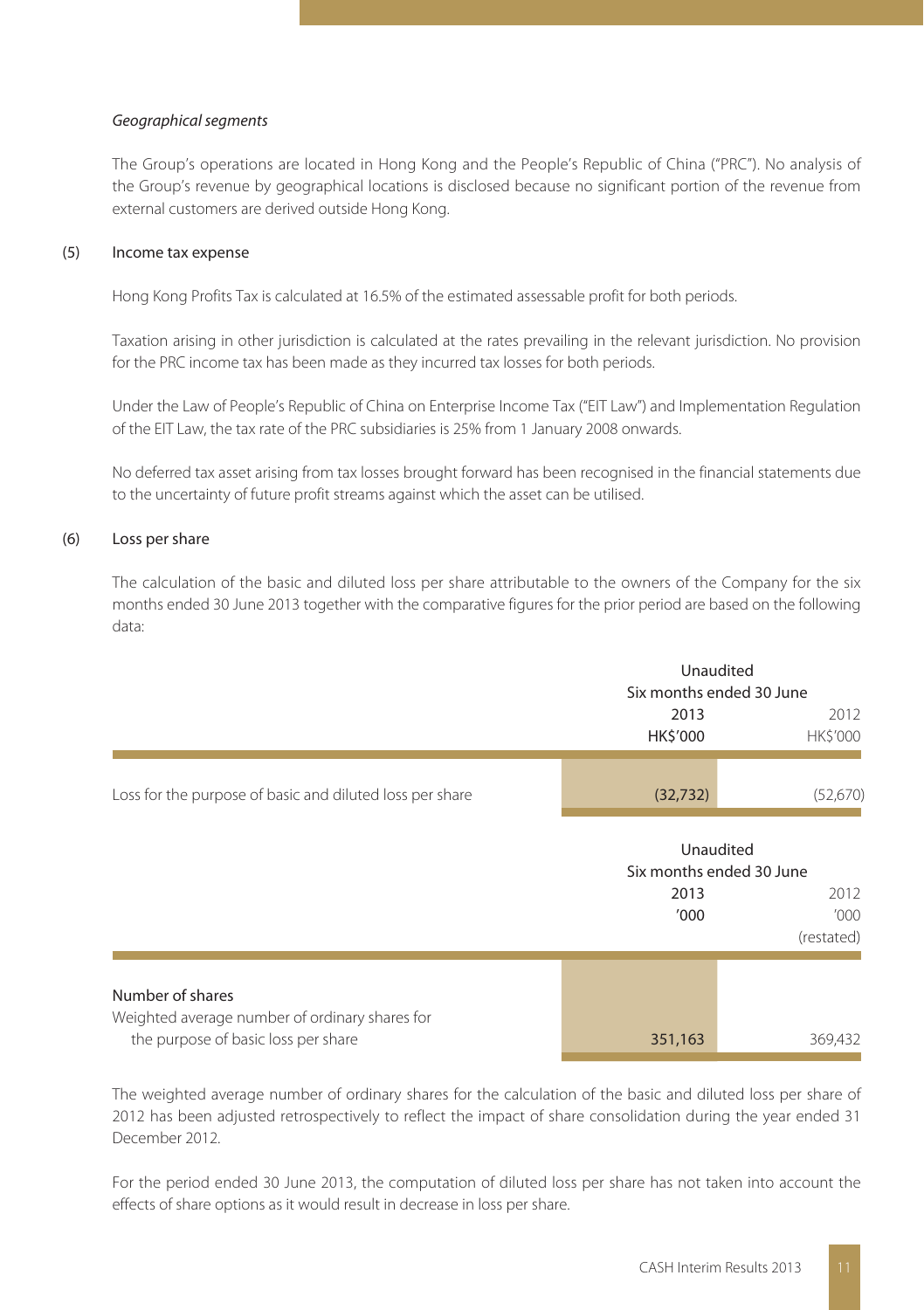|                                                                                                                                        | 30 June<br>2013<br>(Unaudited)<br>HK\$'000 | 31 December<br>2012<br>(Audited)<br>HK\$'000 |
|----------------------------------------------------------------------------------------------------------------------------------------|--------------------------------------------|----------------------------------------------|
|                                                                                                                                        |                                            |                                              |
| Accounts receivable arising from the business of                                                                                       |                                            |                                              |
| dealing in securities:                                                                                                                 |                                            |                                              |
| Clearing houses, brokers and dealers                                                                                                   | 30,325                                     | 40.050                                       |
| Cash clients                                                                                                                           | 48,873                                     | 313,212                                      |
| Margin clients                                                                                                                         | 242,715                                    | 270,160                                      |
| Accounts receivable arising from the business of<br>dealing in futures and options:<br>Clients<br>Clearing houses, brokers and dealers | 234<br>251,229                             | 157<br>294,796                               |
| Commission receivable from brokerage of mutual funds and<br>insurance-linked investment products                                       | 859                                        | 1,357                                        |
| Accounts receivable arising from the business of provision of<br>corporate finance services                                            |                                            | 300                                          |
| Accounts receivable arising from the business of provision of<br>online game services                                                  | 545                                        | 595                                          |
|                                                                                                                                        | 574,780                                    | 920,627                                      |

The settlement terms of accounts receivable arising from the business of dealing in securities are two days after trade date or at specific terms agreed with clearing houses, brokers and dealers, and accounts receivable arising from the business of dealing in futures and options are one day after trade date or at specific terms agreed with clearing houses, brokers and dealers.

The Group offsets certain accounts receivable and accounts payable when the Group currently has a legally enforceable right to set off the balances; and intends either to settle on a net basis, or to realise the balances simultaneously.

Accounts receivable from margin and cash clients arising from the business of dealing in securities are repayable on demand subsequent to settlement date. No aged analysis is disclosed as in the opinion of directors of the Company, the aged analysis does not give additional value in view of the nature of broking business.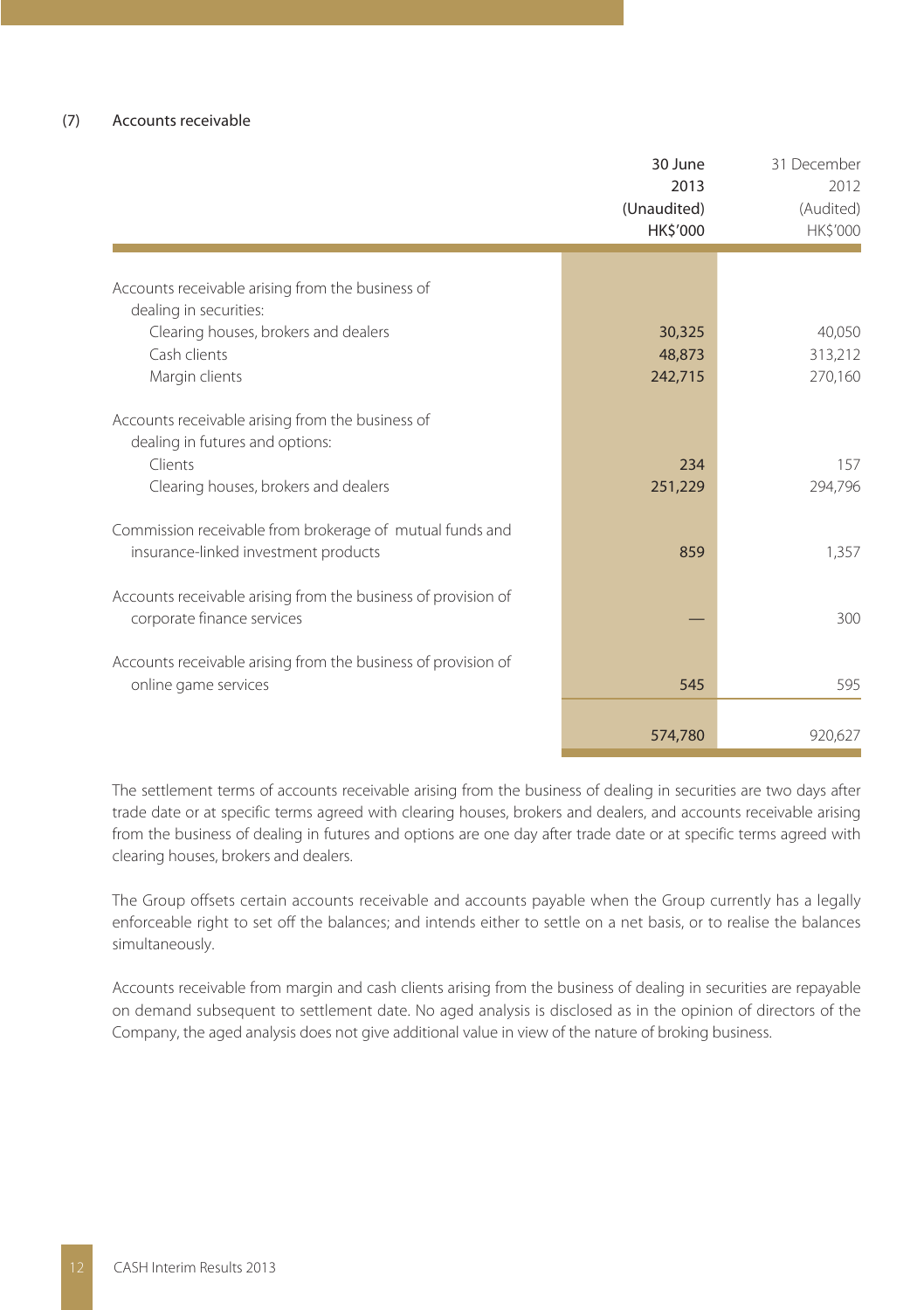In respect of the commission receivables from brokerage of mutual funds and insurance-linked investment products as well as accounts receivable arising from the business of corporate finance services, the Group allows a credit period of 30 days. The aged analysis (from the completion date of the services) is as follows:

|                                                             | 30 June<br>2013<br>(Unaudited)<br>HK\$'000 | 31 December<br>2012<br>(Audited)<br>HK\$'000         |
|-------------------------------------------------------------|--------------------------------------------|------------------------------------------------------|
| $0 - 30$ days<br>$31-60$ days<br>61-90 days<br>Over 90 days | 332<br>165<br>133<br>229                   | 977<br>533<br>$\hspace{0.1mm}-\hspace{0.1mm}$<br>147 |
|                                                             | 859                                        | 1,657                                                |

Loans to margin clients are secured by clients' pledged securities which can be sold at the Group's discretion to settle any margin call requirements imposed by their respective securities transactions. The Group is able to use client's pledged securities up to the amount of 140% of the loans to margin clients as collateral of the Group's borrowing (with client's consent). The loans are repayable on demand and bear interest at commercial rates. No aged analysis is disclosed as in the opinion of directors of the Company, the aged analysis does not give additional value in view of the nature of business of share margin financing.

Included in accounts receivable from margin clients arising from the business of dealing in securities are amounts due from certain related parties, the details of which are as follows:

| Name                                                                       | Balance at<br>1 January<br>2013<br>HK\$'000 | Balance at<br>30 June<br>2013<br>HK\$'000 | Maximum<br>amount<br>outstanding<br>during<br>the period<br>HK\$'000 | Market value<br>of pledged<br>securities at<br>fair value at<br>30 June<br>2013<br>HK\$'000 |
|----------------------------------------------------------------------------|---------------------------------------------|-------------------------------------------|----------------------------------------------------------------------|---------------------------------------------------------------------------------------------|
| Directors of the Company                                                   |                                             |                                           |                                                                      |                                                                                             |
| Mr Law Ping Wah Bernard and<br>associates                                  |                                             |                                           | 15,955                                                               |                                                                                             |
| Mr Ng Kung Chit and associates                                             |                                             |                                           | 7,978                                                                |                                                                                             |
| Dr Chan Yau Ching Bob and<br>associates                                    |                                             |                                           | 1,228                                                                | 7,672                                                                                       |
| A shareholder with significant<br>influence over the Company<br>(Note (2)) |                                             |                                           |                                                                      |                                                                                             |
| Cash Guardian Limited                                                      |                                             | 20                                        | 1,496                                                                | 2,726                                                                                       |
| Mr Kwan Pak Hoo Bankee and<br>associates                                   |                                             |                                           | 5,268                                                                | 1,124                                                                                       |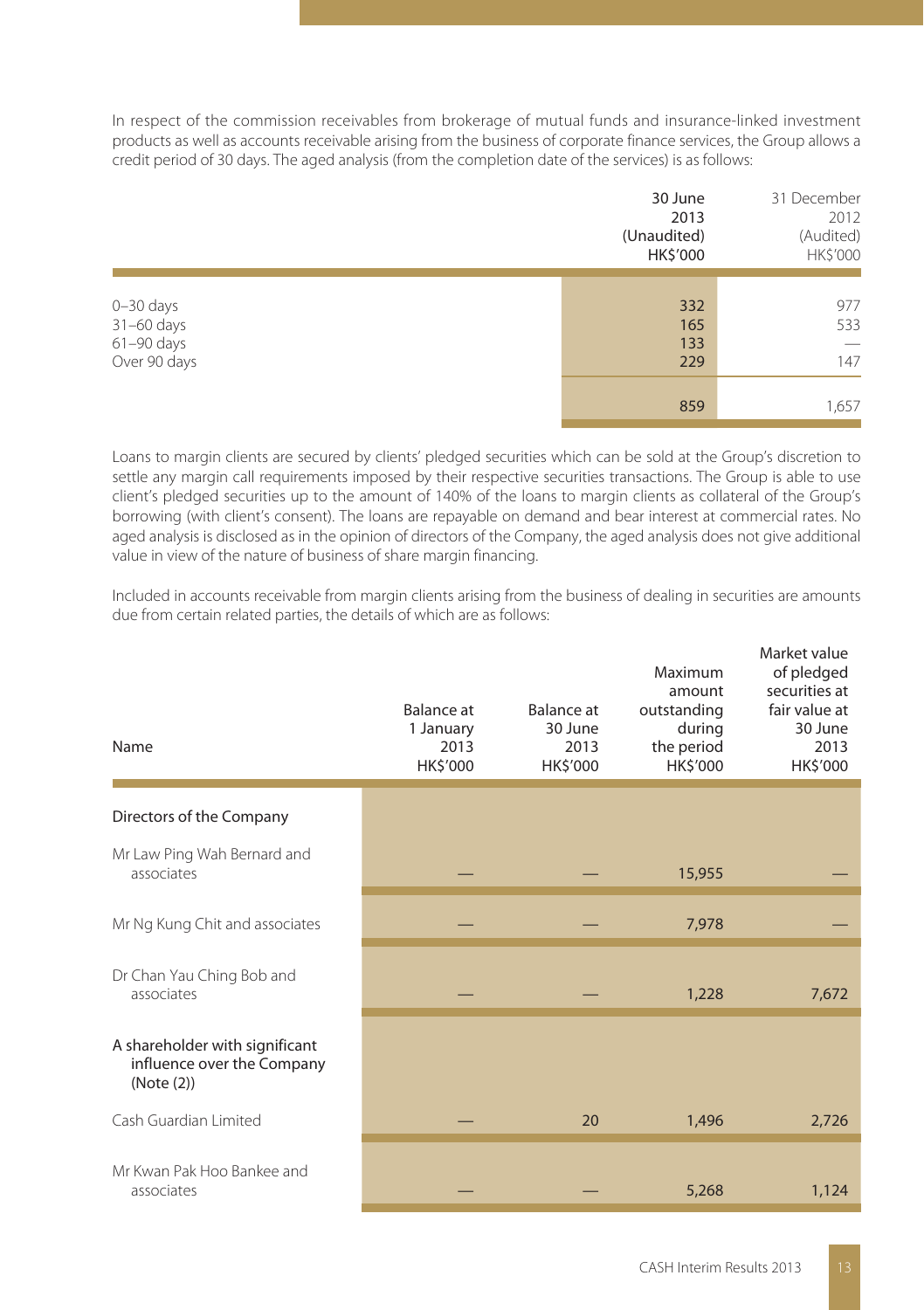#### Notes:

- (1) Associates are defined in accordance with the Listing Rules.
- (2) Cash Guardian Limited is solely owned and controlled by Mr Kwan Pak Hoo Bankee, who is the director of the Company.

The above balances are repayable on demand and bear interest at commercial rates which are similar to the rates offered to other margin clients.

#### (8) Accounts payable

|                                                                                            | 30 June<br>2013<br>(Unaudited)<br><b>HK\$'000</b> | 31 December<br>2012<br>(Audited)<br><b>HK\$'000</b> |
|--------------------------------------------------------------------------------------------|---------------------------------------------------|-----------------------------------------------------|
| Accounts payable arising from the business of<br>dealing in securities:                    |                                                   |                                                     |
| Clearing houses<br>Cash clients<br>Margin clients                                          | 450,950<br>104,139                                | 257,383<br>577,656<br>102,065                       |
| Accounts payable to clients arising from the business of<br>dealing in futures and options | 360,229                                           | 487,256                                             |
| Trade creditors arising from retailing business                                            | 150,784                                           | 166,400                                             |
| Accounts payable arising from the online game services                                     | 684                                               | 615                                                 |
|                                                                                            | 1,066,786                                         | 1,591,375                                           |

The settlement terms of accounts payable arising from the business of dealing in securities are two days after trade date or at specific terms agreed with clearing houses. Accounts payable to margin clients and cash clients are repayable on demand. No aged analysis is disclosed as in the opinion of directors of the Company, the aged analysis does not give additional value in view of the nature of business of share margin financing.

Accounts payable to clients arising from the business of dealing in futures and options are margin deposits received from clients for their trading of these contracts. The required margin deposits are repayable upon the closure of the corresponding futures and options position. The excess of the outstanding amounts over the required margin deposits stipulated are repayable to clients on demand. No aged analysis is disclosed as in the opinion of directors of the Company, the aged analysis does not give additional value in view of the nature of these businesses.

The accounts payable amounting to HK\$607,253,000 (2012: HK\$782,293,000) were payable to clients and other institutions in respect of the trust and segregated bank balances received and held for clients and other institutions in the course of the conduct of regulated activities. However, the Group does not have a currently enforceable right to offset these payables with the deposits placed.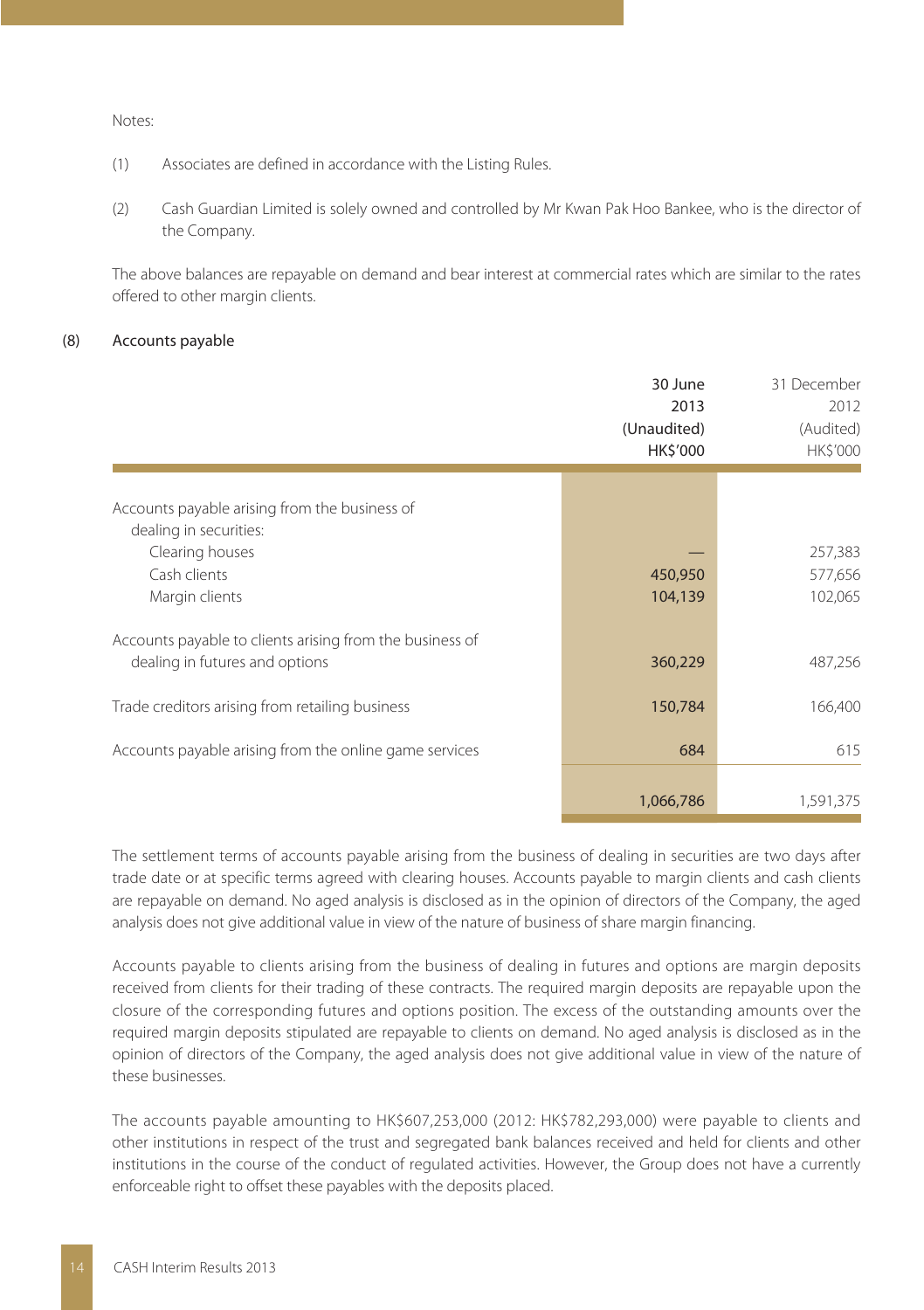Trade creditors arising from retailing business principally comprise amount outstanding for trade purpose and ongoing cost. The credit period taken for trade purchase is ranged from 30 to 90 days.

The following is an aged analysis (from trade date) of trade creditors arising from retailing business at reporting date:

|                | 30 June     | 31 December |
|----------------|-------------|-------------|
|                | 2013        | 2012        |
|                | (Unaudited) | (Audited)   |
|                | HK\$'000    | HK\$'000    |
|                |             |             |
| $0 - 30$ days  | 53,080      | 73,623      |
| 31-60 days     | 52,276      | 54,195      |
| $61 - 90$ days | 27,691      | 22,035      |
| Over 90 days   | 17,737      | 16,547      |
|                |             |             |
|                | 150,784     | 166,400     |

The accounts payable arising from online game services are aged within 30 days (from trade date).

#### (9) Capital risk management

The Group manages its capital to ensure that entities in the Group will be able to continue as a going concern while maximising the return to shareholders through the optimisation of the debt and equity balance. The capital structure of the Group consists of debt, which includes the bank borrowings and loan from a non-controlling shareholder, and equity attributable to owners of the Company, comprising issued share capital, retained earnings and other reserves as disclosed in consolidated statement of changes in equity. The management reviews the capital structure by considering the cost of capital and the risks associated with each class of capital. In view of this, the Group will balance its overall capital structure through the payment of dividends, new share and options issues as well as the issue of new debt or the redemption of existing debt. The Group's overall strategy remains unchanged throughout the period.

Certain group entities are regulated by the Hong Kong Securities and Futures Commission ("SFC") and are required to comply with the financial resources requirements according to the Hong Kong Securities and Futures (Financial Resources) Rules ("SF(FR)R"). The Group's regulated entities are subject to minimum paid-up share capital requirements and liquid capital requirements under the SF(FR)R. Management closely monitors, on a daily basis, the liquid capital level of these entities to ensure compliance with the minimum liquid capital requirements under the SF(FR)R. The Group's regulated entities have complied with the capital requirements imposed by the SF(FR)R throughout both periods.

#### Financial risk management objectives and policies

The Group's major financial instruments include equity and debt securities, investment fund, loans receivable, other receivables, other payables, bank balances and deposits, bank borrowings, accounts receivable, loan to an associate, loan from a non-controlling shareholder and accounts payable. The risks associated with these financial instruments and the policies on how to mitigate these risks are set out below. The management manages and monitors these exposures to ensure appropriate measures are implemented on a timely and effective manner.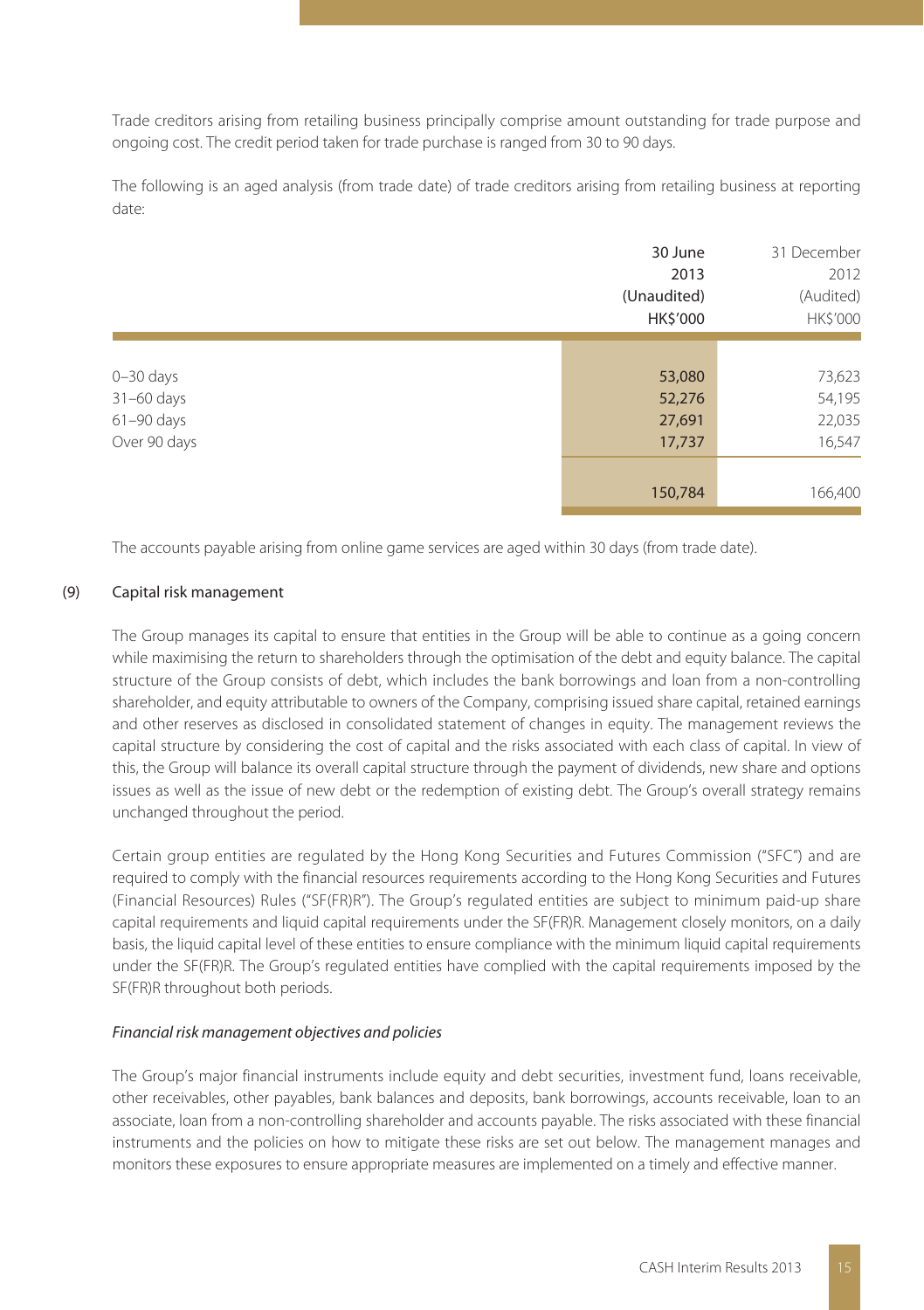#### Market risk

#### Price risk

The Group has a portfolio of held-for-trading investments in equity and debt securities and investment fund, which are carried at fair value and is exposed the Group to price risk. The Group's exposures to price risk for debt securities include changes in the credit spreads and market interest rates. The directors of the Company manage the exposure by closely monitoring the portfolio of equity and debt and investment fund, and imposing trading limits on individual trades.

Moreover, the Group is exposed to equity price risk as a result of changes in fair value of its investments in derivatives. The directors of the Company manage the exposure by closing all the open position of derivatives and/or imposing trading limits on daily basis.

#### Interest rate risk

#### Fair value interest rate risk

The Group is exposed to fair value interest rate risk in relation to fixed-rate bank balances, fixed rate loans receivable and fixed rate debt securities. The price of the investments in debt securities which are classified as financial assets held for trading is affected by the change in market interest rate. The Group currently does not have a fair value hedging policy.

#### Cash flow interest rate risk

The Group is also exposed to cash flow interest rate risk in relation to variable-rate bank borrowings, loans receivable, loans to margin clients and bank balances. The Group currently does not have a cash flow interest rate hedging policy. However, management is closely monitoring its exposure arising from margin financing and other lending activities undertaken by allowing an appropriate margin on the interest received and paid by the Group.

The Group's exposures to interest rates on financial assets and financial liabilities are detailed in the liquidity risk management section of this note. The Group's cash flow interest rate risk is mainly concentrated on the fluctuation of Hong Kong Prime Rate and HIBOR arising from the Group's variable interest rate instruments.

#### Foreign currency risk

The Group entities have financial assets and liabilities denominated in currencies other than their respective functional currencies. Consequently, the Group is exposed to risks that the exchange rate of functional currencies relative to other currencies may change in a manner that has an adverse effect on the value of the position of the Group's assets denominated in foreign currencies.

The exposure primarily arises from the receivables from foreign brokers, foreign currency deposits with banks, loan to an associate, debt securities listed outside Hong Kong and accounts payable to clients denominated in United Stated dollars ("USD") and Renminbi ("RMB"). The management monitors foreign exchange exposure and will consider hedging significant foreign exposure should the need arises. The directors of the Company do not expect significant foreign exchange risk to the Group in view of the Hong Kong dollar pegged system to the USD.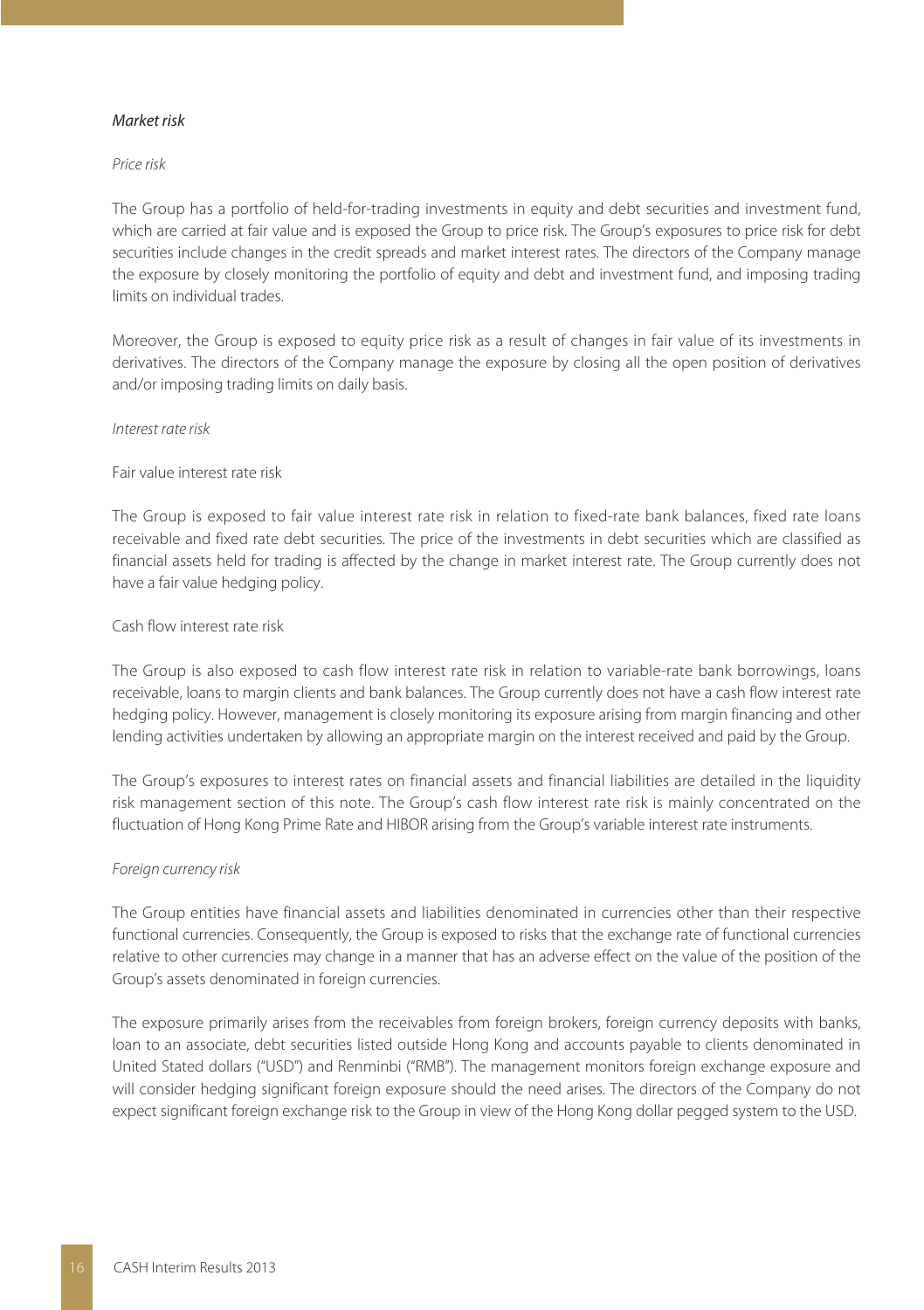#### Credit risk

The Group's maximum exposure to credit risk which will cause a financial loss to the Group due to failure to discharge an obligation by the counterparties is arising from the carrying amount of the respective recognised financial assets as stated in the consolidated statement of financial position.

In order to minimise the credit risk on brokerage, financing and corporate finance operations, the Credit and Risk Management Committee is set up to compile the credit and risk management policies, to approve credit limits and to determine any debt recovery action on those delinquent receivables. In addition, the Group reviews the recoverable amount of loans receivable and accounts receivable on an individual and collective basis at each reporting date to ensure that adequate impairment losses are made for irrecoverable amounts. In this regard, the directors of the Company consider that the Group's credit risk is significantly reduced.

Credit risk arising on debt securities is mitigated by investing primarily in rated instruments or instruments issued by counterparties of credit ratings of at least BB+ or equivalent as determined by Standard & Poor's, Moody's or Fitch, any exception to which shall be approved by the management of the Group.

In respect to the accounts receivable from MF Global Hong Kong Limited, the Group closely monitors the development and the directors of the Company closely contact with the liquidators for the recoverable amount to address the credit risk.

The Group does not have any significant concentration of credit risk as the exposure spread over a number of counterparties and customers, except for the loans receivable.

Bank balances are placed in various authorised institutions and the directors of the Company consider the credit risk of such authorised institutions is low.

#### Liquidity risk

As part of ordinary broking activities, the Group is exposed to liquidity risk arising from timing difference between settlement with clearing houses or brokers and customers. To address the risk, treasury team works closely with the settlement division on monitoring the liquidity gap. In addition, for contingency purposes, clean loan facilities are put in place.

#### Fair values

The fair values of financial assets and financial liabilities are determined as follows:

- the fair values of listed equity and debt securities listed outside Hong Kong with standard terms and conditions and traded on active liquid markets are determined with reference to quoted market bid prices;
- the fair value of debt securities listed in Hong Kong and unlisted investment fund are determined based on brokers' quotes due to absence of an active market; and
- the fair values of other financial assets and financial liabilities are determined in accordance with generally accepted pricing models based on discounted cash flow analysis.

The directors of the Company consider that the carrying amounts of financial assets and financial liabilities recorded at amortised cost in the consolidated financial statements approximate their fair values.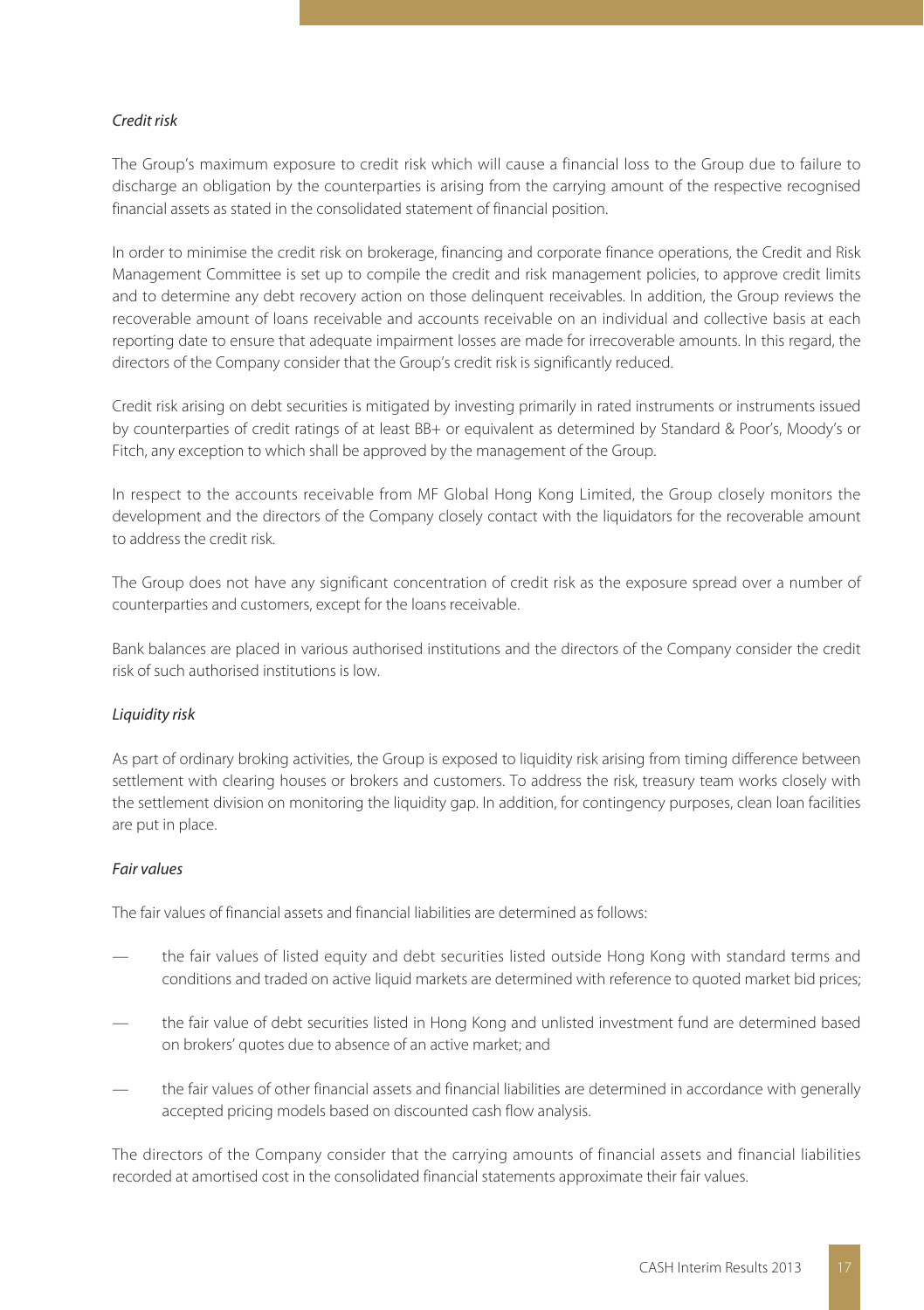|                                                                                           | Par value<br>of each<br>ordinary<br>share<br>HK\$ | Number of<br>shares<br>'000 | Amount<br>HK\$'000 |
|-------------------------------------------------------------------------------------------|---------------------------------------------------|-----------------------------|--------------------|
| Ordinary shares                                                                           |                                                   |                             |                    |
| Authorised:<br>At 1 January 2013 and 30 June 2013                                         | 0.10                                              | 3,000,000                   | 300,000            |
| Issued and fully paid:<br>At 1 January 2013<br>Issue of shares due to rights issue (Note) | 0.10<br>0.10                                      | 369,432<br>184,716          | 36,943<br>18,472   |
| At 30 June 2013                                                                           | 0.10                                              | 554,148                     | 55,415             |

Note: On 13 June 2013, 184,715,928 shares of HK\$0.10 each were issued by way of rights issue at a subscription price of HK\$0.30 per share. The gross proceeds of approximately HK\$55.4 million were used as general working capital as well as financing potential acquisitions or new investments as and when opportunities arise. These shares rank pari passu in all respects with other shares in issue.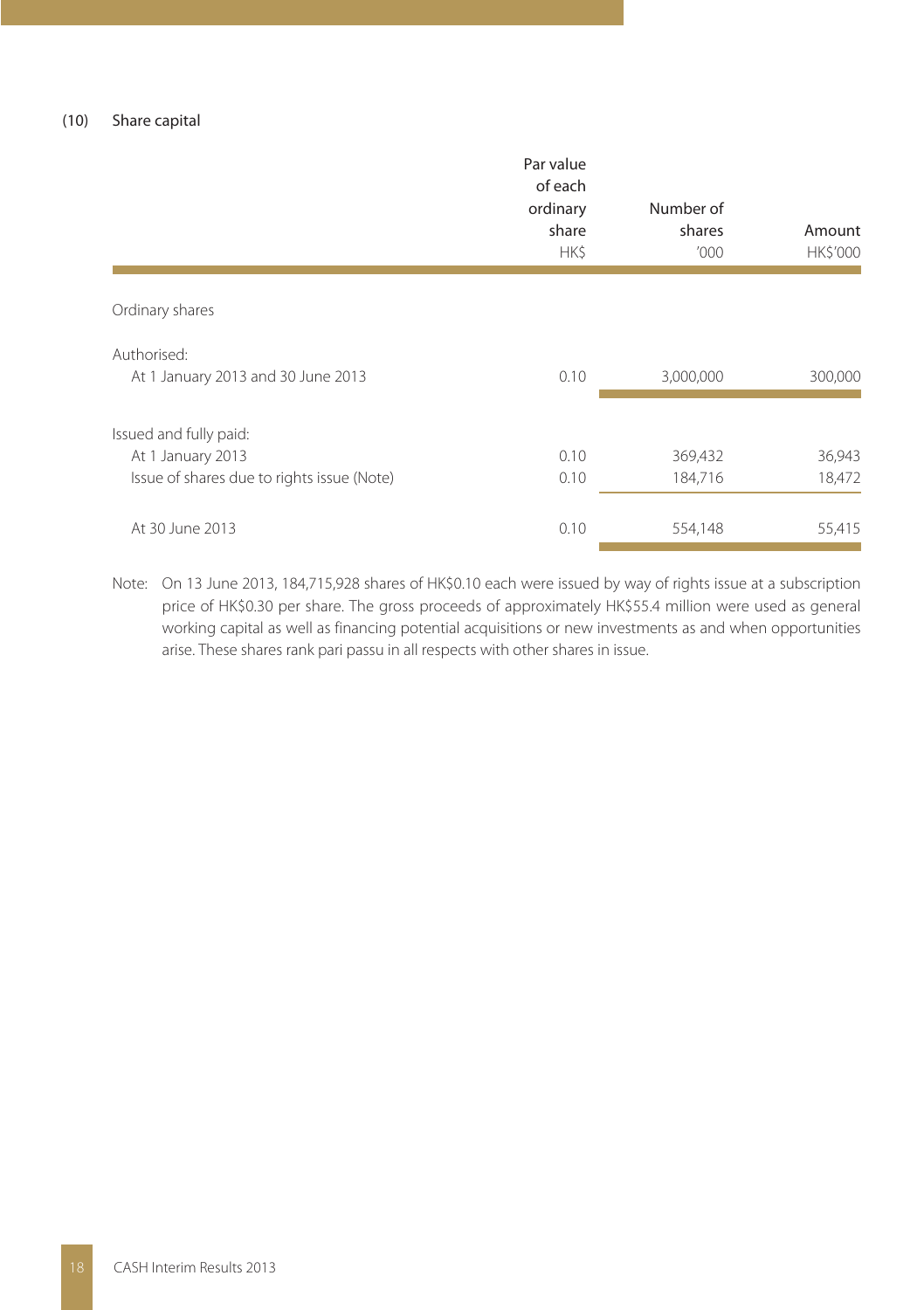### (11) Related party transactions

The Group had the following transactions with related parties during the period:

|                                                                                                                                                 | Unaudited<br>Six months ended 30 June<br>2013 |                 |                          |  |
|-------------------------------------------------------------------------------------------------------------------------------------------------|-----------------------------------------------|-----------------|--------------------------|--|
|                                                                                                                                                 | Notes                                         | <b>HK\$'000</b> | 2012<br>HK\$'000         |  |
| Commission and interest income received from the following<br>major shareholders of the Company with significant<br>influences over the Company |                                               |                 |                          |  |
| Cash Guardian Limited<br>Mr Kwan Pak Hoo Bankee and associates                                                                                  | (a)<br>(b)                                    | 12<br>10        |                          |  |
|                                                                                                                                                 |                                               | 22              |                          |  |
| Commission and interest income received from the following<br>directors of the Company                                                          | (c)                                           |                 |                          |  |
| Mr Law Ping Wah Bernard and associates<br>Mr Ng Kung Chit Raymond and associates<br>Dr Chan Yau Ching Bob and associates                        | (b)                                           | 27<br>8<br>12   | 5<br>$\overline{2}$<br>6 |  |
|                                                                                                                                                 |                                               | 47              | 13                       |  |
| Underwriting fee, financial advisory fee, commission and<br>interest expenses paid to CFSG                                                      | (d)                                           | 1,151           | 328                      |  |
| Rental and building management fee income received<br>from CESG                                                                                 | (d)                                           | 2,029           | 2,070                    |  |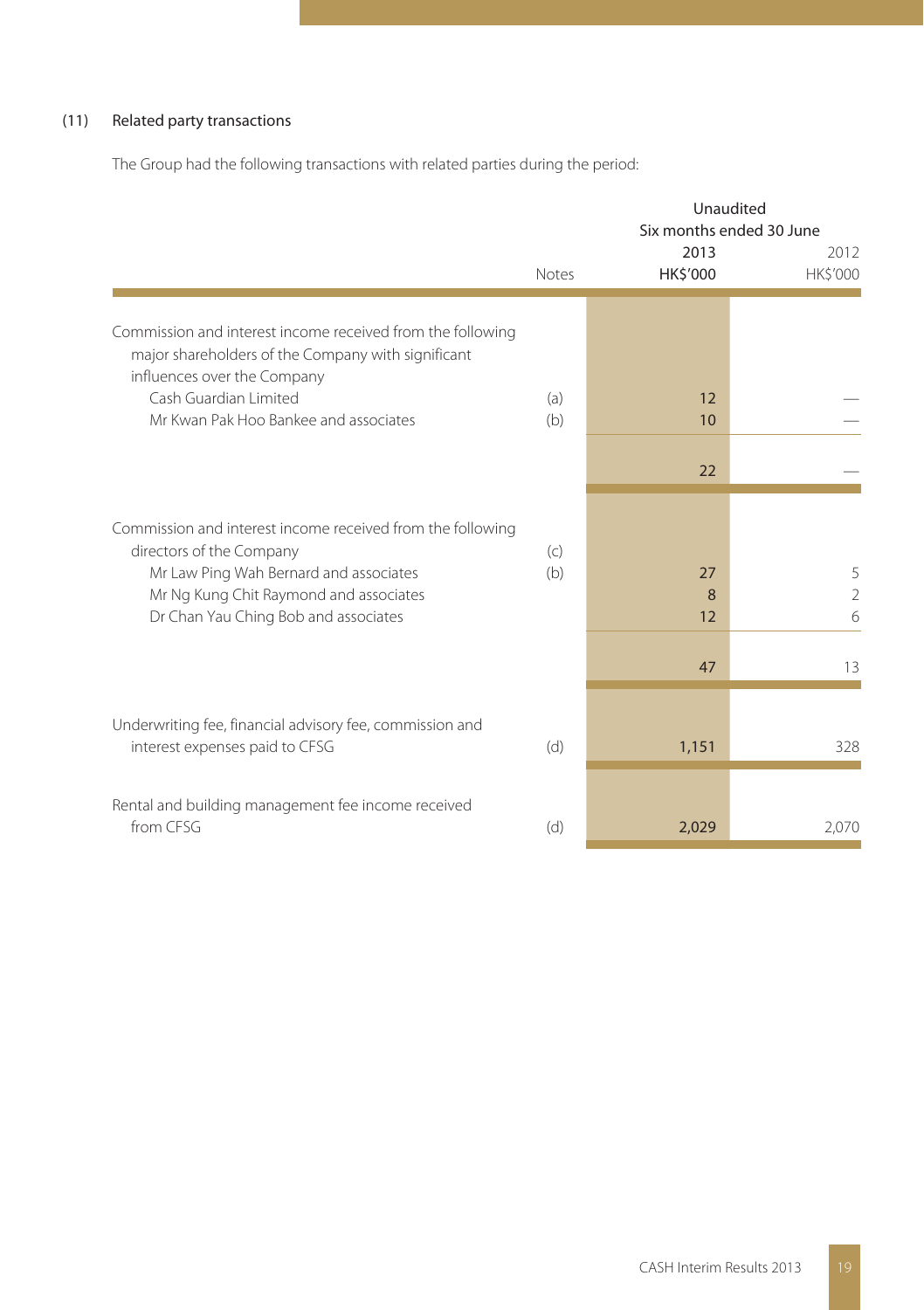Notes:

- (a) Cash Guardian Limited has significant influence over the Company. 31.91% (2012: 31.91%) equity interest of the Company was held by Cash Guardian Limited at 30 June 2013. Cash Guardian Limited is controlled by Mr Kwan Pak Hoo Bankee, an executive director of the Company.
- (b) Mr Kwan Pak Hoo Bankee and Mr Law Ping Wah Bernard are also the executive directors of CFSG.
- (c) During the six months ended 30 June 2013, the Group received commission and interest from margin financing of approximately HK\$47,000 (2012: HK\$13,000) from certain directors of the Company.
- (d) During the six months ended 30 June 2013, the Group paid underwriting fee, financial advisory fee, commission and interest expenses to CFSG of approximately HK\$1,151,000 (2012: HK\$328,000) and received rental and building management fee income from CFSG of approximately HK\$2,029,000 (2012: HK\$2,070,000).

#### (12) Capital Commitments

|                                                                                                                | 30 June<br>2013<br>(Unaudited)<br><b>HK\$'000</b> | 31 December<br>2012<br>(Audited)<br>HK\$'000 |
|----------------------------------------------------------------------------------------------------------------|---------------------------------------------------|----------------------------------------------|
| Capital expenditure contracted for but not provided in the<br>consolidated financial statements in respect of: |                                                   |                                              |
| Acquisition of property and equipment (Note)<br>Acquisition of equity interests in an equity                   | 184,113                                           | 207,128<br>20,639                            |
|                                                                                                                | 184,113                                           | 227,767                                      |

Note: The Group has entered into provisional sale and purchase agreements with a property developer on 10 November 2012 in relation to the acquisition of two Hong Kong properties for self-occupation at a consideration of approximately HK\$230,142,000, of which deposits of approximately HK\$46,029,000 were paid to the property developer up to 30 June 2013.

#### (13) Interim dividend

No interim dividend in respect of the six months ended 30 June 2013 and 30 June 2012 was declared by the Board.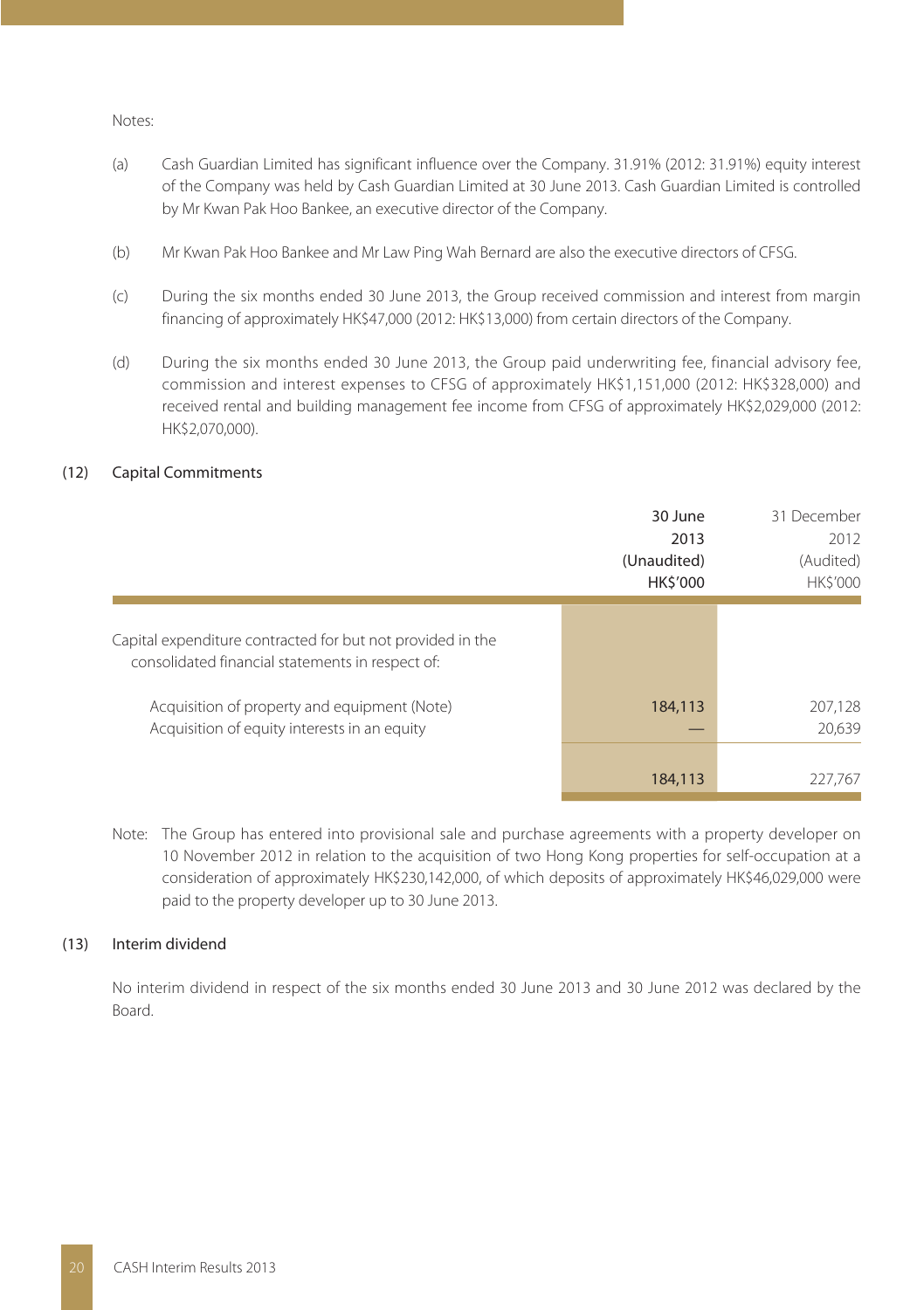## Dividend

The Board does not recommend the payment of any dividend for the six months ended 30 June 2013 (2012: nil).

## Review and Prospects

## Financial Review

On 15 May 2013, CFSG announced to distribute all of its investment in retail management business to its qualified shareholders through distribution in specie which was subsequently completed on 28 June 2013. As such, CASH Retail Management (HK) Limited ("CRMG", together with its subsidiaries "Retail Management Business") has become a directly non-wholly-owned subsidiary of the Group with effect from 28 June 2013.

For the six months ended 30 June 2013, the Group recorded revenue of HK\$654.0 million as compared to HK\$615.1 million (as restated) for the same period last year. The increase in revenue by 6.3% was partly due to (i) the improvement in financial services income because of the general improvement in investment sentiment in Hong Kong stock market; and (ii) satisfactory performance of household and furniture sales driven by successful launch of innovative products and services during the period under review. However, facing the rising input costs, tough operating environment and keen competition, the Group reported a net loss for the period attributable to the owners of the Company of HK\$32.7 million as compared to a net loss of HK\$52.7 million (as restated) for the same period last year.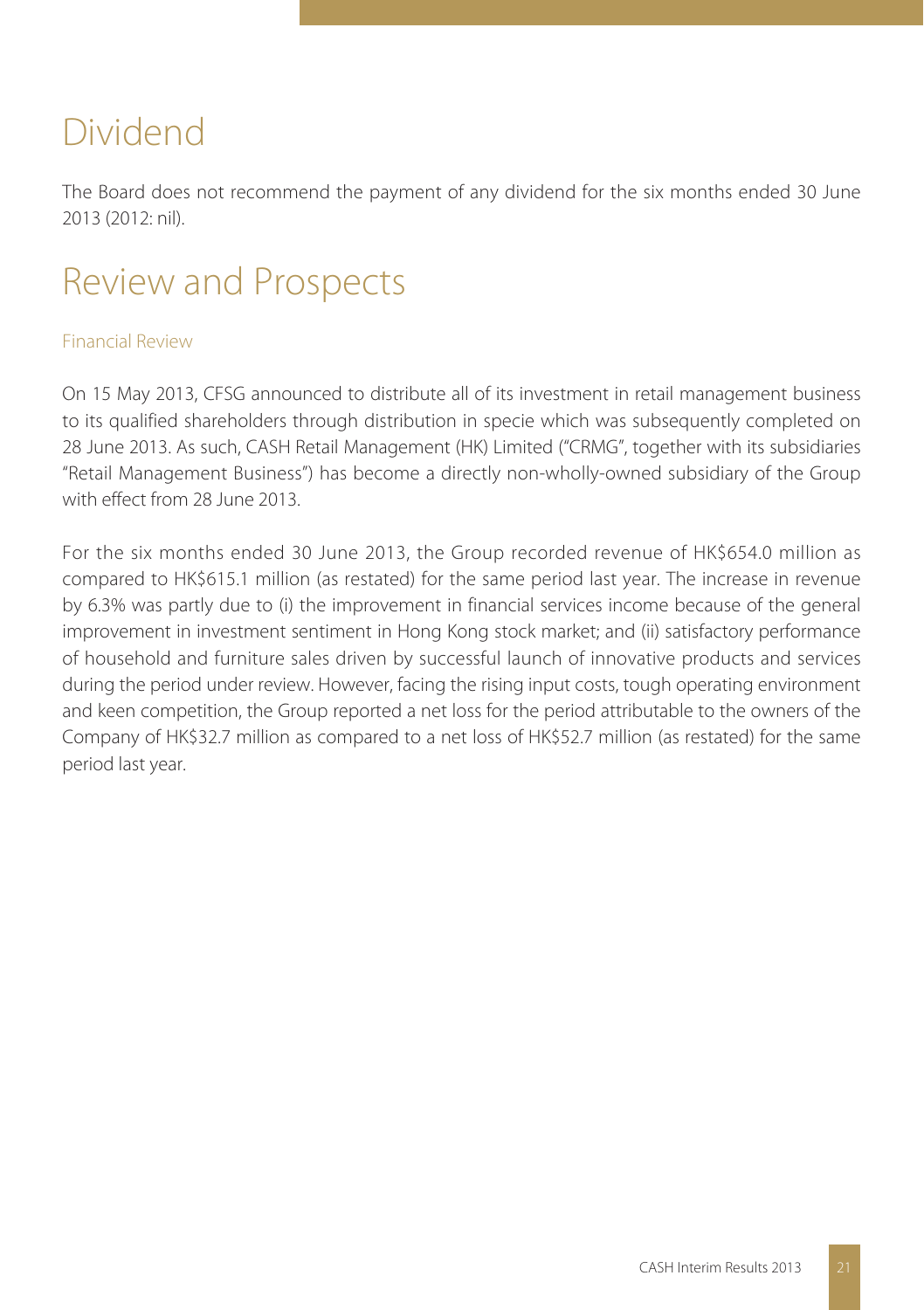### Financial Services Business — FSG

During the period under review, the Hong Kong stock market faced mixed sentiments with unpredictable changes and challenges. In early 2013, investors' concerns about unresolved sovereign debts crises in Europe started abating after the European Central Bank announced the outright monetary transaction program to purchase European debts and its monetary easing policy until at least mid-2014. Together with the US Fed's third round of quantitative easing, the investor confidence in the local stock market improved as a result of abundant market liquidity at home and overseas. However, the capital market was rocked in the second quarter of the year when the investor sentiment was battered by the fears that the era of easy money would not last for long very soon as the US Fed had started considering the timeline for the withdrawal of stimulus measures. The rapid slowdown in the Mainland's economy which was reflected by the disappointing China's purchasing managers' indices for the recent months further rattled the stock market in May and June this year. Despite the uncertainties in economic outlook, the stock market in Hong Kong has shown mild growth and improvement during the period under review. For the first six months ended 30 June 2013, the average daily turnover was approximately HK\$68.3 billion, representing an increase of 20.4% when compared with HK\$56.7 billion for the same period last year. Overall, FSG recorded a 9.7% increase in revenue to HK\$105.5 million as compared to HK\$96.1 million for the same corresponding period last year. Nevertheless, FSG remained cautiously optimistic about the economic outlook in the medium and longer term. In view of the unfavourable business environments including the sluggish trading volumes, surging operating costs and the commission war among local brokers, FSG will continue to maintain stringent cost controls over its operations. During the period under review, FSG has launched a new advertising campaign to promote its new business innovation and transformation of its financial service business from a retail-oriented brokerage to a technologydriven financial services house. For the six months ended 30 June 2013, FSG recorded a net loss of HK\$25.9 million as compared to a net loss of HK\$25.2 million in the same corresponding period last year.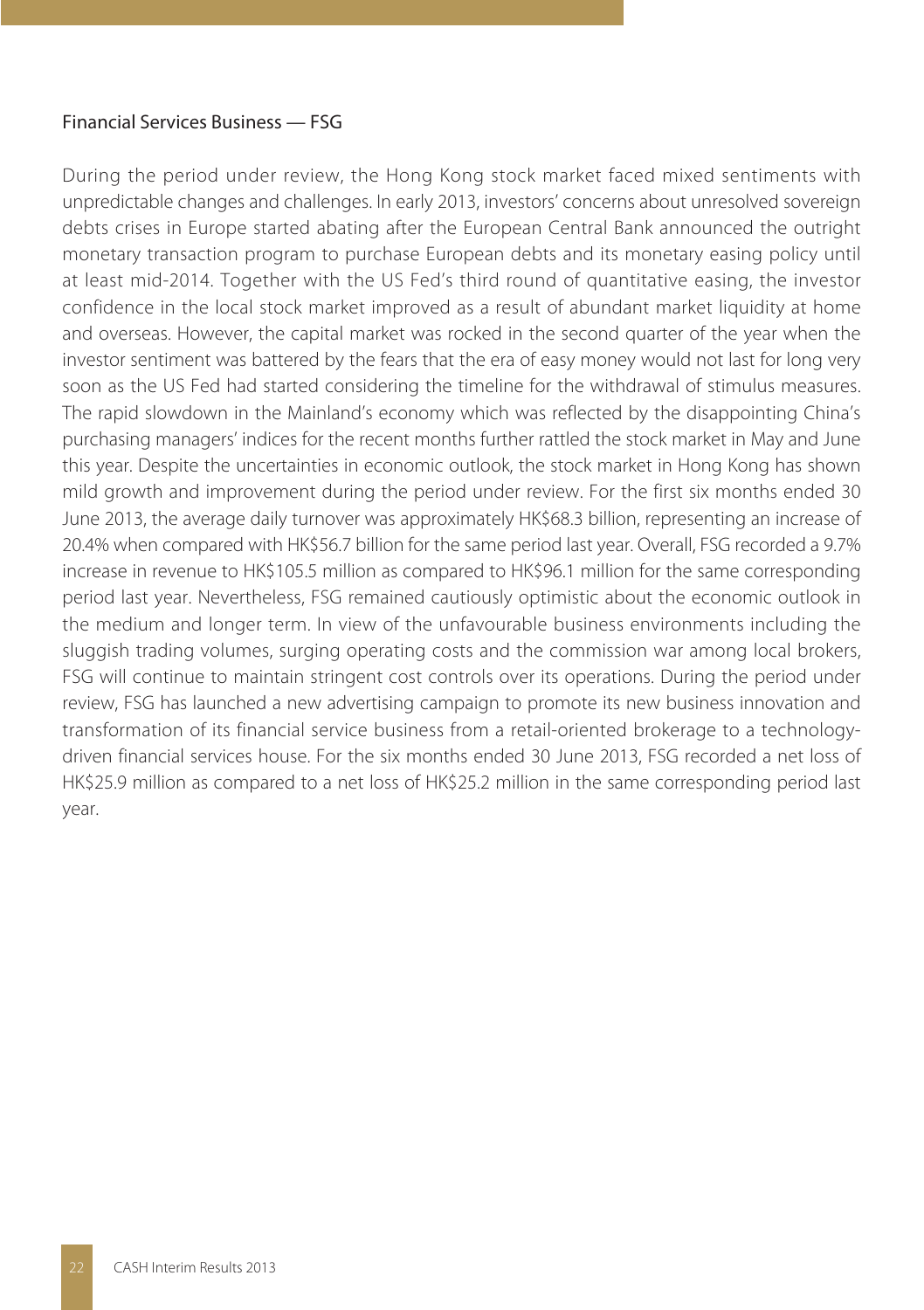### Retail Management Business

### Hong Kong Retailing Business

Rising operating costs posed the biggest challenge to the Group's Retail Management Business. The newly enacted and lifted statutory minimum wage, inflationary pressure and appreciation of Renminbi were driving up our operating costs. Furthermore, in order to dampen residential price growth, the Hong Kong government has rolled out additional measures such as Buyers Stamp Duty, extension of the two-year-old Special Stamp Duty and Double Stamp Duty. Such measures had hit the property market hard and inevitably dragged our furniture sales. In the first half of 2013, total number of transactions for residential property dropped remarkably by about 33.4% as compared with the same corresponding period last year. To cope with these challenges, we have continued to step up our cost rationalisation measures and improved our operational efficiency while at the same time, we have adopted a new branding campaign namely "Living Smart". New innovative products focusing on living space optimisation were introduced to the market during the period under review. Despite the challenging business environment, the retailing business in Hong Kong reported a 6.2% increase in revenue to HK\$542.0 million and an operating profit of HK\$10.5 million for the six months ended 30 June 2013 as compared to revenue of HK\$510.3 million and an operating profit of HK\$8.3 million in the same corresponding period last year.

### PRC Retailing Business

The operating performance of the retailing business in mainland China was not satisfactory and has yet to make any profit contribution to us. During the period under review, we have closed an underperformed store and at the same time taken more cost control measures. To tap with the fast expanding e-commerce market opportunity in China, we will dedicate resources to developing e-commerce business which has been scheduled to be launched in the second half of this year. Overall, for the six months ended 30 June 2013, the PRC retailing operation recorded revenue of HK\$4.3 million and a net loss of HK\$7.2 million as compared to revenue of HK\$3.8 million and a net loss of HK\$9.9 million for the same period last year.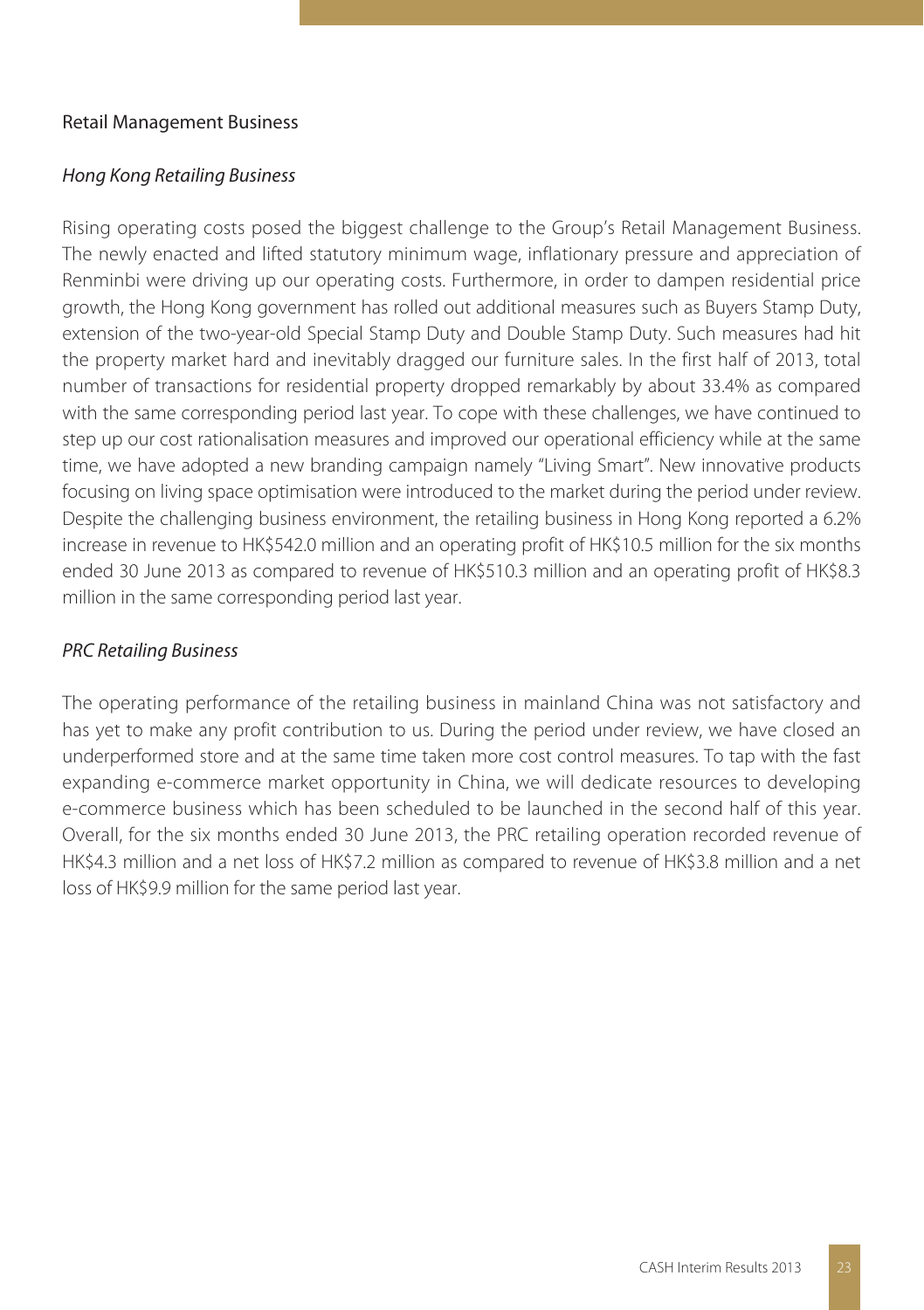### Mobile Internet Services Business

In view of the keen competition and unstable global economic situation, the Group had treaded carefully in adjusting the pace of our business expansion and carried out a thorough organisational and operational reengineering in order to preserve our financial resources to get through the current difficult time. During the period under review, the Group continued to implement stringent cost control measures over its operations and adhere to a prudent strategy for its online game business. In the meantime, we will put its best effort to explore ways to align its Mobile Internet Services Business and new initiatives of business development will be in place to enhance its competitiveness. Overall, for the six months ended 30 June 2013, the Group's Mobile Internet Services Business recorded revenue of HK\$2.2 million and a net loss of HK\$13.3 million as compared to revenue of HK\$4.9 million and a net loss of HK\$24.7 million of last corresponding period.

#### Liquidity and Financial Resources

The Group's total equity amounted to HK\$765.6 million as at 30 June 2013 as compared to HK\$755.5 million at the end of last year. The slight increase in equity was the combined results of the loss reported for the period and the share capital raised by way of rights issue during the period.

As at 30 June 2013, the Group had total outstanding borrowings of approximately HK\$454.1 million, comprising of unsecured loans of approximately of HK\$29.5 million payable to certain independent third parties and secured loans of approximately of HK\$424.6 million (including bank loans of approximately HK\$384.1 million, a secured loan of approximately HK\$40.0 million payable to an independent third party and obligations under finance leases of approximately HK\$0.5 million). The above bank loans of approximately HK\$384.1 million were secured by the Group's listed securities, investment properties of carrying amounts of approximately HK\$61.1 million, pledged deposits of HK\$90.6 million, corporate guarantees and its margin clients' securities pledged to it. The above secured loan of approximately HK\$40.0 million payable to an independent third party was secured by the shares of Celestial Investment Group Limited (a wholly-owned subsidiary of the Company). The total borrowings as at 31 December 2012 were approximately HK\$518.4 million. The decrease in borrowings was mainly due to the decrease in margin financing to our clients as the investment activities had been reducing in the last two months of the period under review.

The Group also had an unsecured loan of US\$3.5 million (equivalent to approximately HK\$27.4 million) from a minority shareholder of one of its subsidiaries.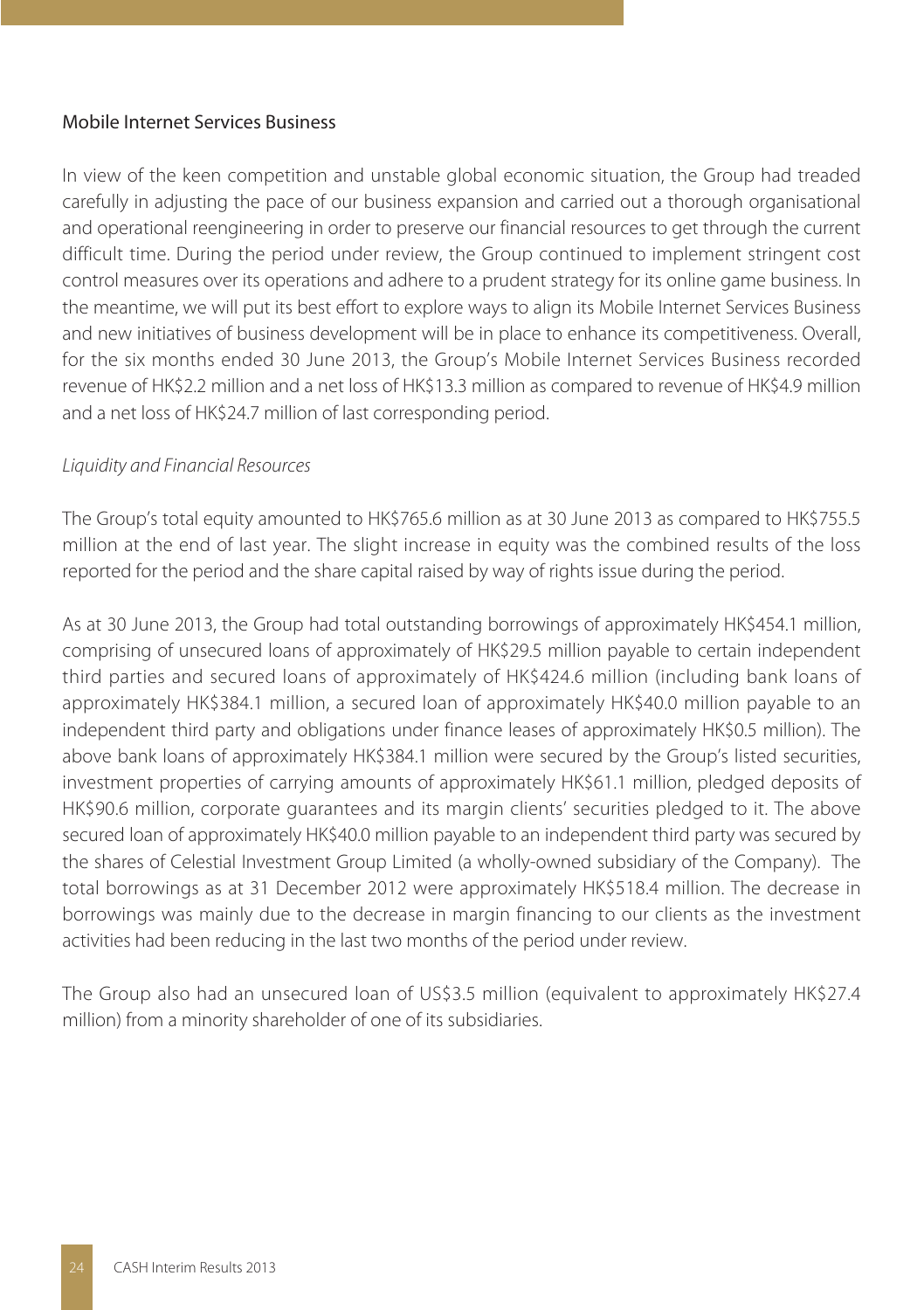As at 30 June 2013, our cash and bank balances totalled HK\$1,011.0 million as compared to HK\$1,204.7 million at the end of the previous year. The decrease in the cash and bank balances was mainly due to the reduction of our clients' monies amid the recent poor investment market sentiment in the last two months of the first half of this year. The liquidity ratio as at 30 June 2013 remained healthy at 1.1 times, being the same level as at 31 December 2012.

The gearing ratio, which represents the ratio of interest bearing borrowings of the Group divided by the total equity, was 59.3% as at 30 June 2013, as compared to 68.6% as at 31 December 2012, which was kept at a conservatively low level.

Saved as aforesaid, the Group had no material contingent liabilities at the period-end.

## Foreign Exchange Risks

As at the end of the period, the Group did not have any material un-hedged foreign exchange exposure or interest rate mismatch.

## Material Acquisitions and Disposals

On 3 December 2012, a subsidiary of CFSG entered into a subscription agreement relating to a discloseable transaction for subscription of 20% equity interest in Infinity Equity Management Company Limited ("Infinity", which is engaged in business of venture capital and private equity management) at the consideration of US\$2,670,000 (equivalent to approximately HK\$20,639,000) in cash. The subscription was completed on 3 January 2013. The subscription agreement was also subject to an adjustment clause regarding the attainment of consolidated after-tax net profit of Infinity of not less than RMB9 million (equivalent to HK\$11.2 million) in accordance with its audited accounts for the year ended 31 December 2012, and the 2012 target profit had been attained accordingly. Details of the transaction are disclosed in the announcement of CFSG dated 3 December 2012.

On 7 December 2012, a subsidiary of the Company entered into an agreement relating to a major transaction for disposal of a residential property in Hong Kong at a consideration of HK\$66,000,000 in cash. The disposal was approved by shareholders of the Company at a special general meeting held on 22 January 2013 and was completed on 6 February 2013. Details of the transaction are disclosed in the Company's announcement dated 7 December 2012 and the circular dated 2 January 2013.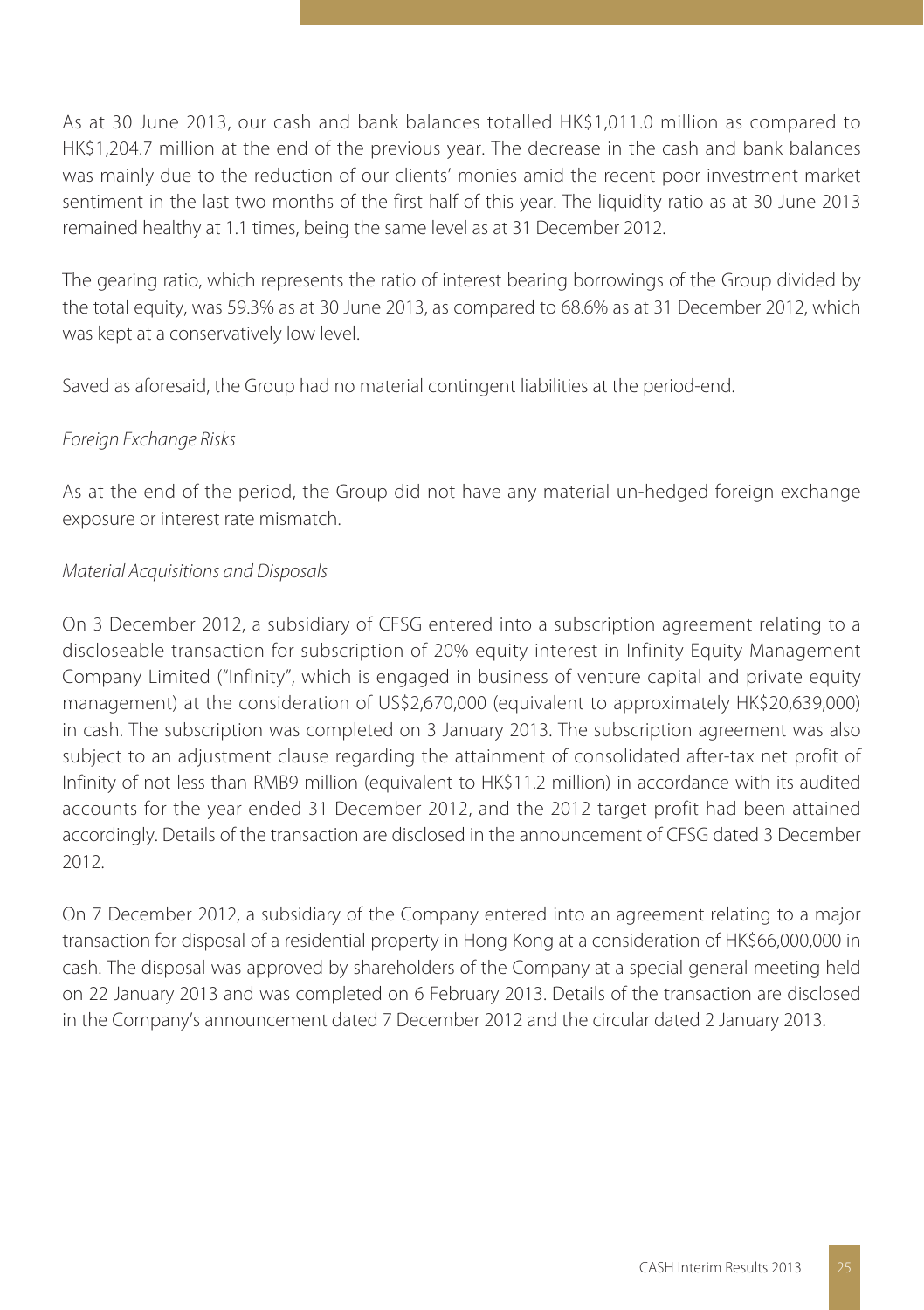On 15 May 2013, the Company and CFSG issued a joint announcement in relation to the distribution in specie by CFSG of all the shares in CRMG (the holding company of the Retail Management Business) and the voluntary conditional cash offer by the Group to acquire all the issued shares in CRMG at an offer price of HK\$0.011 ("Privateco Offer"). The distribution in specie and the Privateco Offer were approved by the shareholders of CFSG and the Company at their respective special general meetings held on 21 June and 18 June 2013. The distribution in specie was completed on 28 June 2013. Since then, CRMG ceased as a subsidiary of CFSG and become a 42.75% directlyowned subsidiary of the Company. The Privateco Offer was closed on 31 July 2013 and the Group has acquired a total of 48.19% equity interest in CRMG under the Privateco Offer. The Group was interested in a total of 90.94% equity interest in CRMG immediately after the Privateco Offer. Details of the transactions are disclosed in the various announcements and circulars issued by CFSG and/or the Company from May to July 2013.

Save as aforesaid, the Group did not make any material acquisitions and disposals during the period.

### Capital Commitments

As at 30 June 2013, the Group has a capital commitment of HK\$184.1 million in relation to the balance of consideration of acquisition of the properties as mentioned in the above paragraph. Details of the capital commitment are also disclosed in note (12) above.

Save as aforesaid, he Group did not have any material capital commitments at the end of the period.

### Material Investments

As at 30 June 2013, the Group was holding a portfolio of investments held for trading with market values of approximately HK\$64.6 million. The net gain derived from investments held for trading of HK\$40.0 million was recorded for the period.

We did not have any future plans for material investments, nor addition of capital assets.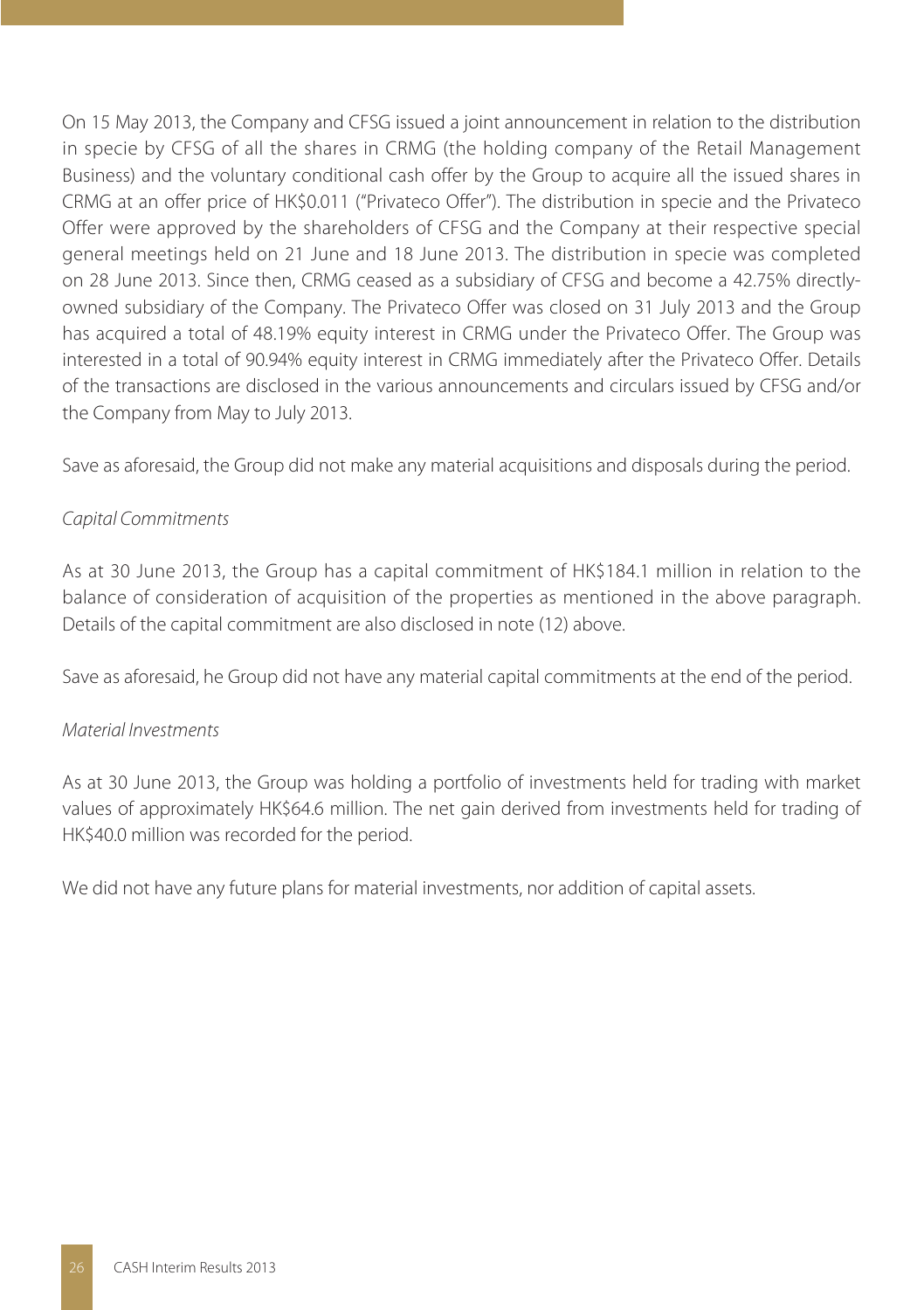## Management Discussion and Analysis

#### Financial Services Business

## Industry Review

In the first half of 2013, Hong Kong economy recorded a mild 3.1% growth. In China, economy rebounded slowly after a strong growth in the second half year of 2012, as a result of sluggish global demand and increasing internal tensions. Dragged by the European debt crisis and domestic fiscal problem, US economy only grew 2.2% last year.

Due to the weak China stock market as a result of political uncertainties arising from the change of leadership, the Hong Kong stock market underperformed other markets, such as the Dow Jones Industrial Index, German Index and the Japan Nikkei Index, with YTD return of –1.7%. In China, the Shanghai Composite Index has fallen 12.8% in the first half of 2013.

Despite the 8.1% drop in the Hang Seng Index during the first half of 2013, average daily turnover during the period reached HK\$68,280 million, a climb of 20% when compared with HK\$56,697 million for the same period last year.

In 2013, the Hong Kong Government issued the third inflation-linked bond (iBond). Its popularity demonstrated that local investors are turning their focus from speculative investments to more stable returns. This third release of iBond attracted 525,000 applications, representing a 58% jump and a decline of nearly 20% in lock-up amount.

#### Business Review and Outlook

### Mobile Trading and Platform Development

In first half of the year, we continued to enhance our mobile trading platform. An iPad trading App "CharTrader" was introduced to the market in January. It is first in Hong Kong market, which allows investors to trade HK futures contract by touching any points on the chart. The order status and the positions can also be shown on the chart. Since launched, it attracted market attention and received appreciation from the futures market investors. In May, we launched an iPhone and Android App "Big Tea Rice", a finance version of OpenRice. It targeted users who have interest in HK stock market. It provides an interactive interface for investors to search for their favorite stocks by setting different criteria by their own. It also sets up a platform for investors to express their views and write commentaries on the stocks.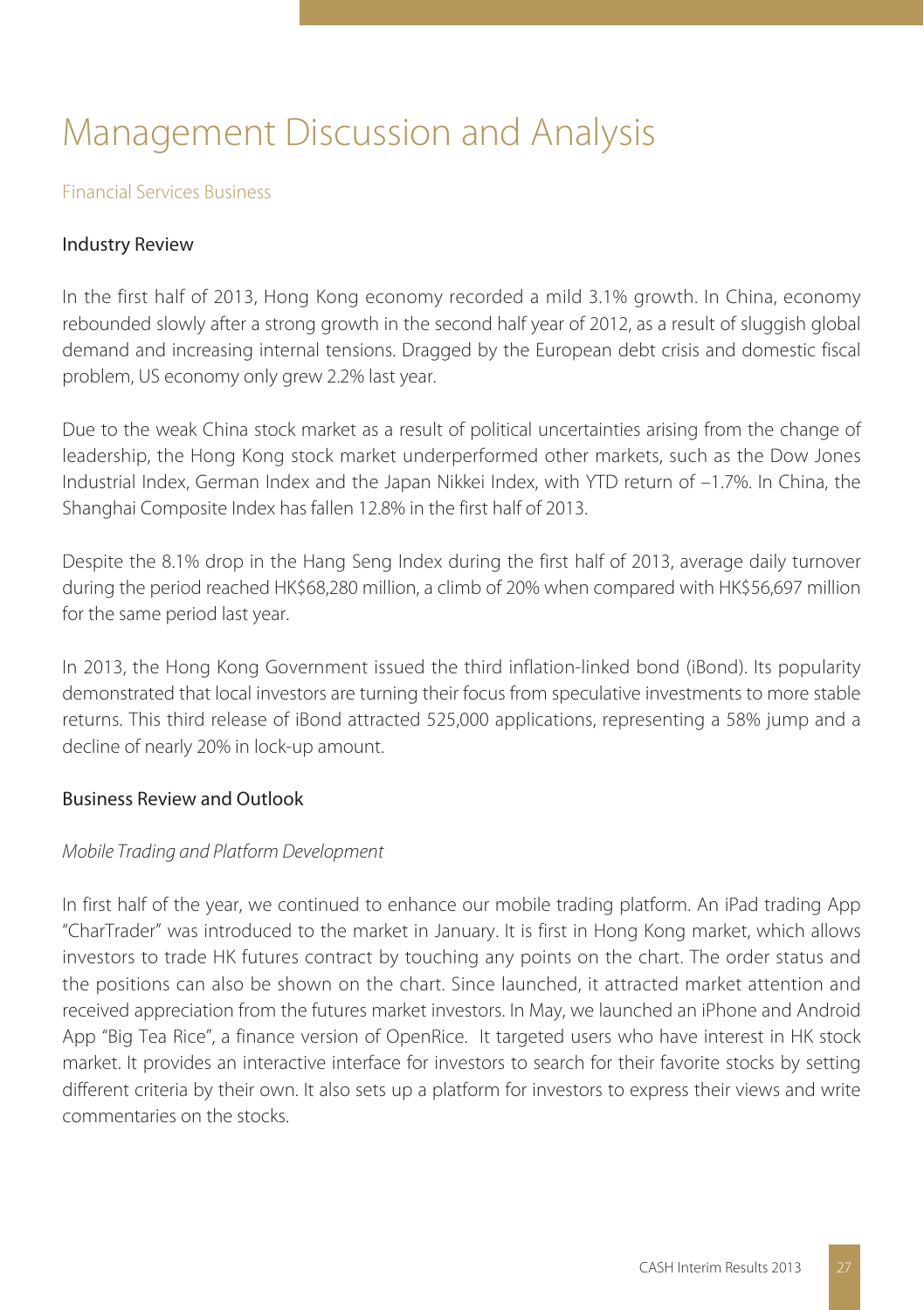With an aim to consistently grow our client base, we launched a series of marketing and branding campaign during the period. In order to promote our mobile trading platform in Mainland China, we utilise different social media channels. Besides Sina Weibo and Tencent Weibo, a WeChat corporate account CFSG was established to promote our services to mainland investors who are invested in HK market. We will continue to put effort on our social media marketing to increase the users of our mobile trading platform.

### Fund Management

The Group has expanded into the fund management business in China through the investment in Infinity in December 2012. Infinity owns 16 local RMB funds with asset under management of exceeding RMB2 billion. It invests in a diverse portfolio of Chinese companies in a wide range of industry sectors, with an impressive track record for partnering with high-growth technology companies.

In May 2013, Infinity Group and its partner have committed to taking part in building and financing the new Beijing Eco-Valley Project, the first Sino-Israeli 'smart' agricultural city. The Project is a joint initiative between Infinity Group, an independent third party, and the City of Beijing, with the support of the Israeli Government.

During the period, planning for setting new offshore funds focusing on pre-IPO investments in Hong Kong and projects in China with expected returns respectively have been conducted and crossselling of brokerage, investment banking, wealth management and asset management services of the Group has been made through network of Infinity in China. Potential IPO candidates have been referred to our Investment Banking Group for pitching while investment and wealth management products distributions have been established.

### Investment Banking

After recording a significant drop in the IPO fund raising in Hong Kong by more than 60% in 2012, the IPO market improved in the first half of 2013 in terms of size of fund raised. The total amount of fund raised through Main Board IPOs increased by approximately 28%, notwithstanding a decrease in number of new listing companies by more than 30%, during the first half of 2013 as compared with the corresponding period last year. Despite such improvement in the market sentiment, it is expected that the IPO market in Hong Kong and the market participants will face more challenges upon the new rules and regulations on IPOs and sponsors becoming effective in the coming October. In order to cope with the changing market environment and more stringent regulatory requirements, we will continue our strategy in sponsoring IPOs of quality small to medium cap companies by leveraging our strength in such sector.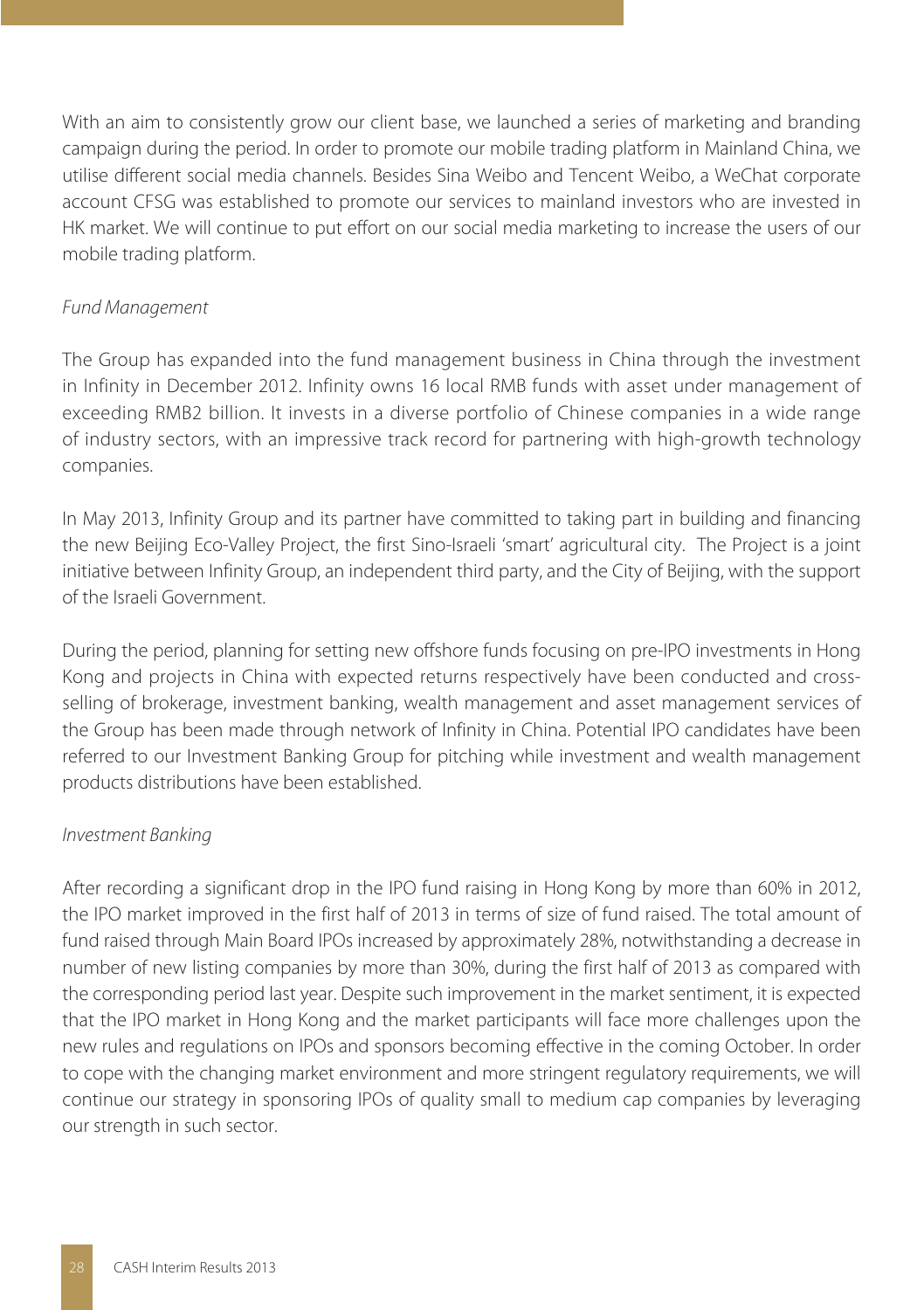In addition to the IPO projects, we have focused on M&A advisory, fund raising activities and other corporate finance exercises. During the six months ended 30 June 2013, we acted as the financial advisor to a number of clients, including a H-Share listed company in China (namely Xiamen International Port Co., Ltd), in respect of M&As, formation of joint venture in the PRC, disposal of key assets and businesses, acquisition of interests in PRC companies, distribution in specie, and general offer made under the Takeovers Code. We will keep on this proven strategy to have a balanced focus on IPOs as well as other financial advisory and corporate transactions for the purpose of diversifying our business and income streams.

### Broking

In the first half of the year, the securities market in the territories experienced ups and downs as a result of the change of China leadership and the statement of US Federal Reserve on reduction of bond purchase. The benchmark Hang Seng Index moved within the narrow band between 19,426 and 23,945 without directions whereas the market securities trading volume increased by 17.5% as compared to corresponding period last year.

During the period, the Group became market maker of USD/CNH Futures of Chicago Mercantile Exchange (CME Group), Hang Seng Index Options and Mini-Hang Seng Index Options of Hong Kong Futures Exchange (HKFE). In addition, favoured by the depreciation of major currencies like Yen and Australian dollar against US dollar, the revenue from commodities brokerage increased steadily. This is also attributable to the fruitful results of our continuous effort in acquiring new commodities clients in the Mainland China. Despite the pessimistic market sentiment, commission income from brokerage grew by 8.3% to HK\$92.1 million compared to last year. Revenue from margin financing business increased 21.2% to HK\$13.4 million. It is expected that our commodities brokerage business will achieve a double digit growth in revenue for the year of 2013. As the market landscape experiences fundamental changes, we foresee that the commodities brokerage business, especially international commodities and China business, will be our key revenue growth drivers in the next few years.

### Asset Management

Slower economic growth in China raised investors' concern on economic hard landing. Investors reallocated their portfolio by lowering the proportion of Hong Kong and China stocks while increasing the proportion on US and European stocks in their portfolio. Hong Kong and China's stock market underperformed the global stock markets in the first half of the year. The HSI fell 8.1% and the H-share index fell 18.58% in the first half of 2013.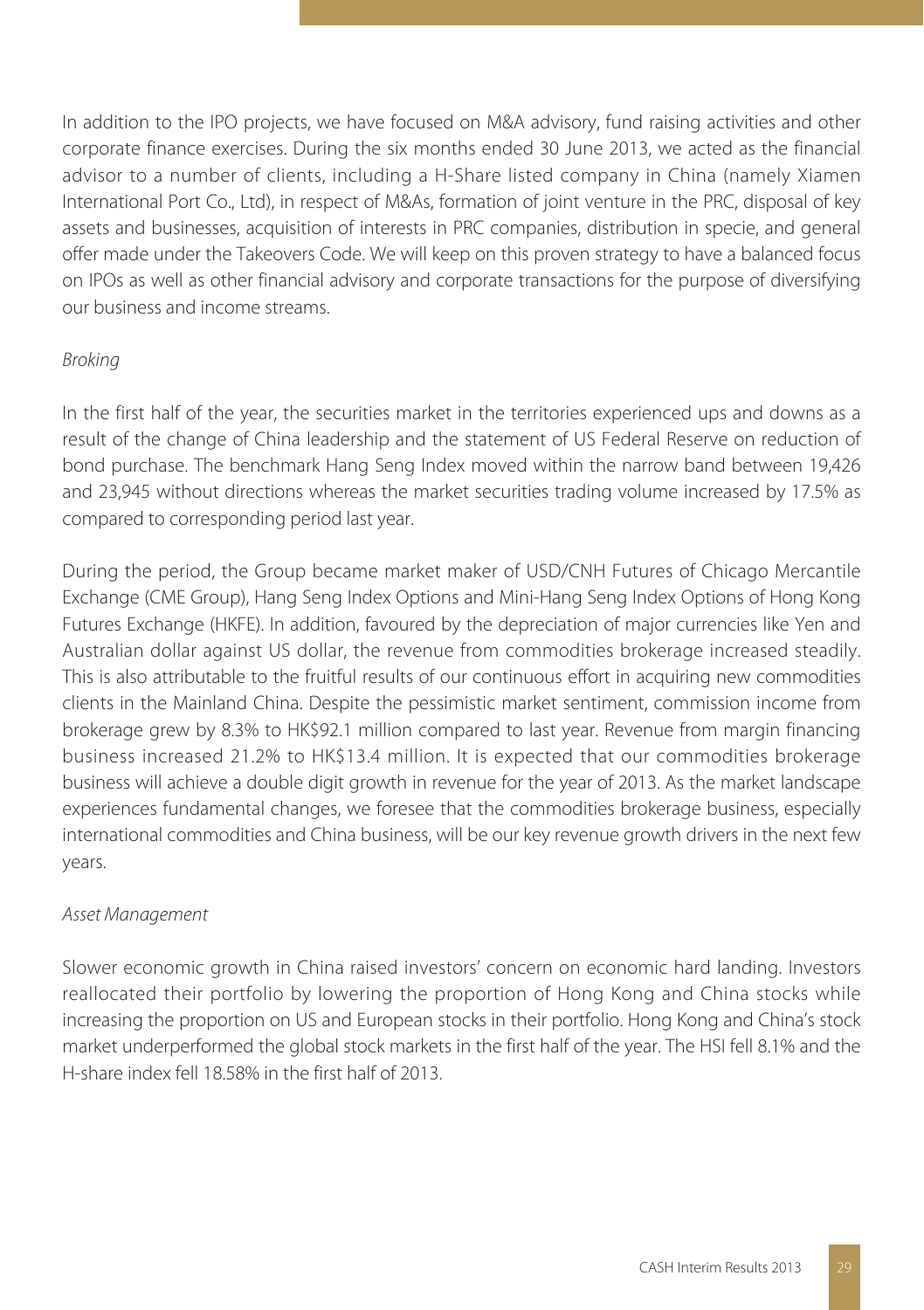Our amount of Asset Under Management (AUM) maintained at the same level as at the end of 2012. Compared with the overall decline in the benchmark index (HSI and H-Share index), we outperformed the market during the period as we put more efforts in acquiring new high-net-worth clients. As the slowdown of economic growth in China becomes obvious, we adjusted our strategies by focusing on sectors bearing low correlation with the overall economic growth, such as technology, gas and gaming industries and avoiding raw material and financial sectors which are more dependent on the macro economic trends.

Looking forward, we expect China's economic growth rate to sustain at 7% in the coming few years. The Hong Kong stock market is trading at around 11 times prospective 2013 P/E and around 3.2% dividend yield. The current valuation is very attractive for long-term investment. As negative factors such as slow down of the economic growth in China, have been factored into the undemanding valuation, we are conservatively optimistic about the Hong Kong stock market in the second half of 2013. We believe that our AUM and revenue, including performance fee and management fee will be maintained at a stable level.

### Wealth Management

The competition for wealth management business continues to intensify as more independent financial advisors enter the playing field, driving down the service standards and fee structure. Having said that, our business was able to record a moderate growth in terms of turnover in the first half year of 2013, thanks to its mainland strategies implemented a few years ago which enhance income sources and develop new channels.

One of our key strategies in 2013 is to develop in-house products to align with the direction of broadening income stream and maintaining pricing power. As the equity markets remained volatile in the first half of the year, demand for fixed-income products remained high. In response, we launched a series of 12- to 18-month interest-bearing investments to meet the market demand. These products were popular within the high-net-worth segment. The ability to design proprietary products has not only enhanced our marketing capability and pricing autonomy, but also uplifted our corporate brand.

As an ongoing strategy to accumulate AUM, we devote great efforts in promoting discretionary portfolio services. We believe, by providing professional and personalised portfolio advices, clients would gain from our active portfolio monitoring services and achieve better returns on their investments. This value-added service increases client stickiness and attracts new capital injection from prospective clients. It also helps diversify our income sources in addition to asset accumulations.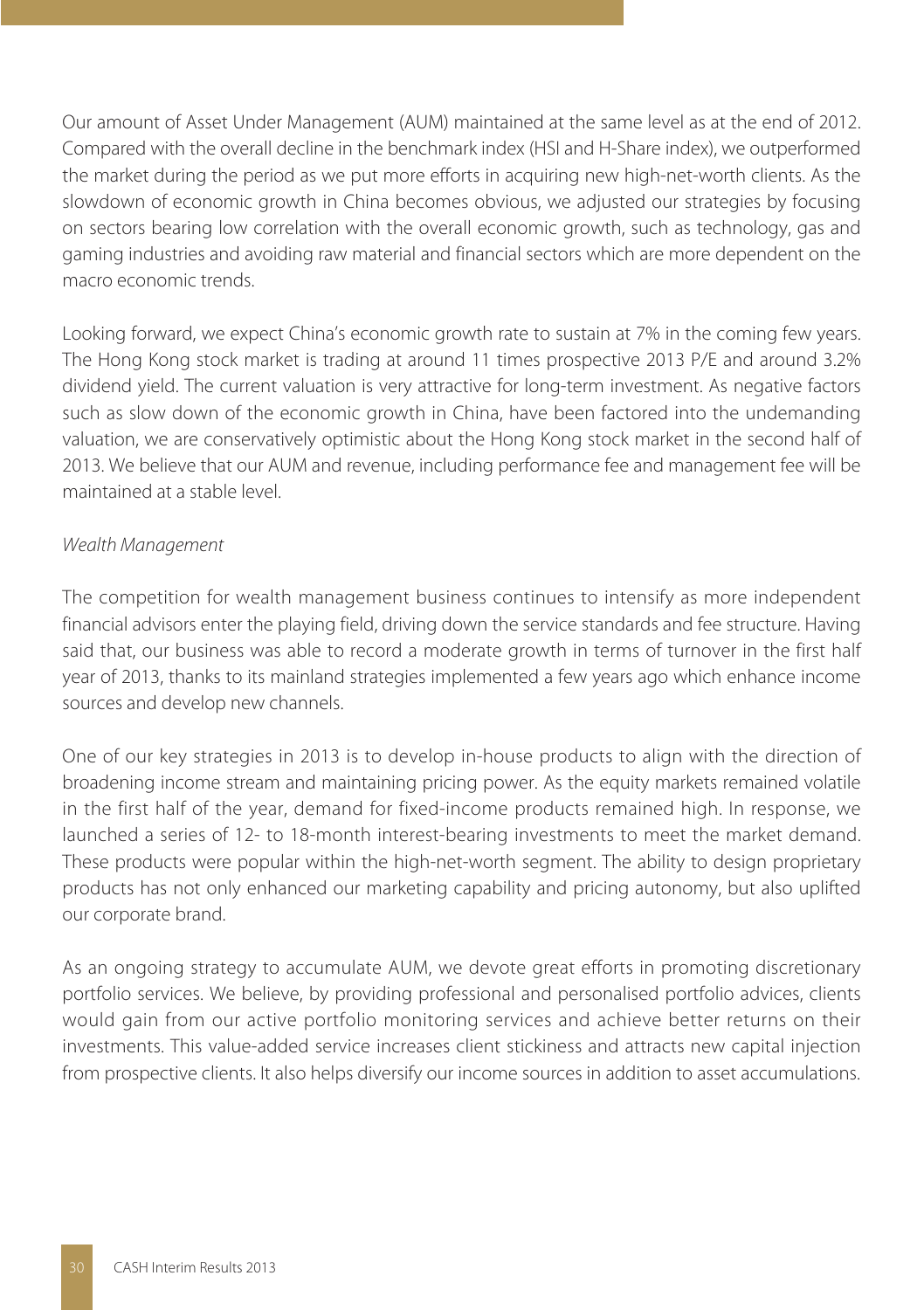## Outlook

Increasing pressure on economic restructuring in China, strengthening growth momentum in the US and the possible end of the Euro-zone recession forms the basic picture of the global economy in the second half of 2013.

To capture opportunities on Hong Kong's development as an RMB offshore centre and the increasingly interconnected global financial markets driven by technology-based trading strategies, the Group will continue to diversify our businesses and upgrade our IT infrastructure. We have also become a direct participant of the CME Group and the first member of Scoach of the Deutsche Borse AG in Asia. We will further extend our product ranges, improve our mobile and electronic platforms and gain access to international exchanges in order to provide our clients with direct, efficient and round-the-clock trading services. In addition to the hardware advancement, the Group will continue to recruit teams of financial professionals from around the globe so as to continually enhance our trading models and strategies.

Looking ahead, in anticipation of the trim of US quantitative easing stimulus, the global financial market is likely to remain volatile for the coming quarters. The Group will continue to monitor the ever-changing market landscape and transform ourselves into a technology-focused financial services specialist catering for client's versatile investment and wealth management needs, anytime, anywhere.

### Retail Management Business

### Industry Review

Despite a double-digit rise in Hong Kong's total retail sales, the volume of furniture and fixture sales dropped by almost 3.0% in the first half of 2013. The government's market-cooling measures on local property, such as the double stamp duty, had already dipped the total number of sale and purchase of residential properties by 33.4% in the first half of the year as compared with the corresponding period last year. Despite all these adverse market environment, Pricerite has achieved a satisfactory performance in both turnover and gross profit in the first half of 2013.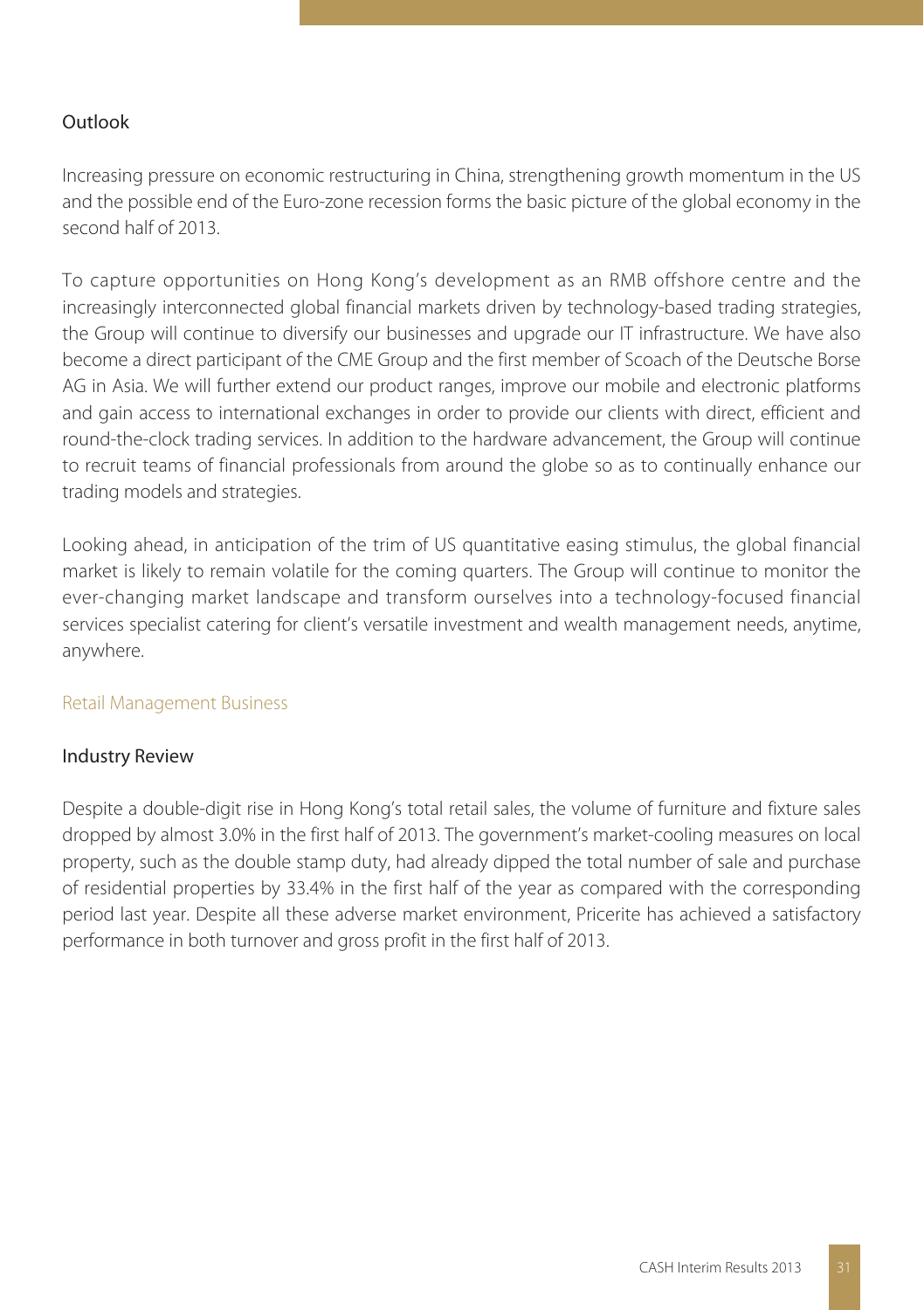## Business Review and Outlook

To enable couples and individuals to enjoy living despite the crowded living space in Hong Kong, Pricerite is dedicated to developing LIVING SMART solutions for our customers in recent years, aiming to help our customers improve their living quality. During the period, we have revamped our flagship store in Causeway Bay to showcase the LIVING SMART solutions. A great variety of room settings were presented to inspire different decorating ideas with our furniture series. Our well-received tailormade furniture centre has now been set up in most of our stores to demonstrate different space optimization ideas, such as raised floor, pull-down wall bed and table. Ranges of wall-mount shelving items have been revamped and expanded to better blend function and aesthetic appeals on vertical storage and organization.

With our key strengths in living-space optimization, time and resources savings, and healthier and safer living, our merchandising team and product development team have worked closely with our suppliers to introduce numerous innovative products and solutions to deepen and broaden the LIVING SMART product portfolio. Our sales performance in customized furniture continued to show a double-digit growth with our expansion in tailor-made furniture centres and a growing team of specialists. The trend is expected to continue as living space maximisation has been a challenge to most Hong Kong households for years. At end of 2012, Pricerite launched the Hiddenbed space saving furniture and became the exclusive retailer of this leading space saving furniture brand in Hong Kong. Hiddenbed has presence in 22 countries and its patented mechanics enables users to easily transform a bed to a desk (and vice versa) simply in seconds, doubling the usable space. Since its launch, Hiddenbed is well received by most Hong Kong families. More models will be launched later this year to cater for different space optimization needs of customers. To further expand the product range of wardrobe series, a new mix-and-match wardrobe system called WoodCrest has been rolled out to market in the first half of this year. To capitalize on the Yen depreciation, we have increased the merchandising mix from Japan, so as to provide customers with more quality household merchandises at appealing prices.

Since its re-launch in early 2012. Pricerite online shop has reported a high double-digit growth in terms of traffic and sales. In view of the high broadband and smartphone penetration as well as increasing rental of physical retail outlet, we will put more resources to accelerate the development of our online shop to support round-the-clock shopping needs of our younger customers.

During the year, we took a new initiative to explore the mobile-commerce by launching Pricerite Express. Being the first of its kind in Hong Kong, Pricerite Express delivers the convenience of mobilecommerce while at the same time replicates the actual shopping experience. By displaying 1:1 scale of products on wall posters at Admiralty, Tsing Yi and Tseung Kwan O MTR stations, hustle and bustle working class can shop by mobile device during transportation or waiting time. In view of the soaring rental and staff costs, Pricerite Express creates high market awareness, by making its first attempt to explore zero-floor-area, zero-instore-manpower shop for future business expansion.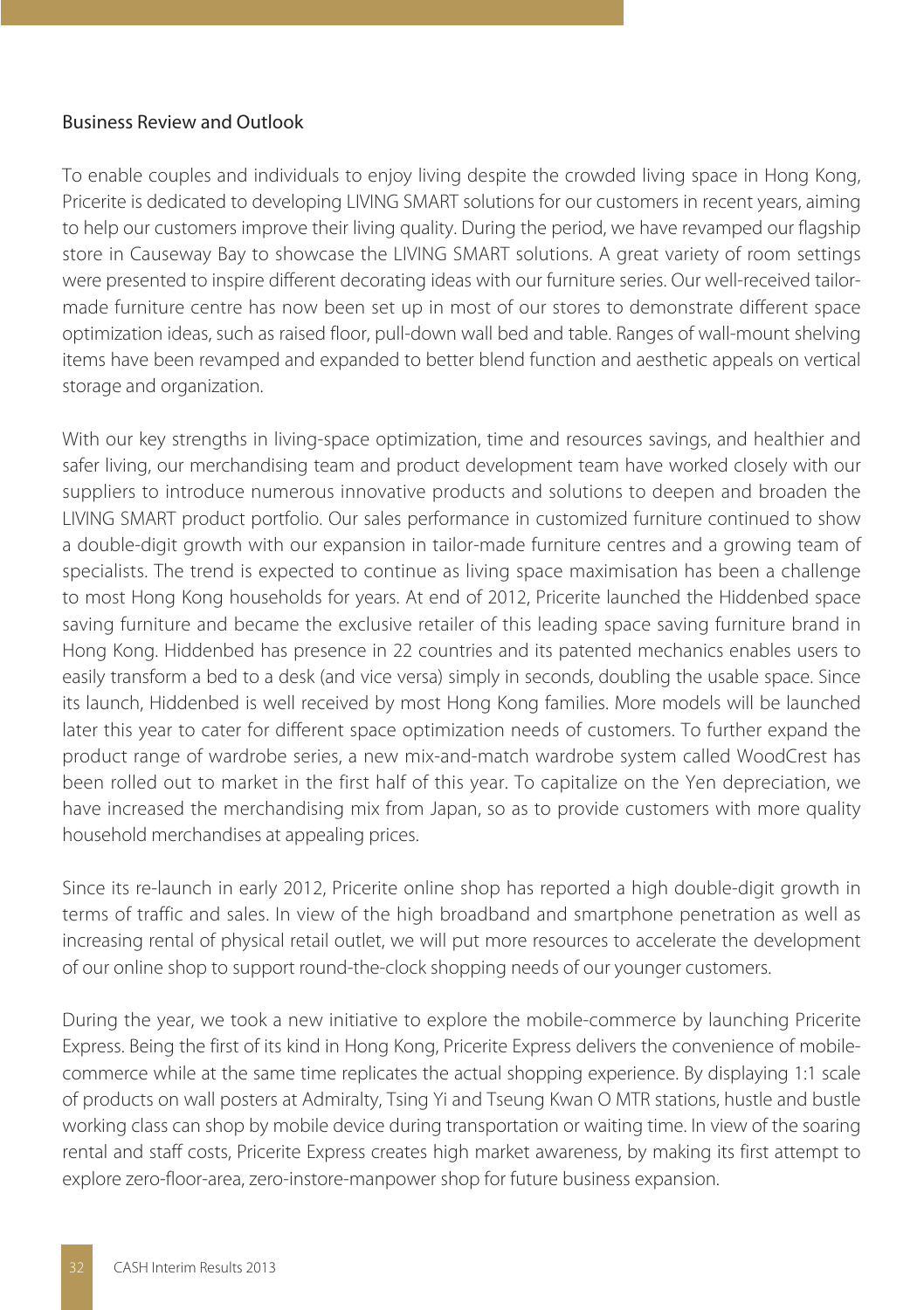During the period, we continued to strengthen our customer relationship management with the use of different social media platforms. We have successfully acquired 18,000 Facebook fans. Together with WeChat and Youtube channels, we stay connected with our customers anytime anywhere.

In April 2013, we have won the Distinguished Salesperson Award (DSA) and the Outstanding Young Salesperson Award (OYSA) held by Hong Kong Management Association, which once again demonstrated that our excellent service quality has been well recognized.

In Guangzhou, China, 生活經艷 has gradually built up its brand awareness and business momentum, In addition to two stores in Guangzhou, 生活經艷 will launch its online shop in T-Mall and build its own online shop in the second half of the year. It will continue to explore different business cooperation as well as working closely with local newspapers and TV channels to develop brand exposure.

In coming months, we will continue to closely monitor the impact of the suppressed Hong Kong residential market to our business. We are cautiously optimistic in sustaining our growth momentum by strong management capabilities and continue to satisfy customer needs by LIVING SMART products and solutions.

### Mobile Internet Business

### Industry Review

The mobile internet gaming market still experienced notable growth in the past few quarters. However, the industry is expected to enter a period of consolidation. The distribution channel of mobile games is becoming highly fragmented in China as a result of the proliferation of low-cost Android devices and hence independent app stores. In addition, mobile games generally have a shorter life span and lower monetisation features comparing to traditional PC games. The operating performances tend to decline at a faster rate after reaching a peak of popularity and player usage. Over time, the acquisition and retention-related programmes became less effective and more costly, negatively impacting the promotion and operating results of mobile games.

## Business Review and Outlook

During the period under review, the Group continued to launch patch updates of "King of Pirates" for our overseas license partners. Looking ahead, we will continue to leverage on our research and development capabilities and our long-term understanding of players' attributes to maximise the monetisation of our game content and enhance the game play features. In spite of the challenging market environment, we will continue to solicit licensing opportunities and local co-development partnership of mobile game titles.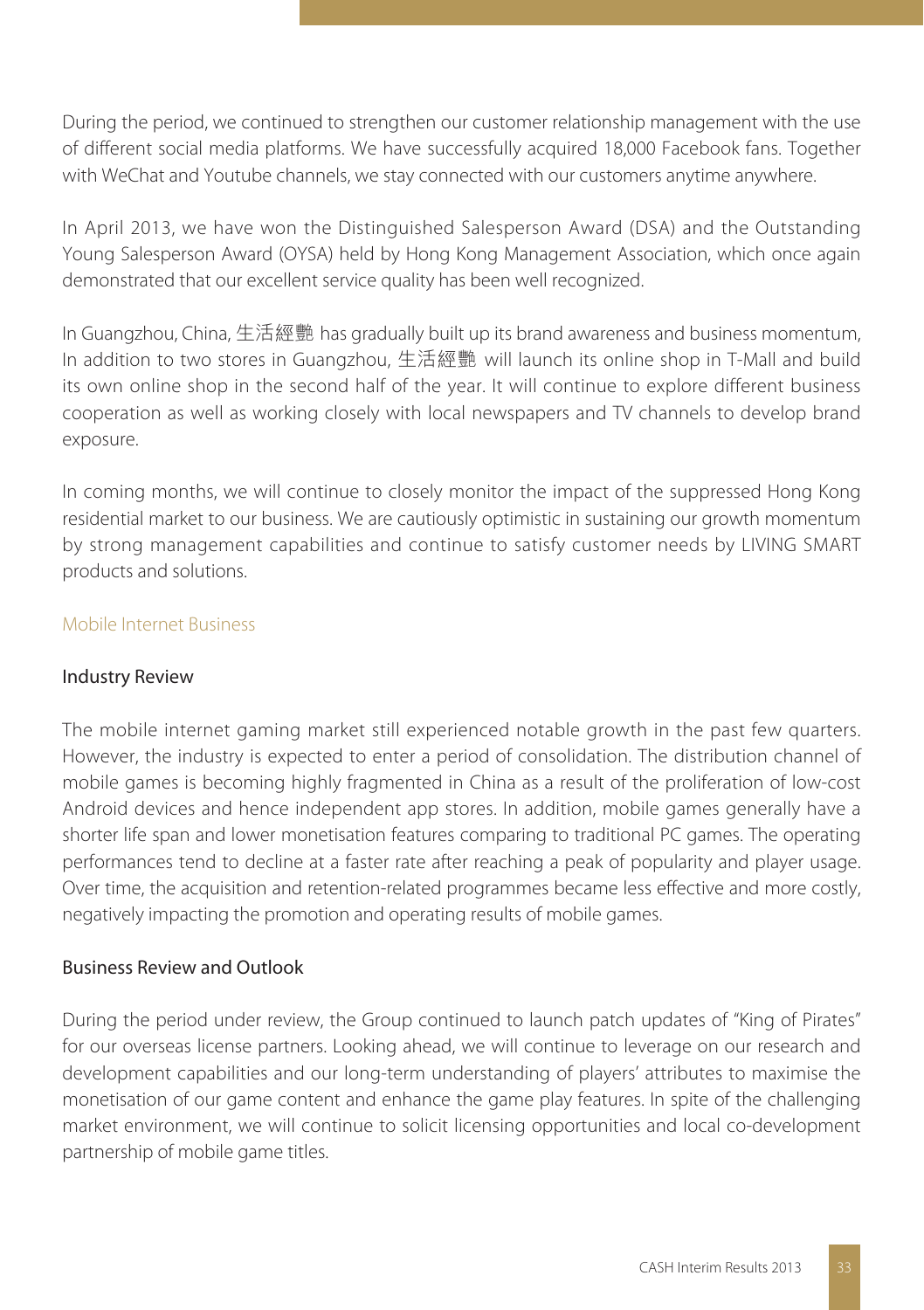# Employee Information

At 30 June 2013, the Group had 1,231 employees, of which 256 were at the CFSG Group. Our employees were remunerated according to their performance, working experience and market conditions. The total amount of remuneration cost of employees of the Group for the period under review was approximately HK\$128.4 million.

## Benefits

The Company and some of its subsidiaries provide employee benefits including mandatory provident fund scheme, medical insurance scheme, discretionary share options, performance bonus and sales commission for their staff. The Company also provides its employees in the PRC with medical and other subsidies, and contributes to the retirement benefit plans.

## **Training**

The Group has implemented various training policies and organised a number of training programs aimed specifically at improving the skills of its employees and generally to increase the competitiveness, productivity and efficiency of the Group including training in areas such as product knowledge, customer service, selling techniques, team building, communication, languages, presentation, coaching, quality management and also professional regulatory training programs as required by regulatory bodies. The Group also arranges for relevant staff, who are licensed persons under the Securities and Futures Ordinance ("SFO"), to attend the requisite training courses to fulfill/ comply with the continuous professional training as prescribed in the SFO.

The Group conducts an initial staff orientation for new employees in order to familiarise them with the Group's history and strategy, corporate culture, quality management measures and rules and regulations. This orientation aims to prepare the new employees for the positions by establishing a sense of belongingness and cooperation; by supplying necessary information that resolves an employee's concerns; and by removing any potential barriers for job effectiveness and continuous learning.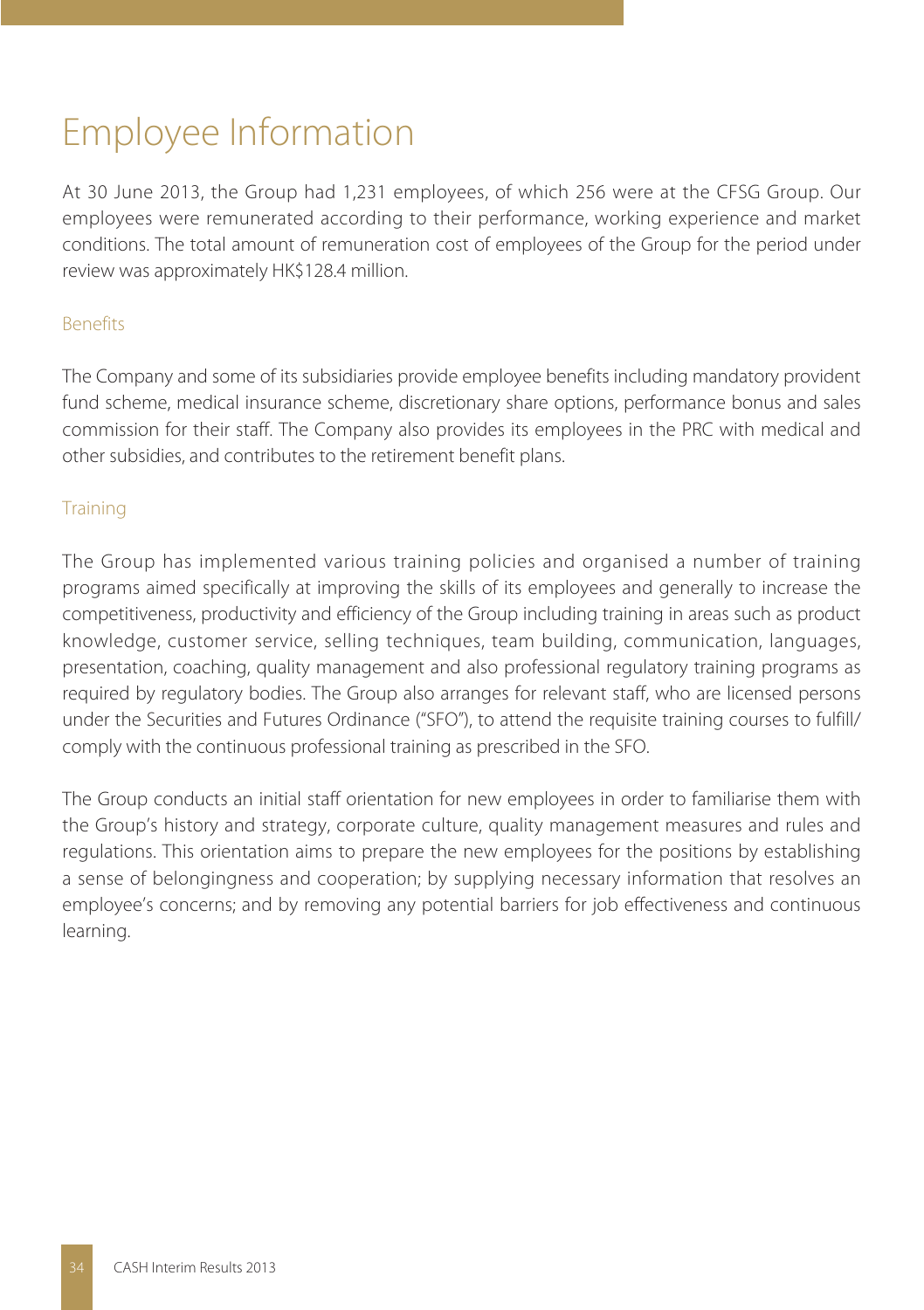## Directors' Interests in Securities

As at 30 June 2013, the interests and short positions of the directors and chief executive of the Company in the shares, underlying shares and debentures of the Company or any of its associated corporations (within the meaning of Part XV of the SFO) which (a) were required to be notified to the Company and the Stock Exchange pursuant to Divisions 7 and 8 of Part XV of the SFO (including interests and short positions which they were taken or deemed to have under such provisions of the SFO), or (b) were recorded in the register required to be kept under section 352 of the SFO, or (c) were otherwise notified to the Company and the Stock Exchange pursuant to the Model Code for Securities Transactions by Directors of Listed Companies ("Model Code") were as follows:

## A. The Company

|                      |                                                              |            | Number of shares   |                       |                     |
|----------------------|--------------------------------------------------------------|------------|--------------------|-----------------------|---------------------|
| Name                 | Capacity                                                     | Personal   | Family<br>interest | Corporate<br>interest | Shareholding<br>(%) |
| Kwan Pak Hoo Bankee  | Beneficial owner and interest in<br>a controlled corporation | 2,840,000  |                    | 176,805,205*          | 32.42               |
| Law Ping Wah Bernard | Beneficial owner                                             | 18,230,208 |                    |                       | 3.29                |
| Ng Kung Chit Raymond | Beneficial owner and<br>family interest                      | 539,940    | 51,840             |                       | 0.11                |
| Chan Yau Ching Bob   | Beneficial owner                                             | 90,000     |                    |                       | 0.01                |
|                      |                                                              | 21,700,148 | 51,840             | 176,805,205           | 35.83               |

## (a) Long positions in the ordinary shares of HK\$0.10 each

The shares were held by Cash Guardian Limited ("Cash Guardian"). Mr Kwan Pak Hoo Bankee ("Mr Kwan") was deemed to be interested in all these shares as a result of his interests in Cash Guardian as disclosed in the "Substantial Shareholders" below.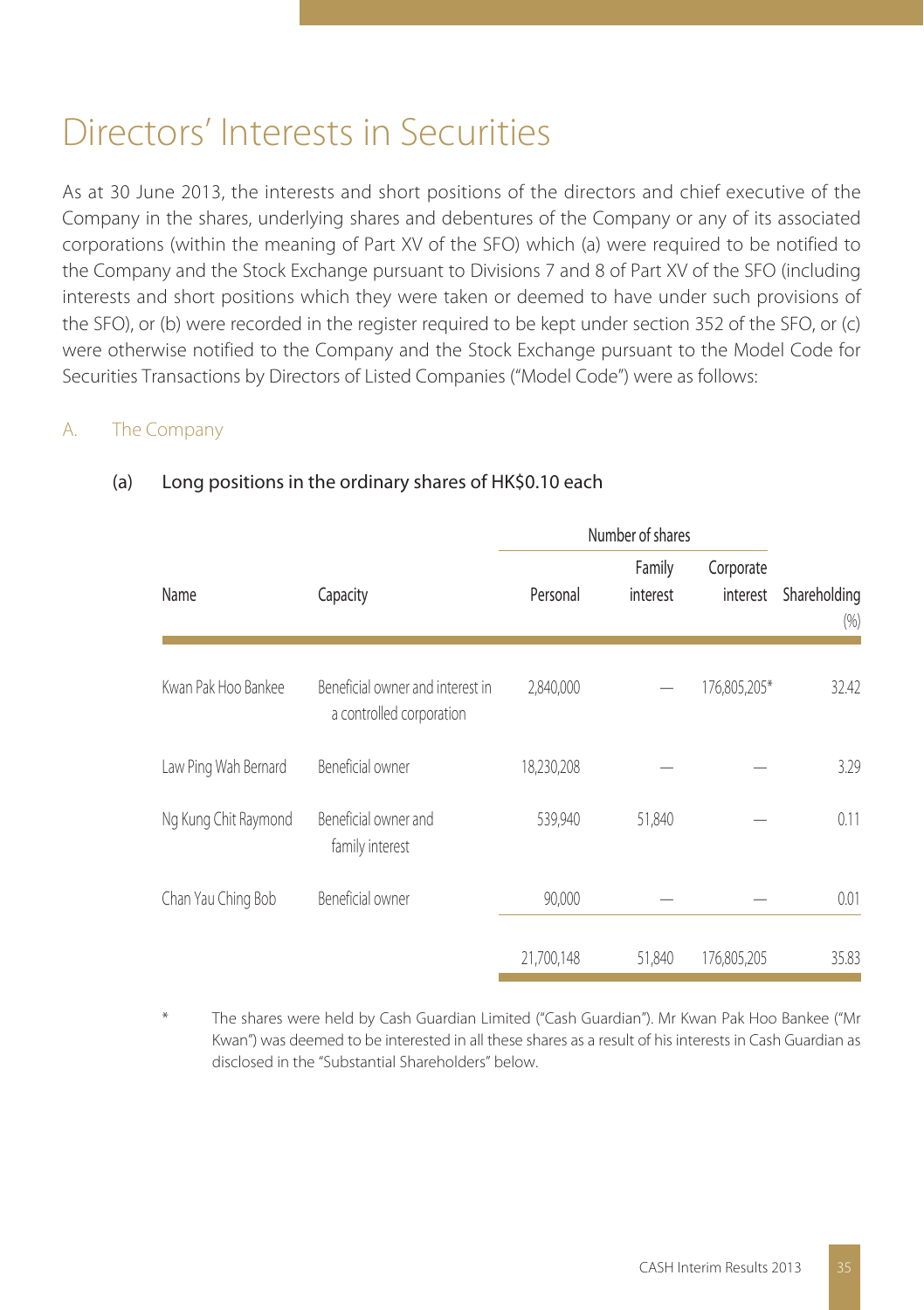### (b) Long positions in the underlying shares

|                      |                  |                       |                                                             |              | Number of options                         | Percentage                                     |                                         |                                                      |
|----------------------|------------------|-----------------------|-------------------------------------------------------------|--------------|-------------------------------------------|------------------------------------------------|-----------------------------------------|------------------------------------------------------|
| Name                 | Date of<br>grant | Option period         | Exercise<br>price<br>per share<br>(Note (2))<br>$(HK\zeta)$ | <b>Notes</b> | outstanding<br>as at<br>1 January<br>2013 | adjusted<br>during<br>the period<br>(Note (2)) | outstanding<br>as at<br>30 June<br>2013 | to issued<br>shares as at<br>30 June<br>2013<br>(96) |
| Kwan Pak Hoo Bankee  | 11/10/2012       | 11/10/2012-31/10/2014 | 0.624                                                       | (1) & (3)    | 3,600,000                                 | 450.000                                        | 4,050,000                               | 0.73                                                 |
| Law Ping Wah Bernard | 11/10/2012       | 11/10/2012-31/10/2014 | 0.624                                                       | (3)          | 3,600,000                                 | 450,000                                        | 4,050,000                               | 0.73                                                 |
| Ng Kung Chit Raymond | 11/10/2012       | 11/10/2012-31/10/2014 | 0.624                                                       | (3)          | 2,000,000                                 | 250,000                                        | 2,250,000                               | 0.41                                                 |
| Chan Yau Ching Bob   | 11/10/2012       | 11/10/2012-31/10/2014 | 0.624                                                       | (3)          | 3,600,000                                 | 450.000                                        | 4,050,000                               | 0.73                                                 |
|                      |                  |                       |                                                             |              | 12.800.000                                | 1.600.000                                      | 14.400.000                              | 2.60                                                 |

#### Options under share option schemes

#### Notes:

- (1) Mr Kwan is also the substantial shareholder of the Company.
- (2) The exercise price and the number of share options have been adjusted due to 2-for-1 rights issue of the Company during the period. The exercise price per share was adjusted from HK\$0.702 to HK\$0.624.
- (3) The vesting of the options is subject to achievement of agreed milestones/performance indicators as determined at the sole discretion of the Board and the options must be exercised within one month from the date on which the Board's approval of the vesting of the options.
- (4) The options are held by the directors of the Company in the capacity of beneficial owners.
- (5) No option was granted, exercised, lapsed or cancelled during the period.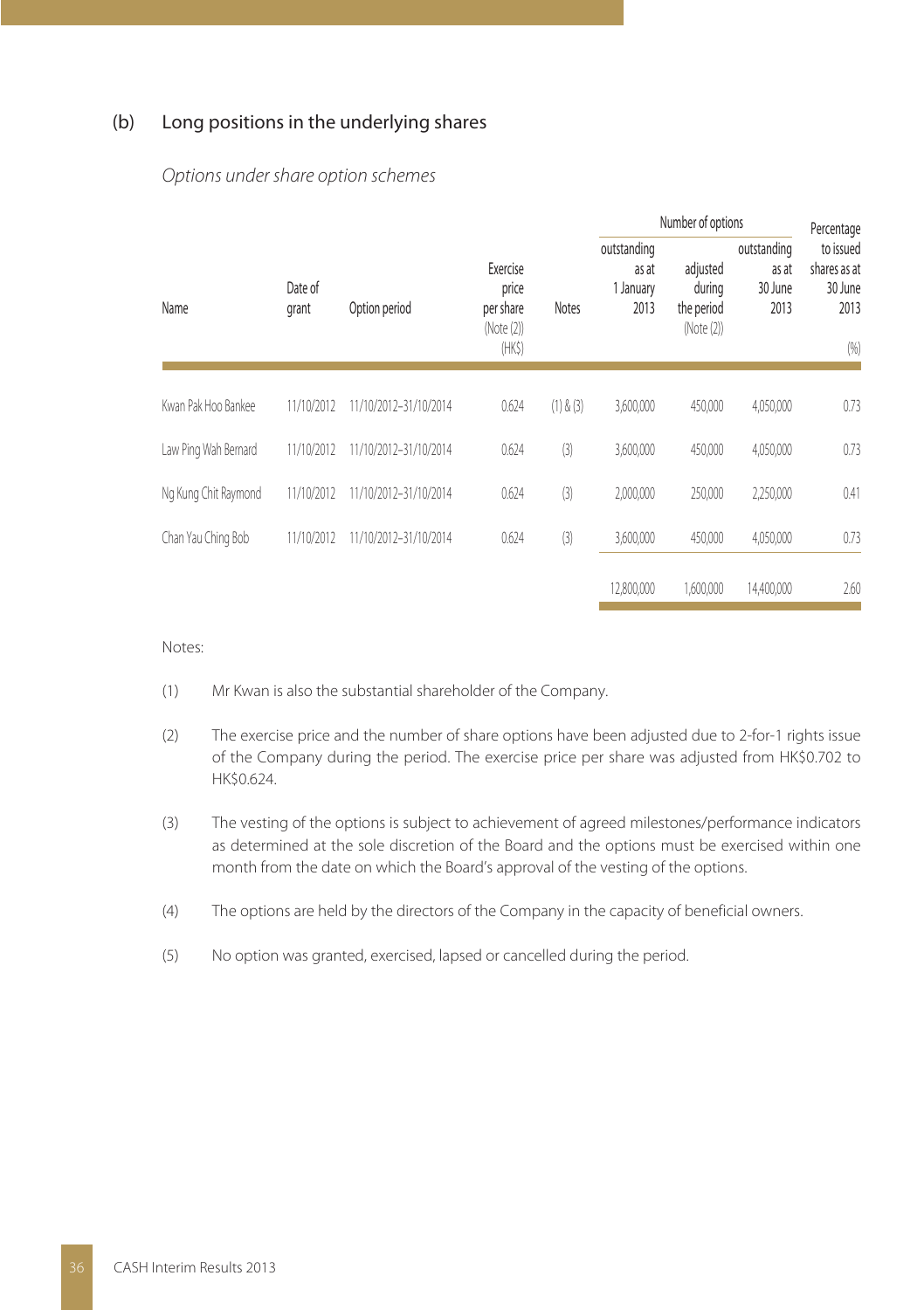#### B. Associated corporations (within the meaning of SFO)

#### (i) CFSG

#### (a) Long positions in the ordinary shares of HK\$0.02 each

|                      |                                                                 | Number of shares |                    |                       |                     |
|----------------------|-----------------------------------------------------------------|------------------|--------------------|-----------------------|---------------------|
| Name                 | Capacity                                                        | Personal         | Family<br>interest | Corporate<br>interest | Shareholding<br>(%) |
| Kwan Pak Hoo Bankee  | Beneficial owner and<br>interest in a controlled<br>corporation |                  |                    | 1,725,160,589*        | 44.48               |
| Law Ping Wah Bernard | Beneficial owner                                                | 27,506,160       |                    |                       | 0.70                |
| Ng Kung Chit Raymond | Beneficial owner and<br>family interest                         | 5,577,000        | 99,000             |                       | 0.14                |
| Chan Yau Ching Bob   | Family interest                                                 |                  | 180,000            |                       | 0.00                |
|                      |                                                                 | 33,083,160       | 279,000            | 1,725,160,589         | 45.32               |

The shares were held as to 1,657,801,069 shares by Celestial Investment Group Limited ("CIGL"), a wholly-owned subsidiary of Praise Joy Limited (which was 100% beneficially owned by the Company), and as to 67,359,520 shares by Cash Guardian. The Company was beneficially owned as to approximately 32.42% by Mr Kwan and Cash Guardian was 100% beneficially owned by Mr Kwan, details of which were disclosed in the "Substantial Shareholders" below. Pursuant to the SFO, Mr Kwan was deemed to be interested in all the shares held by CIGL and Cash Guardian in CFSG.

Out of the above 1,725,160,589 shares in aggregate, a total of 1,707,220,589 shares (44.02%) were charged under two share charges dated 14 July 2011 in favour of Wah Sun Finance Limited ("Share Charges"). Wah Sun Finance Limited was controlled (1) as to 50% by Lam Hok Chung Rainier, Jong Yat Kit and Yu Sai Hung as joint and several administrators of the Estate of Kung, Nina; and (2) as to 50% by Hyper Chain Limited (which was wholly controlled by Lam Hok Chung Rainier, Jong Yat Kit and Yu Sai Hung as joint and several administrators of the Estate of Kung, Nina).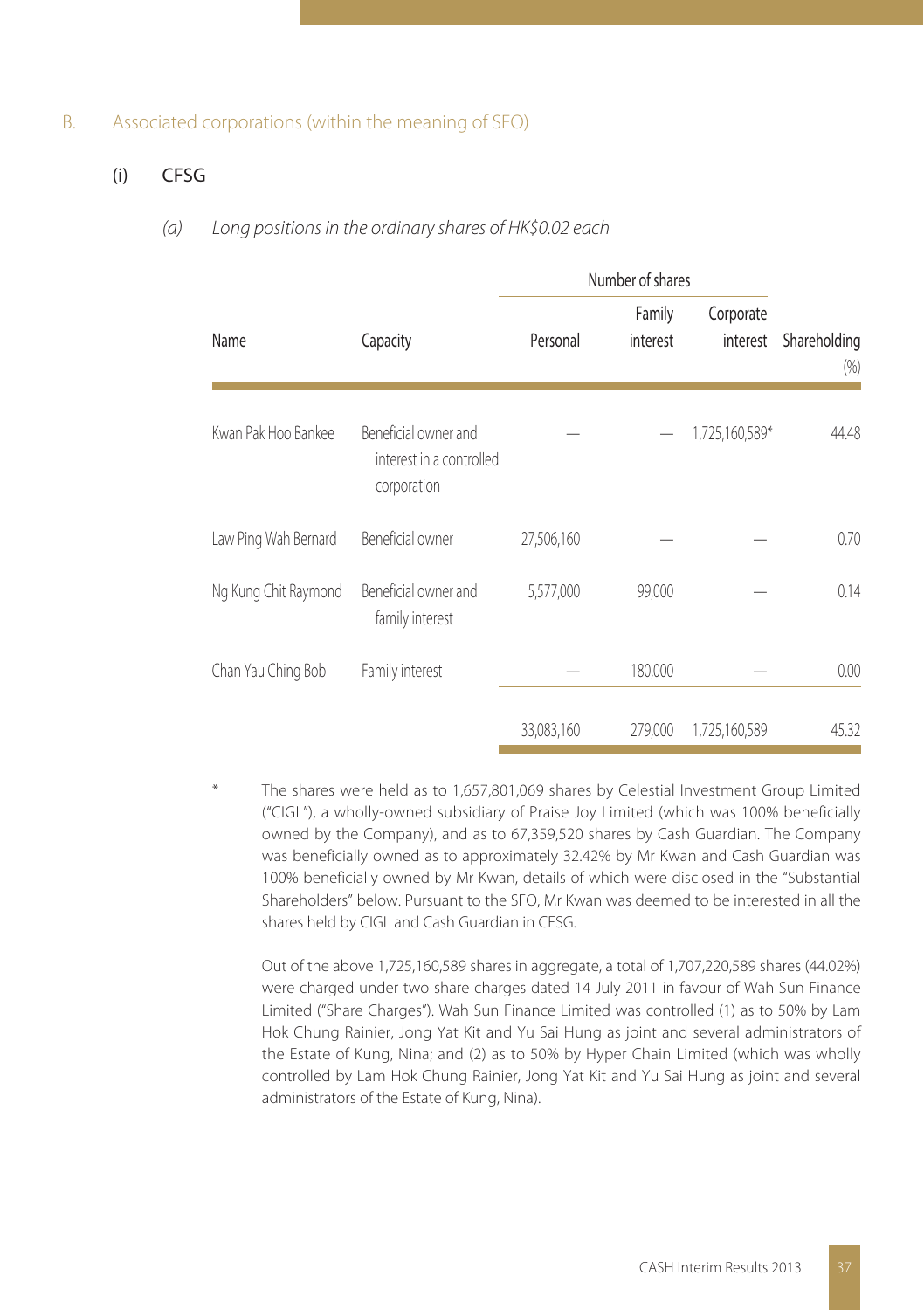In addition, Hampstead Trading Limited and Diamond Leaf Limited held 99,644,160 shares (2.56%) and 7,656,742 shares (0.19%) respectively in CFSG. Both companies were wholly controlled by Lam Hok Chung Rainier, Jong Yat Kit and Yu Sai Hung as joint and several administrators of the Estate of Kung, Nina.

Together with the interests of Wah Sun Finance Limited in 1,707,220,589 shares (44.02%) in CFSG under the Share Charges as disclosed above, the Estate of Kung, Nina also known as Nina T.H. Wang was deemed to be interested in a total of 1,814,521,491 shares (46.79%) in CFSG pursuant to the SFO.

### (b) Long positions in the underlying shares — options under share option scheme

|                      |                  |                       |                                               |              | Number of options                         |                                         | Percentage                                           |  |
|----------------------|------------------|-----------------------|-----------------------------------------------|--------------|-------------------------------------------|-----------------------------------------|------------------------------------------------------|--|
| Name                 | Date of<br>grant | Option period         | Exercise<br>price<br>per share<br>$(HK\zeta)$ | <b>Notes</b> | outstanding<br>as at<br>1 January<br>2013 | outstanding<br>as at<br>30 June<br>2013 | to issued<br>shares as at<br>30 June<br>2013<br>(96) |  |
| Kwan Pak Hoo Bankee  | 11/10/2012       | 11/10/2012-31/10/2014 | 0.093                                         | (1) & (2)    | 39,000,000                                | 39,000,000                              | 1.01                                                 |  |
| Law Ping Wah Bernard | 11/10/2012       | 11/10/2012-31/10/2014 | 0.093                                         | (2)          | 39,000,000                                | 39,000,000                              | 1.01                                                 |  |
| Ng Kung Chit Raymond | 11/10/2012       | 11/10/2012-31/10/2014 | 0.093                                         | (2)          | 20,000,000                                | 20,000,000                              | 0.52                                                 |  |
| Chan Yau Ching Bob   | 11/10/2012       | 11/10/2012-31/10/2014 | 0.093                                         | (2)          | 39,000,000                                | 39,000,000                              | 1.01                                                 |  |
|                      |                  |                       |                                               |              | 137,000,000                               | 137,000,000                             | 3.55                                                 |  |
|                      |                  |                       |                                               |              |                                           |                                         |                                                      |  |

#### Notes:

- (1) Mr Kwan is also the substantial shareholder of the Company.
- (2) The vesting of the options is subject to achievement of agreed milestones/performance indicators as determined at the sole discretion of the Board and the options must be exercised within one month from the date on which the Board's approval of the vesting of the options.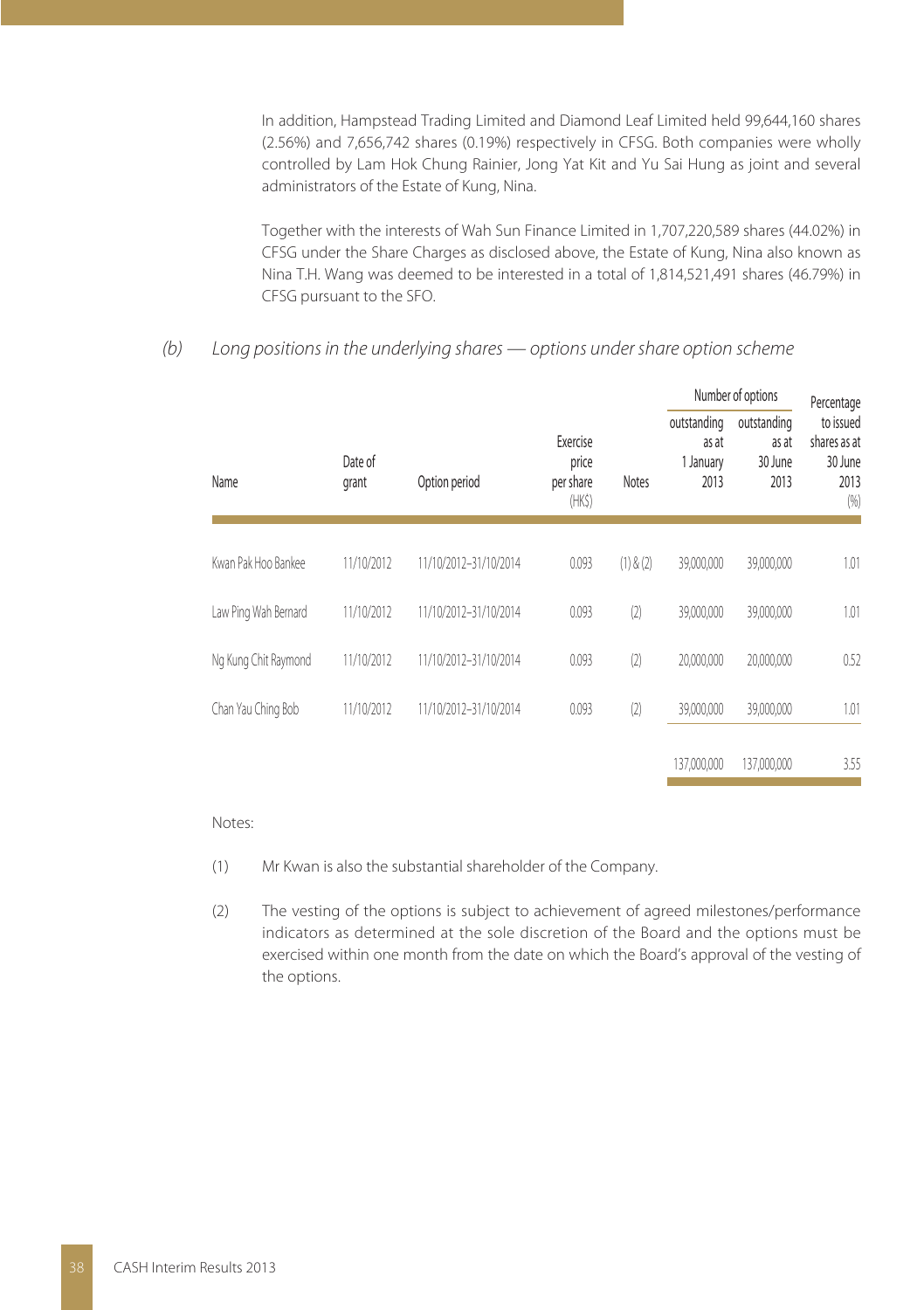### (ii) CRMG

|                      |                                                              | Number of shares |                    |                       |                     |
|----------------------|--------------------------------------------------------------|------------------|--------------------|-----------------------|---------------------|
| Name                 | Capacity                                                     | Personal         | Family<br>interest | Corporate<br>interest | Shareholding<br>(%) |
| Kwan Pak Hoo Bankee  | Beneficial owner and interest in<br>a controlled corporation |                  |                    | 1,725,160,589*        | 44.48               |
| Law Ping Wah Bernard | Beneficial owner                                             | 27,506,160       |                    |                       | 0.71                |
| Ng Kung Chit Raymond | Beneficial owner and<br>family interest                      | 5,577,000        | 99,000             |                       | 0.14                |
| Chan Yau Ching Bob   | Family interest                                              |                  | 180,000            |                       | 0.00                |
|                      |                                                              | 33,083,160       | 279,000            | 1,725,160,589         | 45.32               |

Long positions in the ordinary shares of HK\$0.001 each

The shares were held as to 1,657,801,069 shares by CIGL, a wholly-owned subsidiary of Praise Joy Limited (which was 100% beneficially owned by the Company), and as to 67,359,520 shares by Cash Guardian (which was 100% beneficially owned by Mr Kwan). Pursuant to the SFO, Mr Kwan was and deemed to be interested in a total of 32.42% shareholding interest in the Company, details of which are disclosed in the heading of "Substantial shareholders" below. Mr Kwan was deemed to be interested in all these shares in CRMG held by CIGL and Cash Guardian as a result of his interests in the Company and Cash Guardian pursuant to the SFO.

Save as disclosed above, as at 30 June 2013, none of the directors, chief executive or their associates had any interests and short positions in the shares, underlying shares or debentures of the Company or any of its associated corporations (within the meaning of Part XV of the SFO) which (a) were required to be notified to the Company and the Stock Exchange pursuant to Divisions 7 and 8 of Part XV of the SFO (including interests and short positions which they were taken or deemed to have under such provisions of the SFO), or (b) were recorded in the register required to be kept under section 352 of the SFO, or (c) were otherwise notified to the Company and the Stock Exchange pursuant to the Model Code.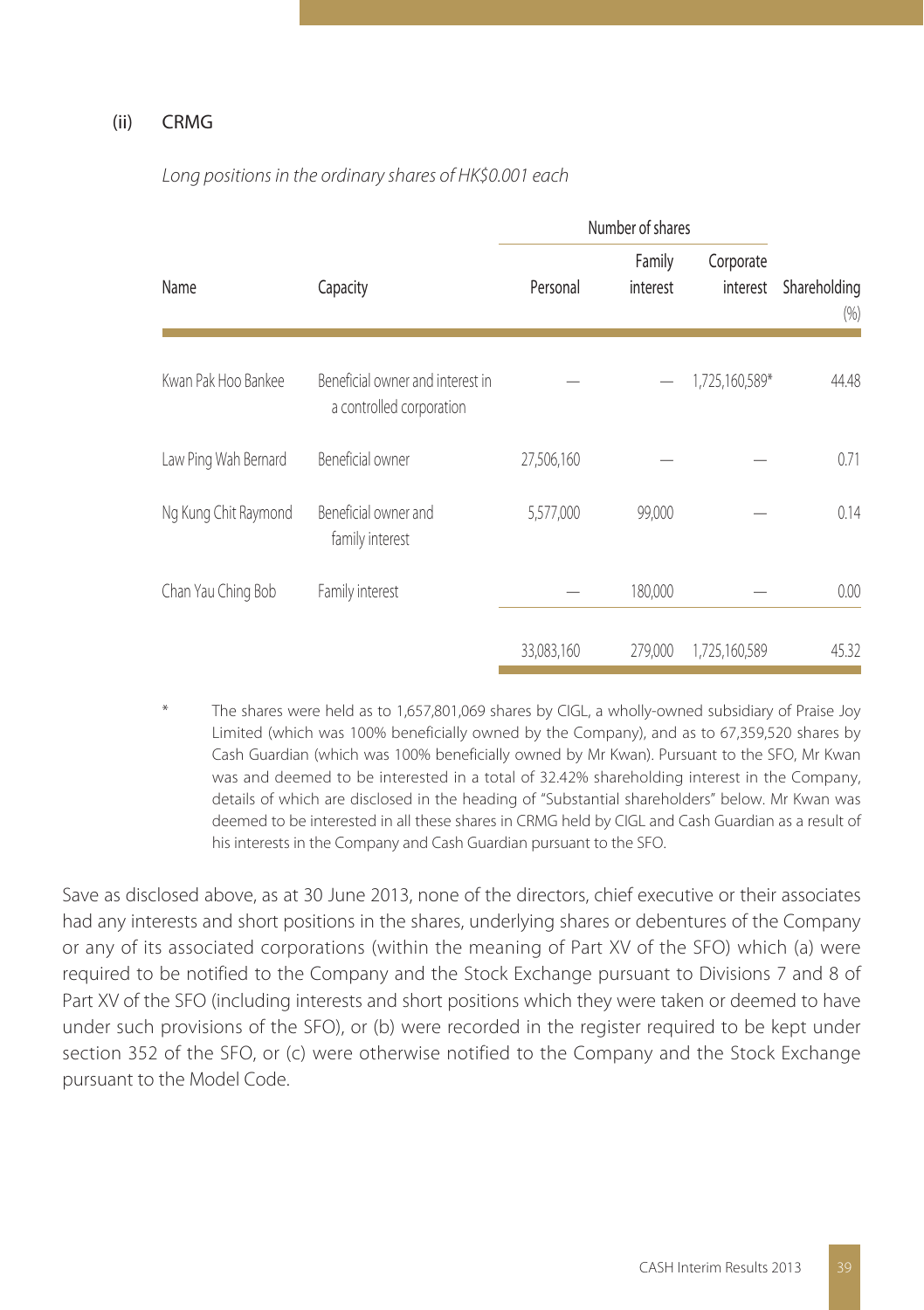# Share Option Schemes

### The Company

Details of share options to subscribe for shares in the Company granted to participants under the share option scheme of the Company during the six months ended 30 June 2013 were as follows:

|                                |                         |                                                       |         | Number of options                         |                                                |                                         |  |
|--------------------------------|-------------------------|-------------------------------------------------------|---------|-------------------------------------------|------------------------------------------------|-----------------------------------------|--|
| Date of grant                  | Option period           | Exercise<br>price per<br>share<br>(Note(4))<br>$(HK\$ | Notes   | outstanding<br>as at<br>1 January<br>2013 | adjusted<br>during<br>the period<br>(Note (4)) | outstanding<br>as at<br>30 June<br>2013 |  |
| <b>Directors</b><br>11/10/2012 | 11/10/2012 - 31/10/2014 | 0.624                                                 | (1)8(2) | 12,800,000                                | 1,600,000                                      | 14,400,000                              |  |
| Employees<br>11/10/2012        | 11/10/2012 - 31/10/2014 | 0.624                                                 | (2)     | 8,000,000                                 | 1,000,000                                      | 9,000,000                               |  |
| Consultants<br>11/10/2012      | 11/10/2012 - 31/10/2014 | 0.624                                                 | (3)     | 9,000,000                                 | 1,116,000                                      | 10,116,000                              |  |
|                                |                         |                                                       |         | 29,800,000                                | 3,716,000                                      | 33,516,000                              |  |

#### Notes:

- (1) Details of the options granted to the directors are set out in the section headed "Directors' Interests in Securities".
- (2) The vesting of certain options is subject to achievement of agreed milestones/performance indicators as determined at the sole discretion of the Board. The options must be exercised within one month from the date on which the Board's approval of the vesting of the options.
- (3) The options were granted to consultants of the Group for the services to be provided to the Group. The options will be exercisable within 7 days from the date of completion of the services determined at the sole discretion of the Board of Directors.
- (4) The exercise price and the number of share options have been adjusted due to 2-for-1 rights issue of the Company during the period. The exercise price per share was adjusted from HK\$0.702 to HK\$0.624.
- (5) No option was granted, exercised, lapsed or cancelled during the period.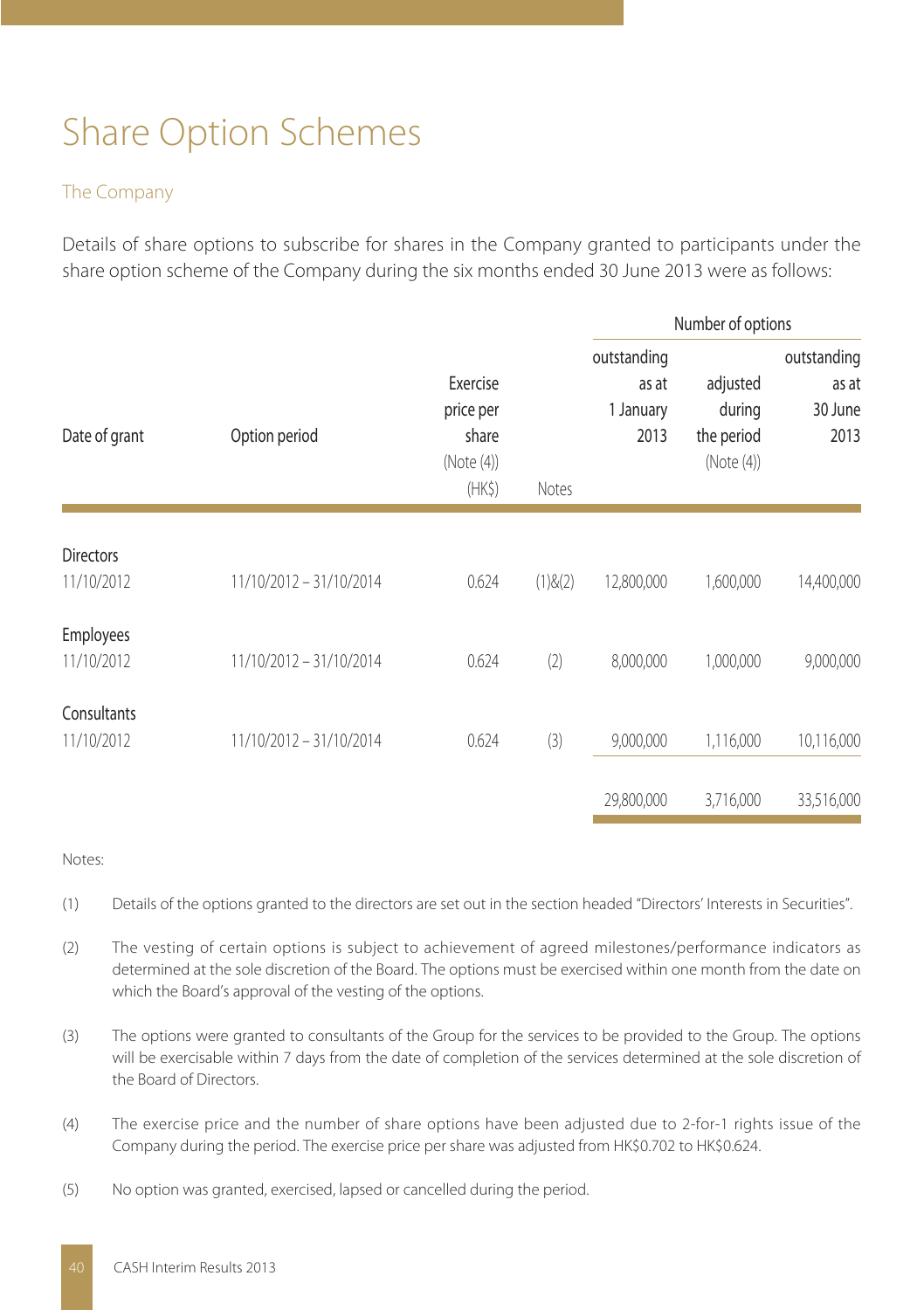#### The subsidiaries

## (i) CFSG

Details of share options to subscribe for shares in CFSG granted to participants under the share option scheme of CFSG during the six months ended 30 June 2013 were as follows:

|                              |                                                    |                                          |                               |                                           | Number of options                            |                                         |  |
|------------------------------|----------------------------------------------------|------------------------------------------|-------------------------------|-------------------------------------------|----------------------------------------------|-----------------------------------------|--|
| Date of grant                | Option period                                      | Exercise<br>price per<br>share<br>$(HK\$ | Notes                         | outstanding<br>as at<br>1 January<br>2013 | lapsed<br>during<br>the period<br>(Note (4)) | outstanding<br>as at<br>30 June<br>2013 |  |
| <b>Directors</b>             |                                                    |                                          |                               |                                           |                                              |                                         |  |
| 11/10/2012                   | 11/10/2012 - 31/10/2014                            | 0.0930                                   | $(1)$ & $(3)$ (iv)            | 137,000,000                               |                                              | 137,000,000                             |  |
| Employees and<br>consultants |                                                    |                                          |                               |                                           |                                              |                                         |  |
| 15/6/2009                    | 15/6/2009 - 30/6/2013<br>15/6/2009 - 30/6/2013     | 0.1335<br>0.1335                         | (2)(A)(i)<br>(2)(A)(ii)       | 49,500,000<br>42,900,000                  | (49,500,000)<br>(42,900,000)                 |                                         |  |
| 22/6/2009                    | 22/6/2009 - 30/6/2013                              | 0.1309                                   | (3)(i)                        | 82,500,000                                | (82,500,000)                                 |                                         |  |
| 15/10/2010                   | 15/10/2010 - 31/10/2013<br>15/10/2010 - 31/10/2013 | 0.2764<br>0.2764                         | 2(B)(i)<br>2(B)(ii) & (3)(ii) | 13,750,000<br>5,500,000                   |                                              | 13,750,000<br>5,500,000                 |  |
| 1/2/2011                     | $1/2/2011 - 31/12/2013$                            | 0.4318                                   | $(3)(i)$ &(iii)               | 77,000,000                                |                                              | 77,000,000                              |  |
| 11/10/2012                   | 11/10/2012 - 31/10/2014                            | 0.0930                                   | (3)(iv)                       | 177,000,000                               |                                              | 177,000,000                             |  |
|                              |                                                    |                                          |                               | 448,150,000                               | (174,900,000)                                | 273,250,000                             |  |
|                              |                                                    |                                          |                               | 585,150,000                               | (174,900,000)                                | 410,250,000                             |  |

۰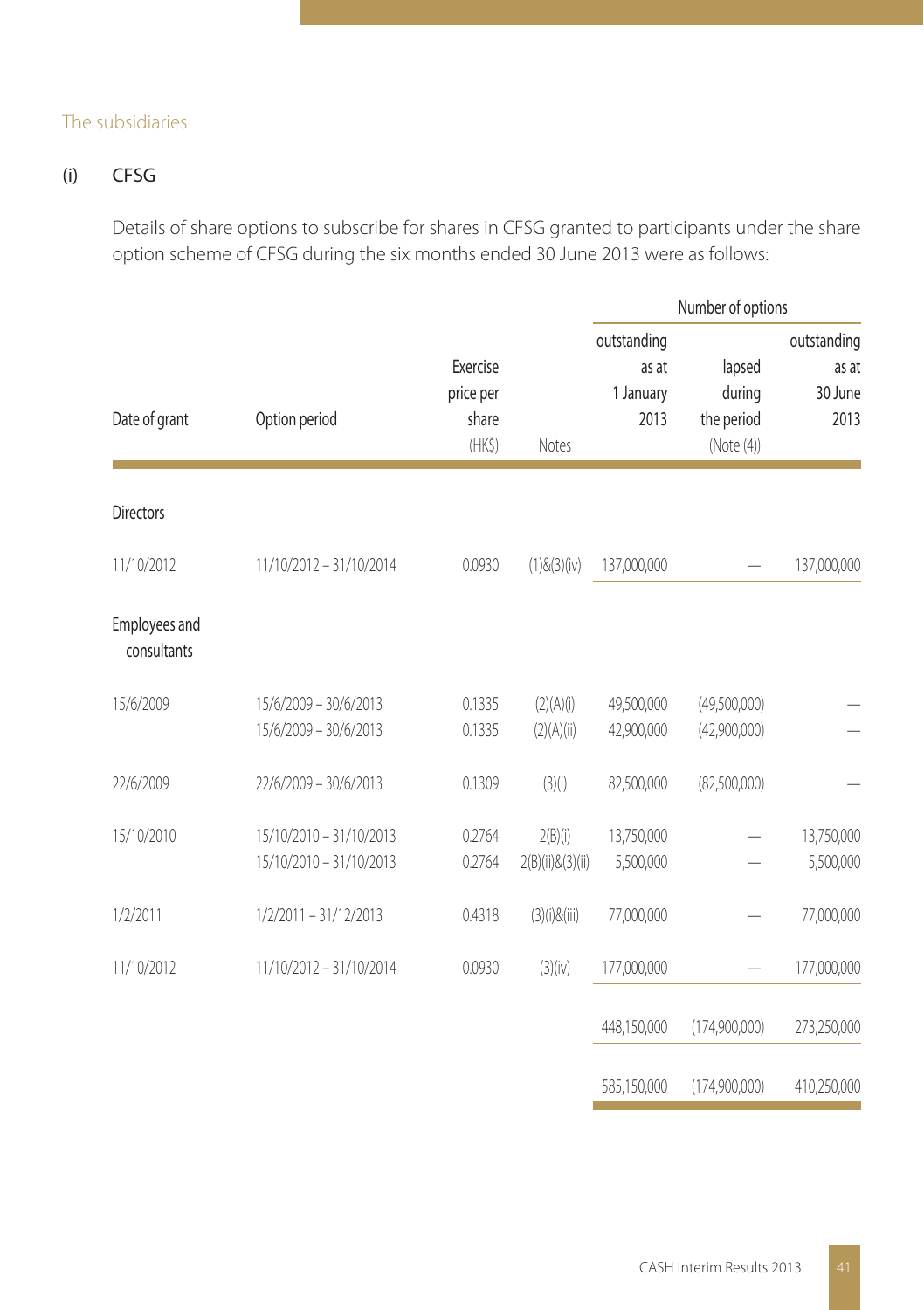#### Notes:

- (1) Details of the options granted to the directors of the Company are set out in the section headed "Directors' interests in securities" above.
- (2) The options are vested in the following tranches:
	- (A) Options granted on 15 June 2009
		- (i) 2 tranches as to (a) 50% exercisable from 15 December 2009 up to 30 June 2013; and (b) 50% exercisable from 15 June 2010 up to 30 June 2013; or
		- (ii) 3 tranches as to (a) 30% exercisable from 15 June 2010 up to 30 June 2013; (b) 30% exercisable from 15 June 2011 up to 30 June 2013; and (c) 40% exercisable from 15 June 2012 up to 30 June 2013.
	- (B) Options granted on 15 October 2010
		- (i) 3 tranches as to (a) 20% exercisable from 15 October 2010 up to 31 October 2013; (b) 30% exercisable from 15 October 2011 up to 31 October 2013; and (c) 50% exercisable from 15 October 2012 up to 31 October 2013; or
		- (ii) 2 tranches as to (a) 50% exercisable from 1 January 2011 up to 31 October 2013; and (b) 50% exercisable from 1 January 2012 up to 31 October 2013.
- (3) The vesting of certain options is subject to:
	- (i) provision of satisfactory services as determined at the sole discretion of the Board; or
	- (ii) the grantee having been with members of the Group for 14 months from the date of grant; or
	- (iii) within 7 days upon completion of services as determined at the sole discretion of the Board; or
	- (iv) the achievement of agreed milestones/performance indicators as determined at the sole discretion of the Board and the options must be exercised within one month from the date on which the Board's approval of the vesting of the options.
- (4) The options were lapsed on 30 June 2013 due to expiry of the options.
- (5) No option was granted or cancelled during the period.

#### (ii) Netfield Technology Limited (incorporated in Bermuda) ("Netfield (Bermuda)")

No option has been granted under the share option scheme adopted by Netfield (Bermuda) on 6 June 2008.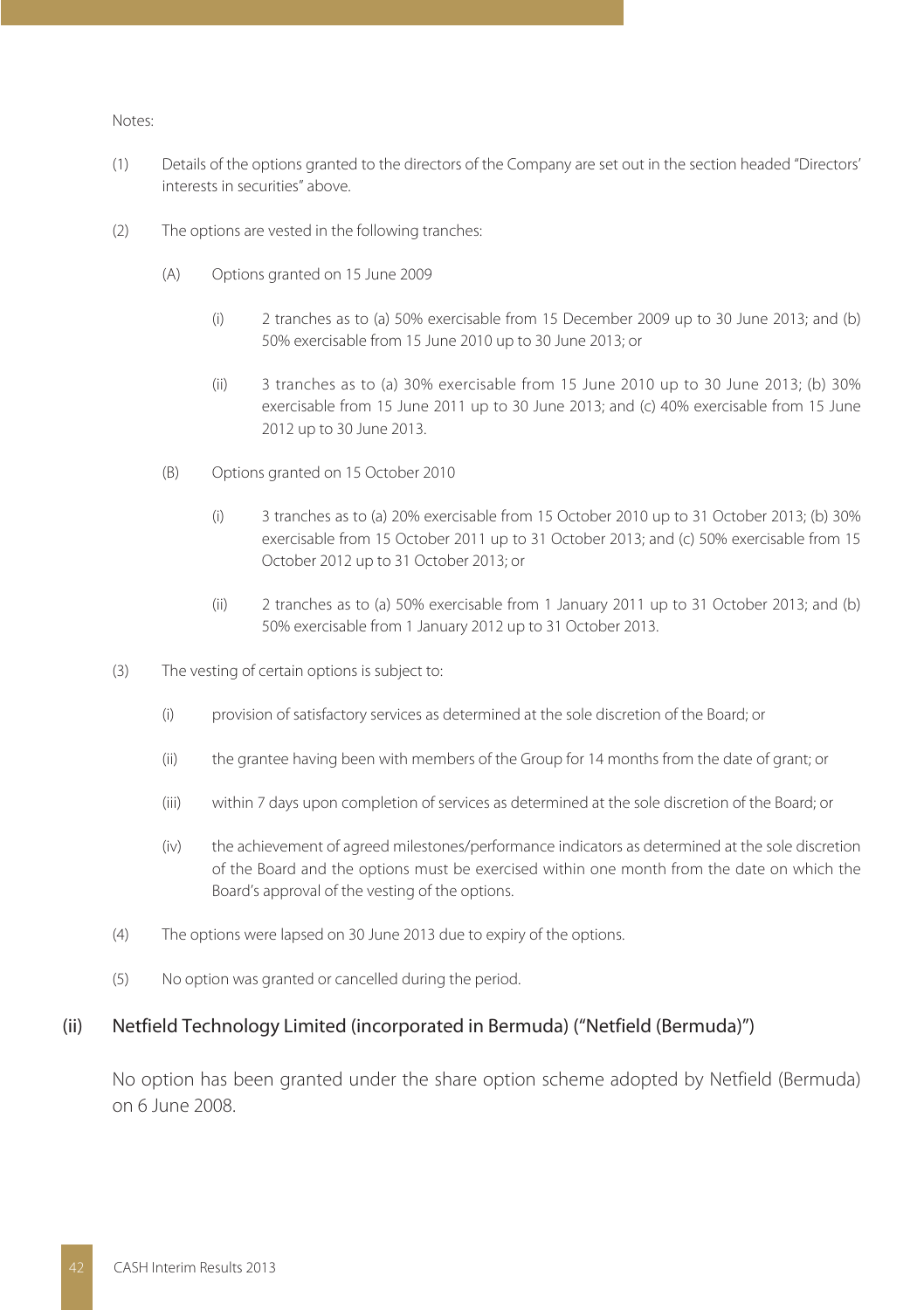## Substantial Shareholders

As at 30 June 2013, so far as is known to the Directors and chief executive of the Company, the persons/companies, other than a Director or chief executive of the Company, who had interests or short positions in the shares and underlying shares of the Company which would fall to be disclosed to the Company and the Stock Exchange under the provisions of Divisions 2 and 3 of Part XV of the SFO, or, who was, directly or indirectly, interested in 10% or more of the nominal value of any class of share capital carrying rights to vote in all circumstances at general meetings of any other member of the Group or had any options in respect of such capital:

| Name                                | Capacity                             | Number of<br>shares | Shareholding<br>(% ) |
|-------------------------------------|--------------------------------------|---------------------|----------------------|
| Hobart Assets Limited<br>(Note (1)) | Interest in a controlled corporation | 176,805,205         | 31.91                |
| Cash Guardian (Note (1))            | Interest in a controlled corporation | 176,805,205         | 31.91                |

Notes:

- (1) This refers to the same number of shares held by Cash Guardian, a wholly-owned subsidiary of Hobart Assets Limited, which in turn was 100% beneficially owned by Mr Kwan. Pursuant to the SFO, Mr Kwan and Hobart Assets Limited were deemed to be interested in the shares held by Cash Guardian.
- (2) Mr Kwan (a director whose interests are not shown in the above table) was interested and/or deemed be interested in a total of 179,645,205 shares (32.42%), which were held as to 176,805,205 shares by Cash Guardian and as to 2,840,000 shares in his personal name. Detail of his interest is set out in the section "Directors' interests in securities" above.

Save as disclosed above, as at 30 June 2013, so far as is known to the directors and chief executive of the Company, no other parties (other than a director or chief executive of the Company) who had interests or short positions in the shares and underlying shares of the Company which would fall to be disclosed to the Company and the Stock Exchange under the provisions of Divisions 2 and 3 of Part XV of the SFO, or, who was, directly or indirectly, interested in 10% or more of the nominal value of any class of share capital carrying rights to vote in all circumstances at general meetings of any other member of the Group or had any options in respect of such capital.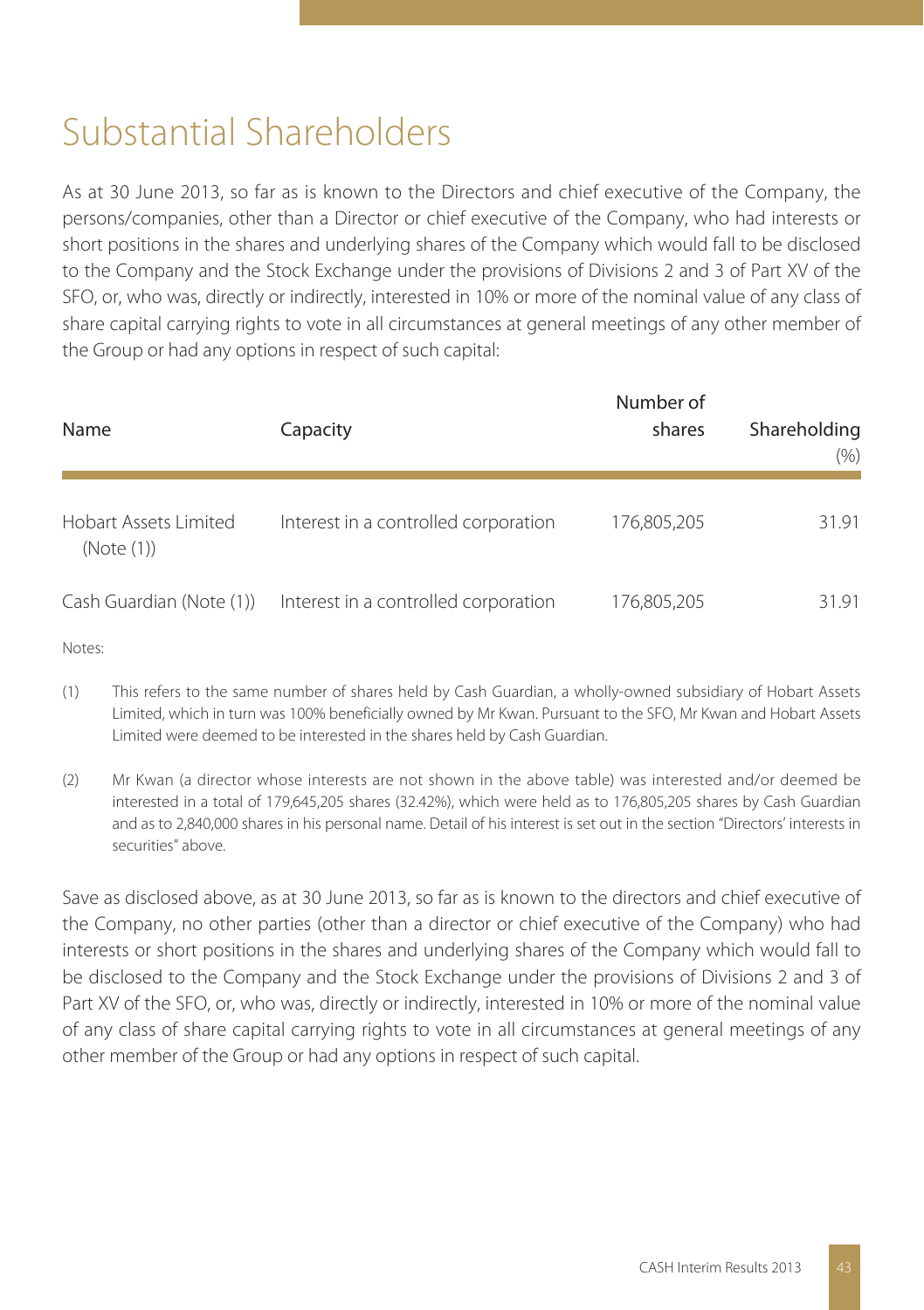## Corporate Governance

During the accounting period from 1 January 2013 to 30 June 2013, the Company had duly complied with the code provisions set out in the Corporate Governance Code ("CG Code") contained in Appendix 14 of the Listing Rules, except for the deviations summarised as follows:

Mr Kwan (Chairman of the Board) also acted as chief executive officer ("CEO") of the Company during the underlying period. According to code provision A.2.1, the roles of Chairman and CEO of the Company should be separate. The dual role of Mr Kwan provides a strong and consistent leadership to the Board and is critical for efficient business planning and decisions of the Group. The balance of power and authorities is ensured by the operation of the senior management and the Board, which comprise experienced and high caliber individuals.

The Company does not have a nomination committee as provided for in code provision A.5 as its function has been performed by the Board as a whole. The Board under the leadership of the Chairman is responsible for reviewing the structure, size and composition of the Board and the appointment of new Directors from time to time to ensure that it has a balanced composition of skills and experience appropriate for the requirements of the businesses of the Company, and the Board as a whole is also responsible for reviewing the succession plan for the Directors.

According to code provision A.6.7, independent non-executive directors should attend general meeting of the Company in order to develop a balanced understanding of the view of shareholders. Due to other business engagement of the independent non-executive directors of the Company, Mr Leung Ka Kui Johnny and Dr Chan Hak Sin were unable to attend the 2013 annual general meeting and one special general meeting, and Mr Wong Chuk Yan was unable to attend one special general meeting of the Company held during the review period.

Save for the above, the Company has been in compliance with the CG Code throughout the six months ended 30 June 2013.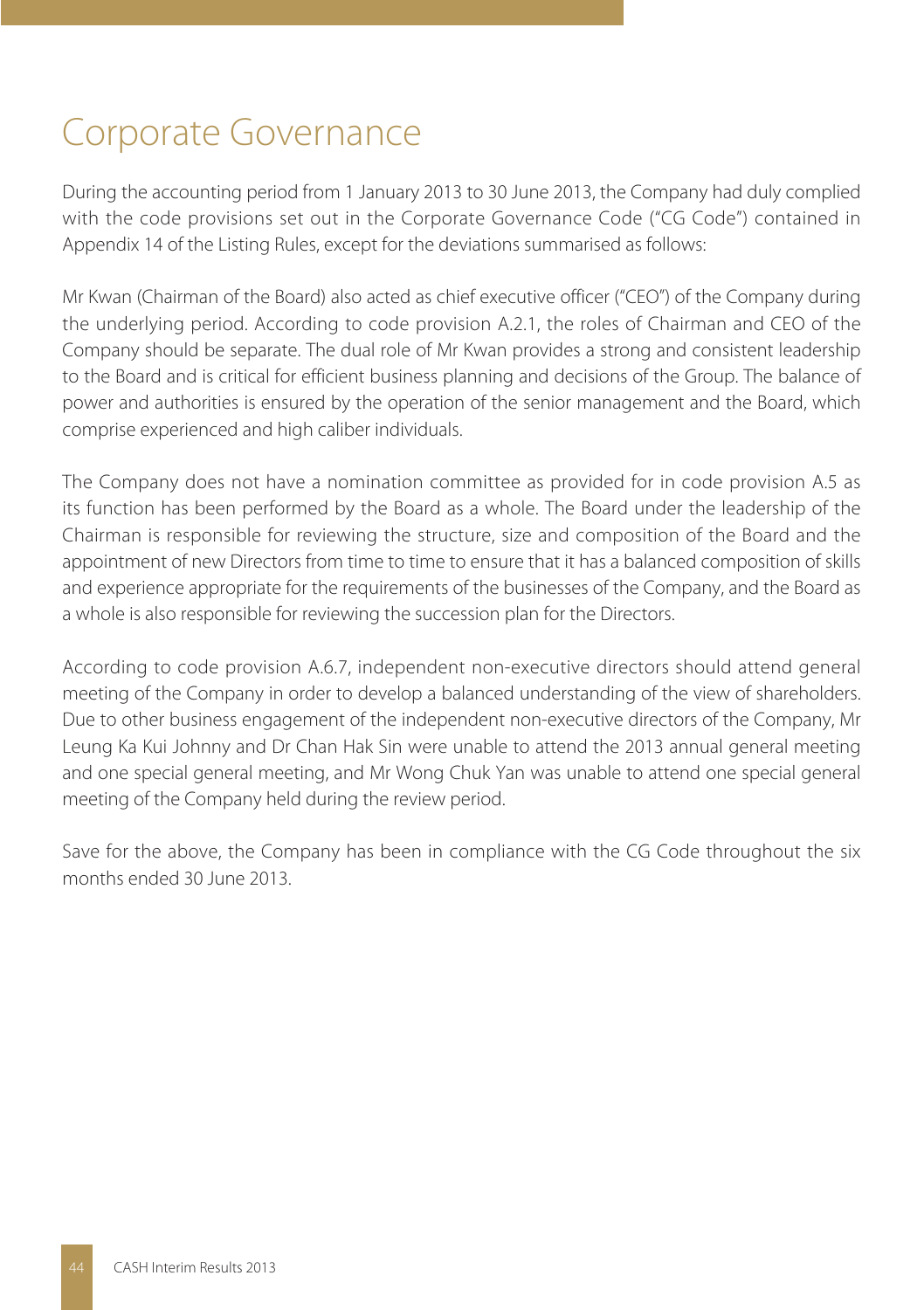# Disclosure Under Rule 13.21 of the Listing Rules

On 14 July 2011, Praise Joy Limited (a wholly-owned subsidiary of the Company) as borrower and Wah Sun Finance Limited as lender entered into a facility agreement relating to a revolving loan facility of HK\$80,000,000. The loan facility commenced from the date of the facility agreement to and including 30 June 2013. On 28 June 2013, an amendment deed was entered into among, inter alias, Praise Joy Limited and the lender relating to the extension of the loan facility for one month to 31 July 2013. The outstanding balance of loan facility was approximately HK\$40,000,000 as at 30 June 2013.

Pursuant to the terms of the facility agreement, the Company and Mr Kwan (the Chairman and indirect substantial shareholder) undertook, inter alia, that:

- (1) Save with written consent of the lender, Mr Kwan shall remain as the only major shareholder in the Company and shall (directly or indirectly) legally and beneficially own not less than 30% of the issued share capital of the Company; and
- (2) Mr Kwan exerts de facto control over the management and affairs of the Company and remains as executive chairman of the Company.

If an event of default under the facility agreement and the amendment deed occurs, the lender may cancel the loan facility and/or all outstanding amounts together with interest accrued thereon and all other sums payable by the Company under the facility agreement to be immediately due and payable.

Subsequent to the review period on 31 July 2013, the loan facility together with all interests accrued thereon has been fully repaid, the security for the loan facility has been released and the specific performance obligations on the controlling shareholder of the Company have been duly satisfied.